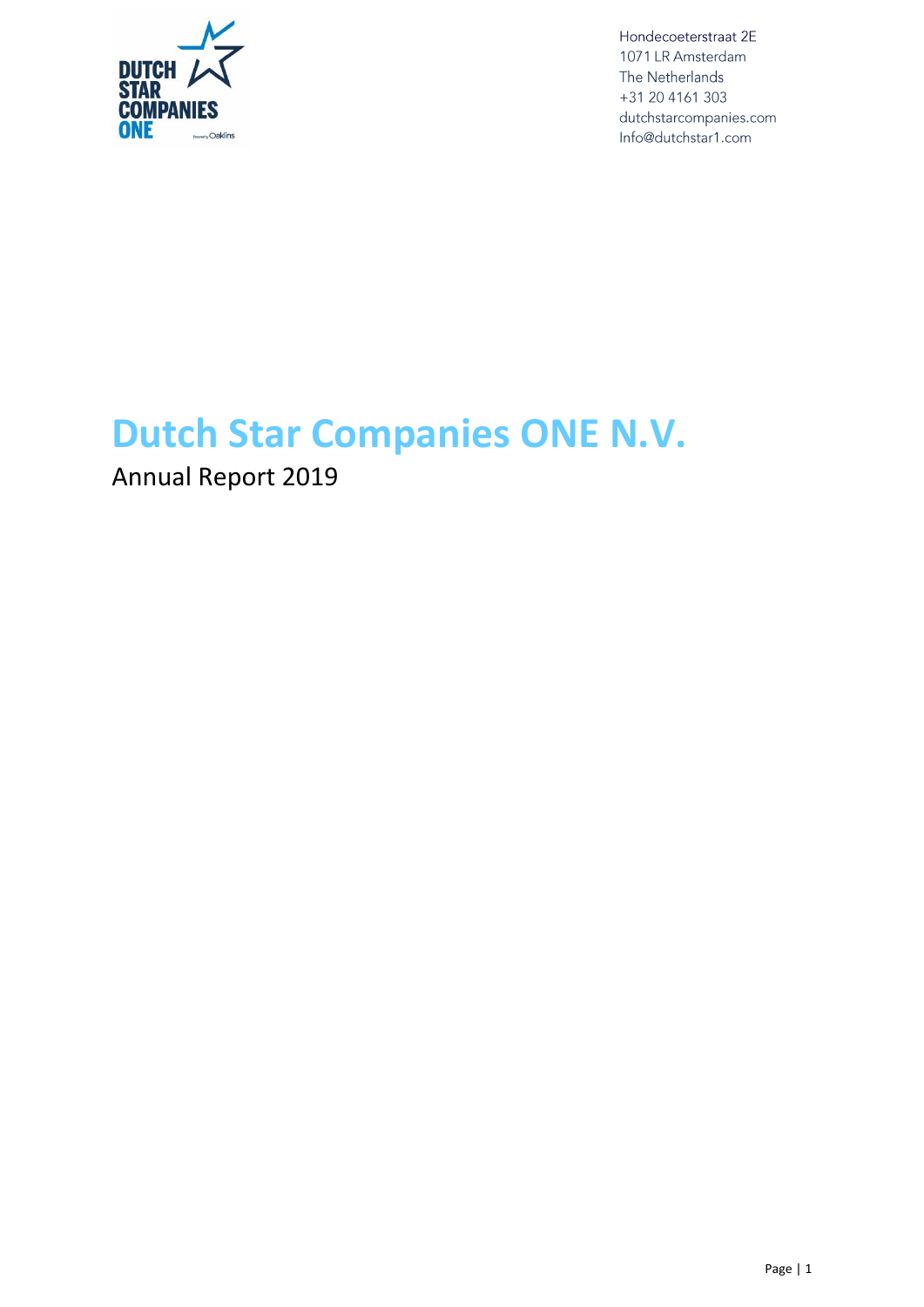

### Contents

| Relevant experience and curricula vitae of the Executive Directors of the Board 5 |  |
|-----------------------------------------------------------------------------------|--|
|                                                                                   |  |
|                                                                                   |  |
|                                                                                   |  |
|                                                                                   |  |
|                                                                                   |  |
|                                                                                   |  |
|                                                                                   |  |
|                                                                                   |  |
|                                                                                   |  |
|                                                                                   |  |
|                                                                                   |  |
|                                                                                   |  |
|                                                                                   |  |
|                                                                                   |  |
|                                                                                   |  |
|                                                                                   |  |
|                                                                                   |  |
|                                                                                   |  |
|                                                                                   |  |
|                                                                                   |  |
|                                                                                   |  |
|                                                                                   |  |
|                                                                                   |  |
|                                                                                   |  |
|                                                                                   |  |
|                                                                                   |  |
|                                                                                   |  |
|                                                                                   |  |
|                                                                                   |  |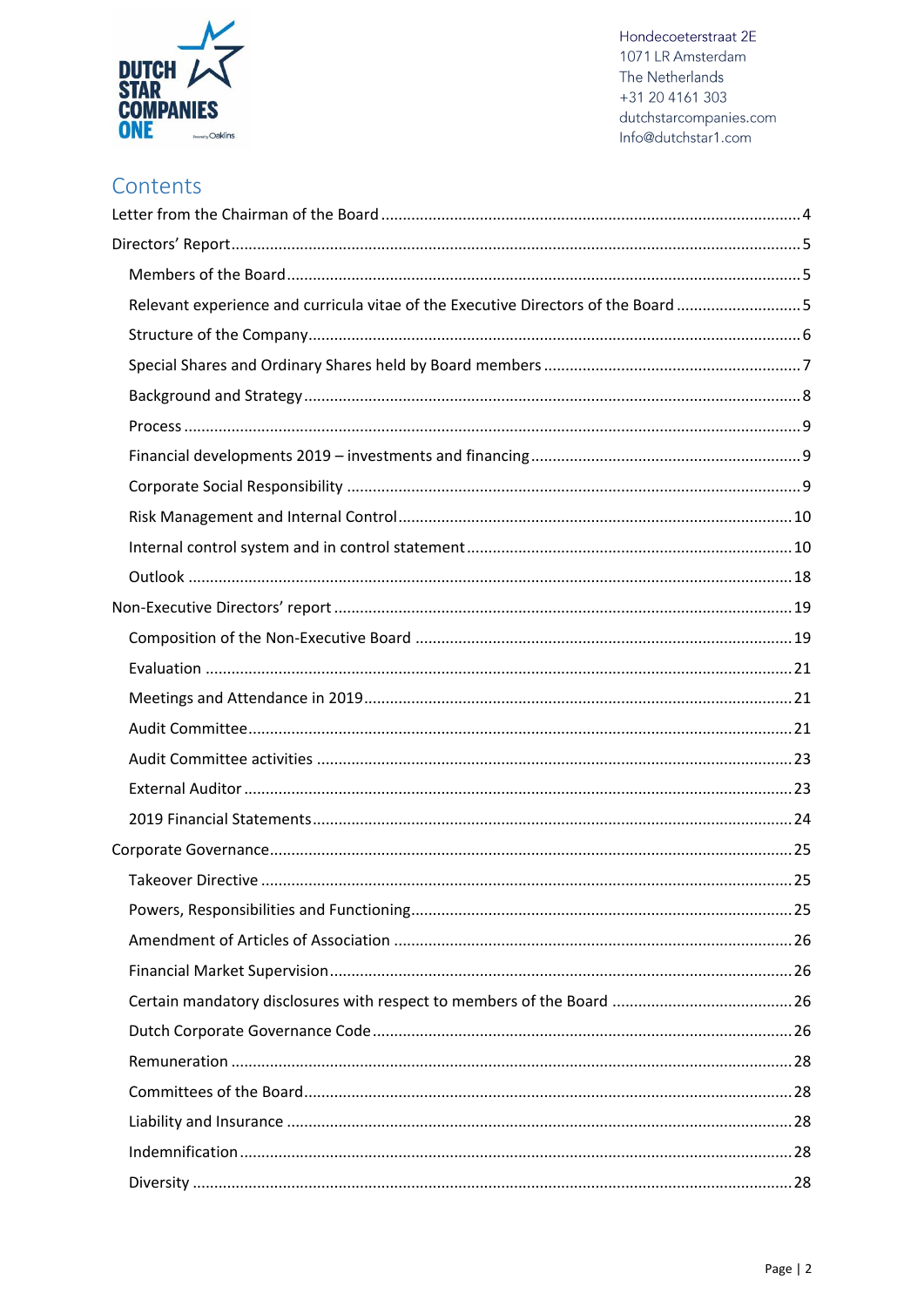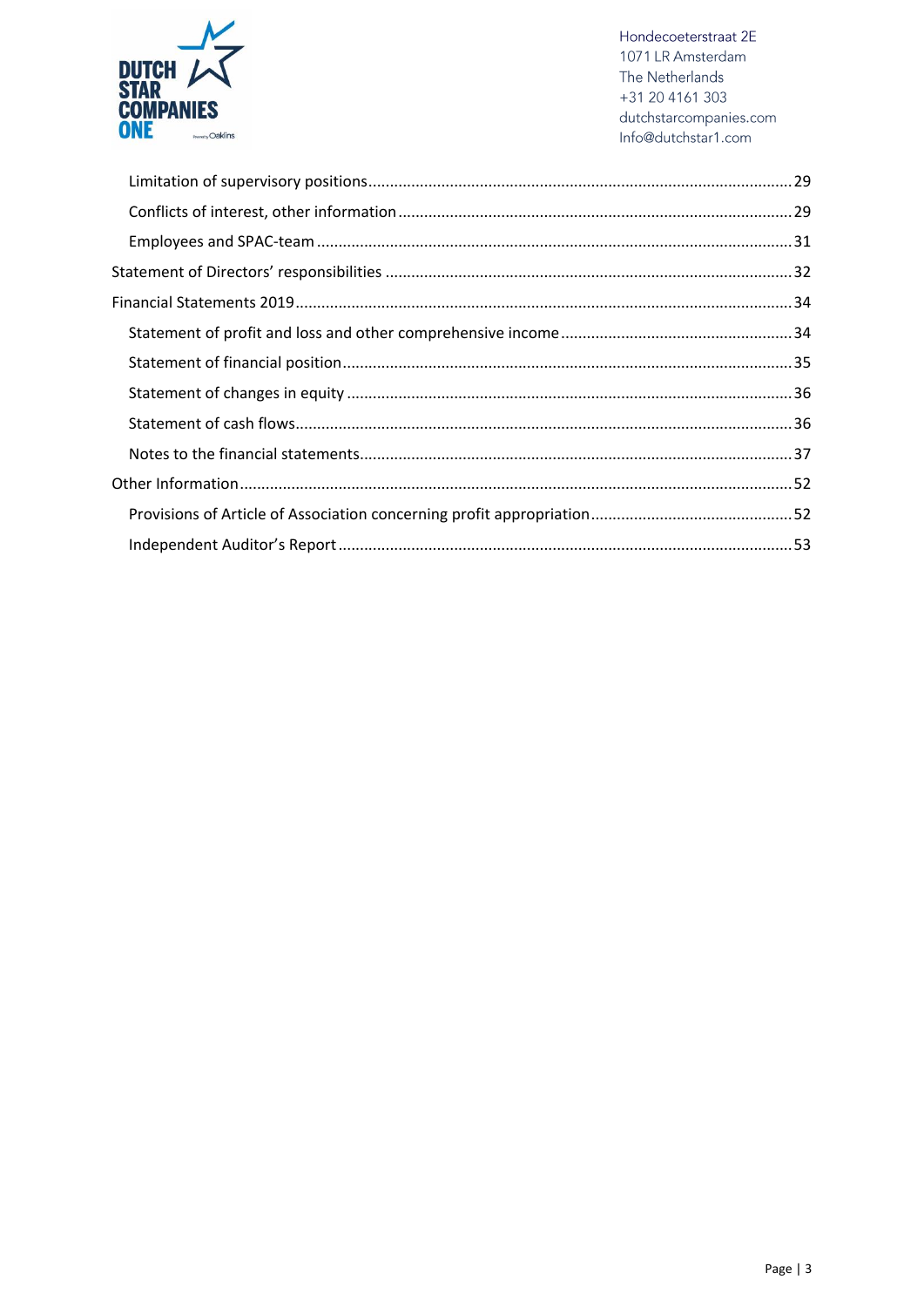

## <span id="page-3-0"></span>**Letter from the Chairman of the Board**

The purpose of Dutch Star Companies ONE N.V. is to acquire a significant minority stake in a Dutch 'star company' to realize a Business Combination. Since the listing, Dutch Star Companies ONE N.V. focuses on the selection of a potential target company to bring to the extraordinary general meeting as a proposed Business Combination. As disclosed on 18 December 2019 Dutch Star Companies ONE N.V. was in exclusive discussions and signed a non-binding heads of agreement with CM.com. These discussions were ongoing on 31 December 2019. On 9 January 2020 DSCO entered into a Business Combination Agreement with CM.com. This Business Combination Agreement is subject to final approval of the EGM on 20 February 2020.

Amsterdam, 18 February 2020

Mr. Joop van Caldenborgh, Chairman of the Board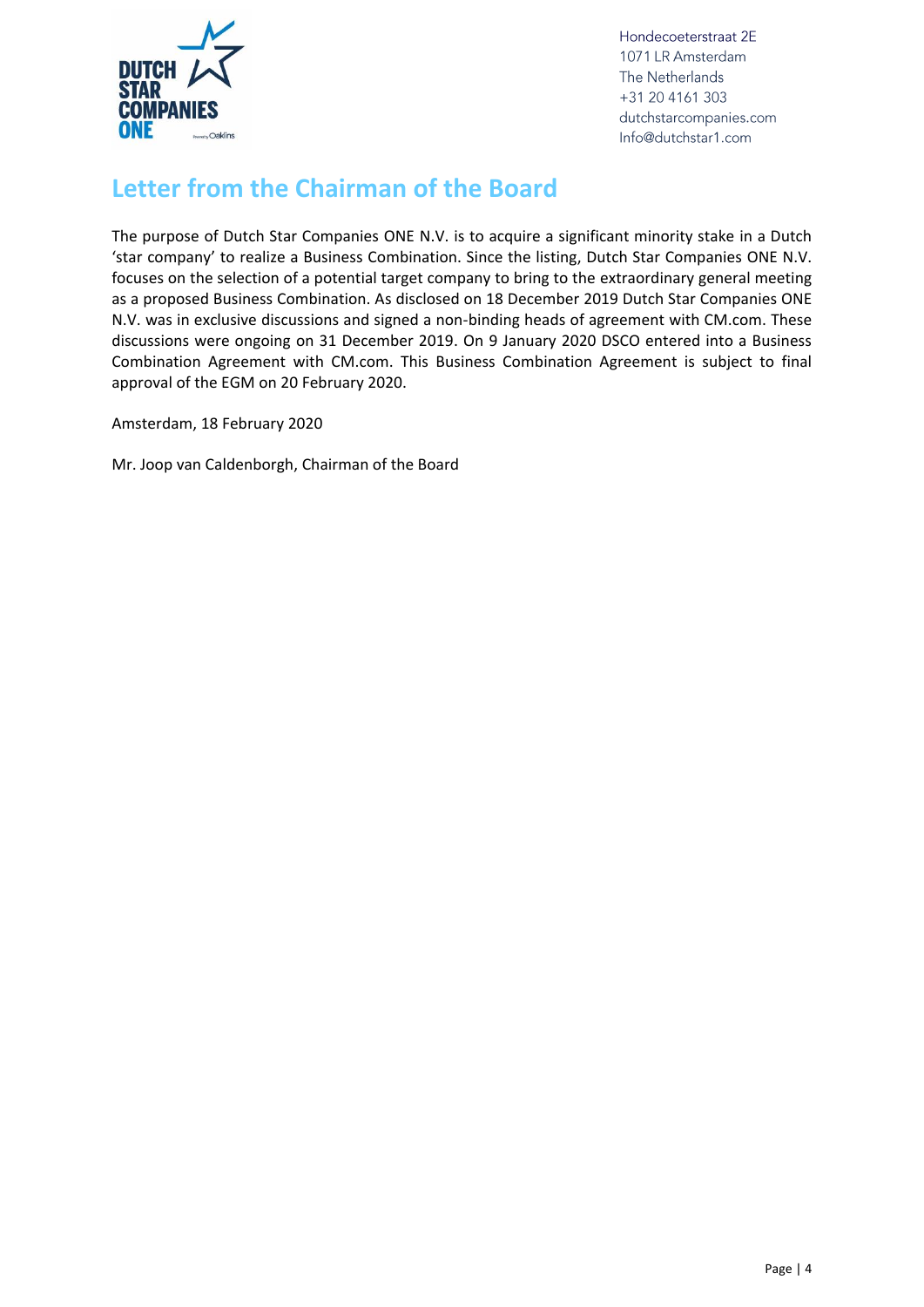

## <span id="page-4-0"></span>**Directors' Report**

Dutch Star Companies ONE N.V. ("the Company" or "DSCO") has been focusing on the selection of a potential target company to bring to the DSCO extraordinary general meeting ("EGM") as a proposed Business Combination.

DSCO is a special purpose acquisition company ("SPAC") for the purpose of acquiring a significant minority stake in a business with principal business operation in Europe, preferably in the Netherlands. No company has yet been acquired, however on 9 January 2020 DSCO entered into a Business Combination Agreement with CM.com. This Business Combination Agreement is subject to final approval of the EGM on 20 February 2020 and certain customary approvals.

DSCO has suffered an after-tax loss of  $\epsilon$  2,178,657 over the period of 1 January 2019 through 31 December 2019. DSCO has not recorded any operational revenues or cost. The result is attributable to the negative interest rates for large commercial deposits and for a large portion to the fair value recognition of the Warrant liabilities on DSCO's balance sheet, which is expensed through the profit and loss. This Warrant expense is a non-cash item. Due to the negative interest, the money held in escrow and on the Company's bank account marginally decreased towards € 55,039,075 at 31 December 2019.

#### <span id="page-4-1"></span>Members of the Board

As per the date of this annual report 2019, the Executive Board is composed of the following members:

| <b>Name</b>             | Aae | Position           | <b>Member since Nationality</b> |      |
|-------------------------|-----|--------------------|---------------------------------|------|
| Mr. Niek Hoek           | 63  | Executive Director | Incorporation                   | - NL |
| Mr. Stephan Nanninga 62 |     | Executive Director | Incorporation                   | -NL  |

#### <span id="page-4-2"></span>Relevant experience and curricula vitae of the Executive Directors of the Board

The relevant experience and curricula vitae of the Executive Directors of the Board are presented below:

Mr. Niek Hoek holds a master's degree in Economics from VU University Amsterdam. Before founding Brandaris Capital, he was CEO and CFO of Dutch listed insurance company Delta Lloyd, for 17 years. Previously, Mr. Niek Hoek held various financial and management positions (among others Chief Investment Officer of Shell Pension Fund) at Royal Dutch Shell in the Netherlands, Malaysia and Uruguay. Currently, Mr. Hoek is chairman of the supervisory board of Arcadis N.V. and Van Oord N.V. and is member of the supervisory board of BESI N.V.

Mr. Stephan Nanninga held executive functions at various companies, including Intergamma, Technische Unie, CRH and Royal Dutch Shell in the Netherlands and abroad. During the period between 2007 and 2016, Mr. Stephan Nanninga was member of the board of family company SHV Holdings N.V., and chief executive officer from 2014 to 2016. Currently, Mr. Nanninga is a member of the supervisory board of Bunzl Plc and IMCD N.V.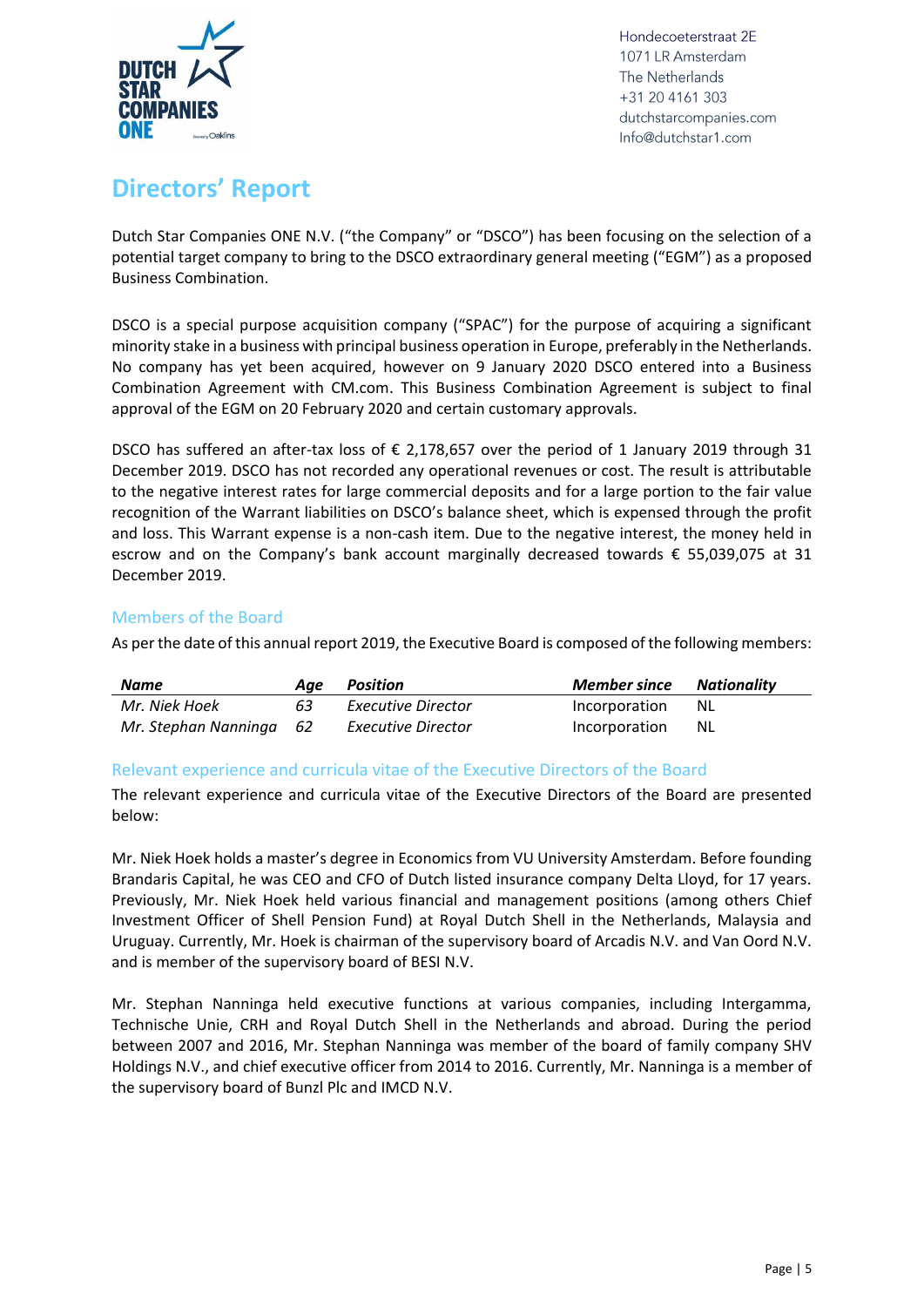

#### <span id="page-5-0"></span>Structure of the Company

The structure of the Company is presented in the chart below. The Company maintains a one-tier board structure (the "Board") consisting of Executive Directors and Non-Executive Directors (as defined in the prospectus). The Executive Directors are responsible for DSCO's day-to-day management, which includes formulating strategies and policies and setting and achieving objectives. The Non-Executive Directors supervise and advise the Executive Directors. Each member of the Board has a responsibility to the Company to properly perform the duties assigned by each member and to act in the Company's corporate interest. Under Dutch law, corporate interest extends to the interests of all DSCO's stakeholders, including shareholders and holders of Warrants. In addition to the Board, the Company has an audit committee, which exercises the duties as prescribed in the Decree establishment audit committee in organisations of public interest (Besluit instelling auditcommissie bij organisaties van openbaar belang). Dutch Star Companies Promoters Holding B.V. has founded the Company and Mr. Niek Hoek and Mr. Stephan Nanninga are Executive Directors of the Board as of incorporation. Pursuant to resolution of the general meeting Mr. Aat Schouwenaar, Mr. Gerbrand ter Brugge, Mr. Joop van Caldenborgh (chairman), Mr. Pieter Maarten Feenstra and Mr. Rob ten Heggeler have been appointed as Non-Executive Directors of the Board with effect as of settlement of the initial public offering ("IPO") on 26 February 2018. Mr. Niek Hoek and Mr. Stephan Nanninga have been appointed for an indefinite term, provided that they will in any event voluntarily step down within four years following their appointment. All other members of the Board are appointed for a period of four years. The Company deviates from provision 2.2.1. of the Dutch Corporate Governance Code, because Mr. Niek Hoek and Mr. Stephan Nanninga were appointed as Executive Directors of DSCO at the incorporation of the company for an indefinite term. The nature of DSCO is fundamentally different from other Dutch listed companies, for which the Dutch Corporate Governance Code was written. We seek to enter into a business combination ("Business Combination") within two years following our listing on Euronext Amsterdam, and the appointments are expected to end around this time, following either termination of DSCO or as a result of consolidation with a target. For that reason, it was not deemed necessary to limit the appointment term to four years.

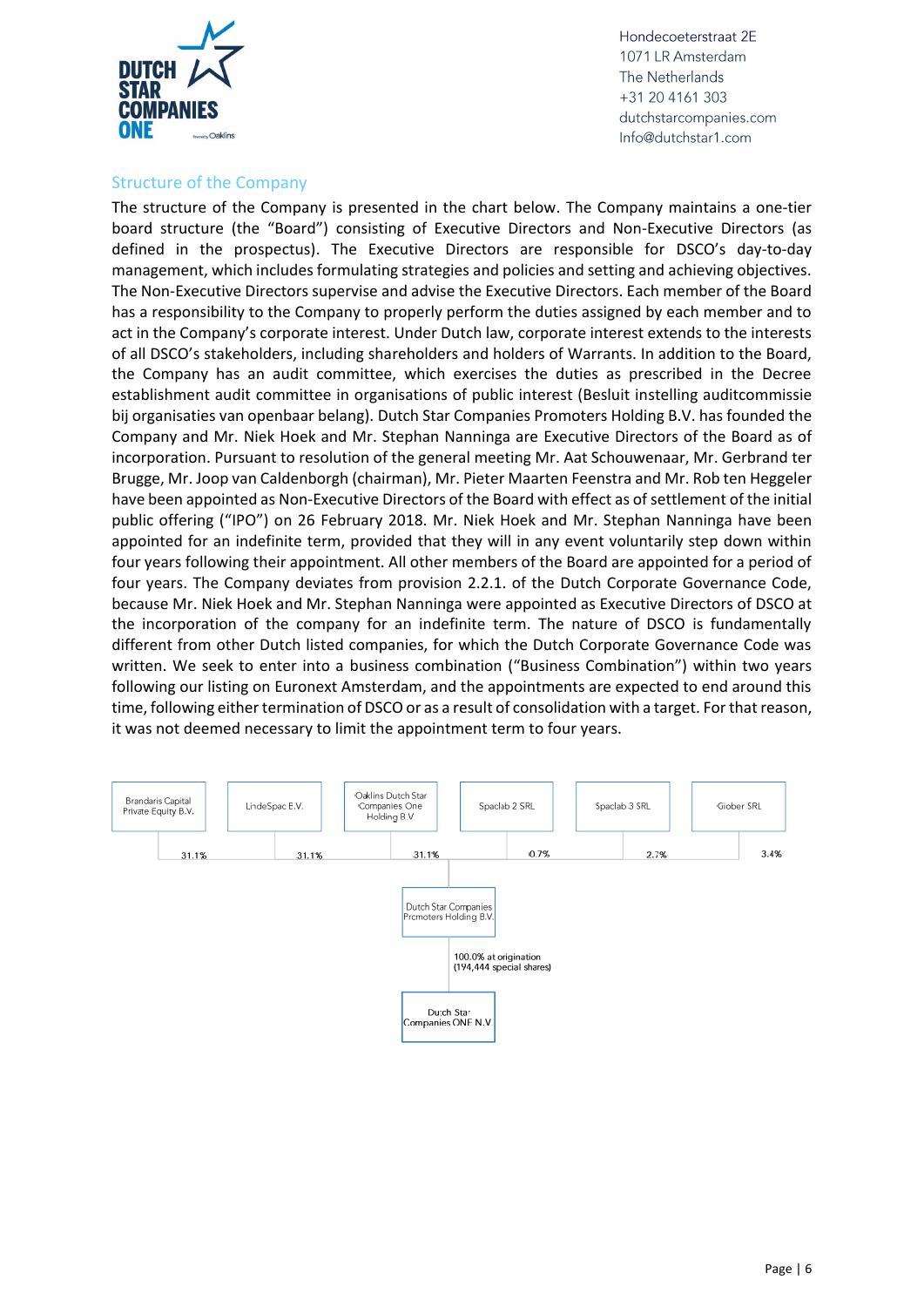

#### <span id="page-6-0"></span>Special Shares and Ordinary Shares held by Board members

As of listing, the Company's shareholder structure consists of 5,536,500 ordinary shares ("Ordinary Shares") and 194,444 special shares ("Special Shares"). Ordinary Shares are held by shareholders and Special Shares are indirectly held by the Promoters of the Company, via Dutch Star Companies Promoters Holding B.V. (Ordinary Shares and Special Shares together referred as "Shares".) Special Shares may be converted into Ordinary Shares. Such conversion right provides for a right to shares which deviates from the mentioned best practice provision 3.3.3 as mentioned in the Dutch Corporate Governance Code as it does not serve necessarily as a long-term investment but is envisaged to be a short- or medium- term investment. The Company believes the Company's capital structure is designed to align the interest of the Promoters and the Ordinary Shareholders. The Promoters are defined as each of the following persons: Mr. Niek Hoek, Mr. Stephan Nanninga, Mr. Gerbrand ter Brugge, Mr. Attilio Arietti and Mr. Giovanni Cavallini (all indirectly own Special Shares). The Ordinary Shareholders are defined as the holders of one or more class A ordinary share(s). This alignment of interests is an important part of the proposition to Ordinary Shareholders as represented by special purpose acquisition companies such as DSCO and emphasises that the Promoters are subject to a lockup undertaking that applies following conversion of their Special Shares into Ordinary Shares (See note 12 Current Shareholders and Related Party Transactions – Promoters' lock-up undertakings in the Company's listing prospectus). Furthermore, the Ordinary Shares indirectly held by the Non-Executive Directors Mr. Aat Schouwenaar, Mr. Gerbrand ter Brugge, Mr. Joop van Caldenborgh (chairman), Mr. Pieter Maarten Feenstra and Mr. Rob ten Heggeler, each Non-Executive Directors, are not necessarily held as long-term investments as their investment horizon shall be determined following completion of the Business Combination. With a view to the respective shareholdings held by the Non-Executive Directors, which in each case is below 10% (except for Mr. Joop van Caldenborgh), the Non-Executive Directors do qualify as 'independent' within the meaning of the Dutch Corporate Governance Code. Mr. Joop van Caldenborgh owns 10.87% of the shares. DSCO believes his shareholding aligns his interests with the interests of other members of the Board and shareholders in the Company.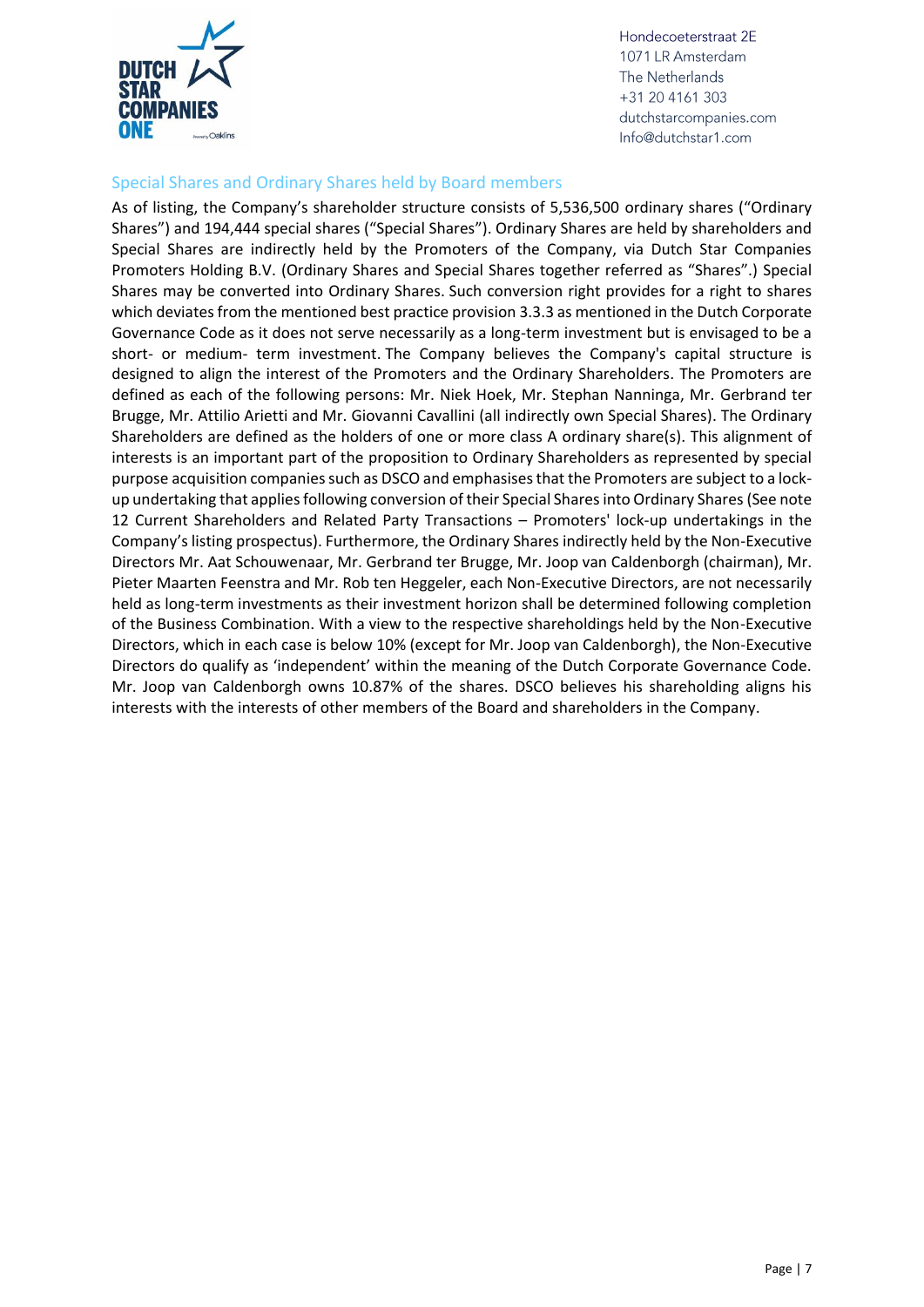

#### <span id="page-7-0"></span>Background and Strategy

The name Dutch Star Companies ONE refers to the objective of DSCO to raise capital and to acquire a significant minority stake in a single Dutch high performing 'star company' with principal business operations in Europe, preferably in the Netherlands (the "Business Combination").

Once a target business has been identified, DSCO will enter into negotiations with the target business' current owners for the purpose of agreeing a transaction. The board of DSCO will then convene an Extraordinary General Meeting ('EGM') and propose the Business Combination to the ordinary shareholders. This means that shareholders of DSCO, will have a say in respect of the Business Combination proposed by the Board, as the affirmative vote of the general meeting is subject to a required majority of at least 70% of the votes cast. In the context of the EGM, DSCO shall prepare and publish a shareholder circular which will include the information required to facilitate a proper investment decision on the Business Combination. No company has yet been acquired at this stage; the target business remains unchanged from the definition as outlined in the prospectus. Following completion of the Business Combination, it is anticipated that the holders of Ordinary Shares in DSCO become shareholders in the target business directly and that DSCO and the target business will consolidate.

The consolidation of the Company and its target business is one of the key features of the special purpose acquisition company and considered an attractive element for the shareholders in the target business that may be approached to form the Business Combination. DSCO aligns returns for shareholders, Promoters and the target company's shareholders aiming for a win-win-win. If a Business Combination is not proposed within 24 months after the IPO, invested funds deposited in the escrow account will be returned to shareholders. The invested funds deposited in the escrow are subject to an interest rate equal to the EONIA minus 4 basis points (€ OverNight Index Average minus 4 basis points, e.g. -39 bps - 4 bps = 43 bps negative interest). Currently the EONIA rate is negative, therefore the amount, if returned, will be lower than the invested amount. Since the listing the Promoters focus on the selection of a potential target company to bring to the DSCO EGM as a proposed Business Combination. At 18 December 2019, DSCO entered into a non-binding heads of agreement with CM.com. These discussions were ongoing on 31 December 2019. On 9 January 2020 DSCO entered into a Business Combination Agreement with CM.com. This Business Combination Agreement is subject to final approval of the EGM on 20 February 2020. The Business Combination Agreement materialized after the reporting period (the full year 2019) and does not affect the financial statements.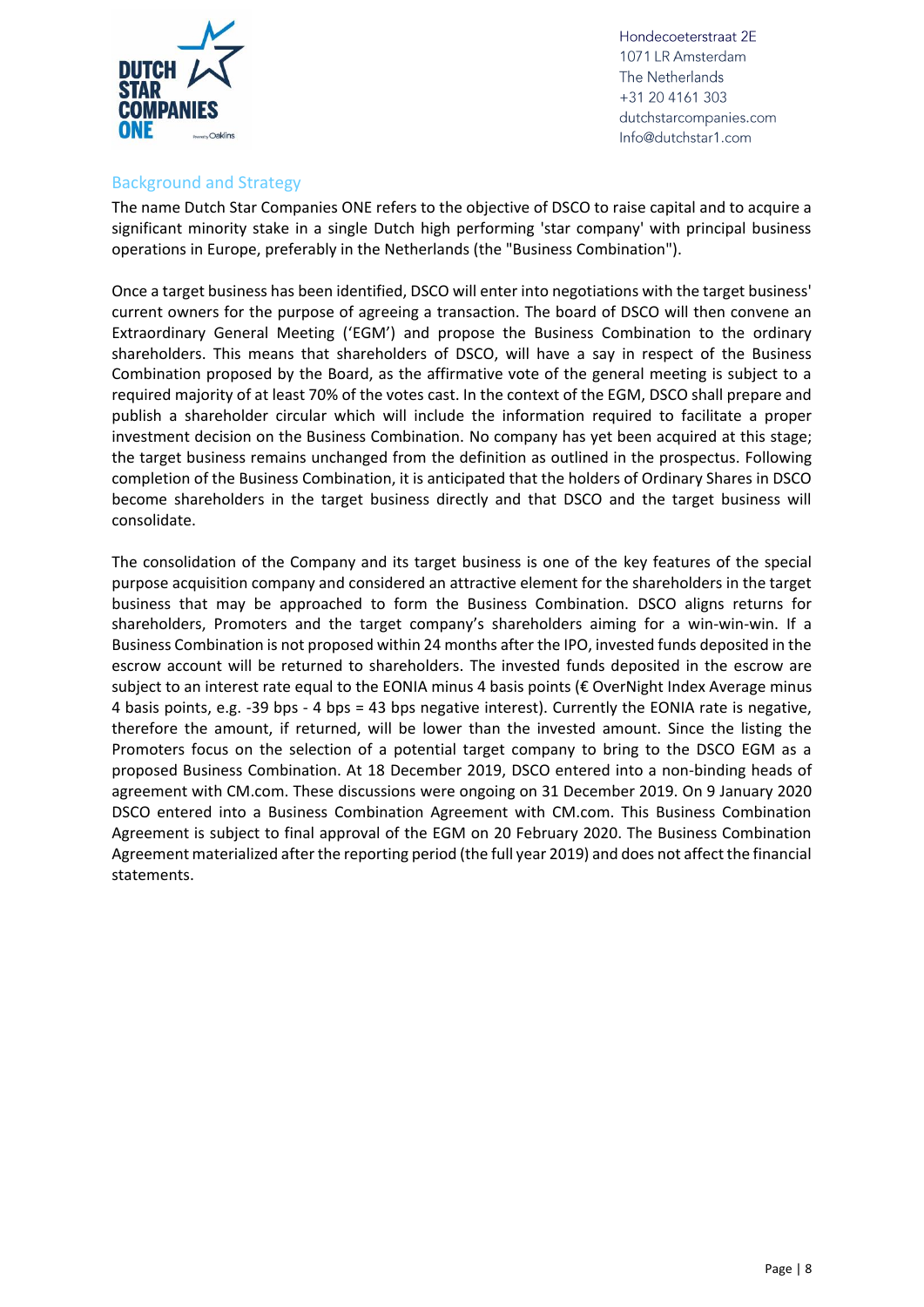

#### <span id="page-8-0"></span>**Process**

After first assessing all companies to a pre-determined set of investment criteria matching the guidelines for the target business, a 'long-list' of approximately 200 companies remained. This group was further narrowed down based on an extensive pre-agreed set of desired qualitative and quantitative requirements. DSCO is now in exclusive discussions with CM.com and seeks to invest the full amount raised at the IPO (minus negative interest). DSCO believes it hence will pursue a sound investment for all stakeholders involved and meet the purpose of agreeing a transaction and propose a Business Combination on a dedicated DSCO extra ordinary general shareholders meeting ("DSCO EGM" or "EGM") before the Business Combination Deadline (26 February 2020). At such EGM our shareholders will have a decisive vote in respect of the proposed Business Combination, as the affirmative vote of the general meeting is subject to a required majority of at least 70% of the votes cast.

#### <span id="page-8-1"></span>Financial developments 2019 – investments and financing

DSCO was successfully listed at Euronext Amsterdam on 22 February 2018 raising € 55,365,000 from a broad range of initial investors to acquire a significant minority stake to realize a Business Combination within 24 months. The initial offering consisted of 2,768,250 units each consisting of two Ordinary Shares and two Warrants('Warrants'), at a price per unit of € 20.00 representing a total value of € 55,365,000 on Euronext Amsterdam, in February 2019. The units themselves were not listed, but the shares and Warrants are listed under the respective symbols of DSC1 and DSC1W. Since the listing the Promoters focus on the selection of a potential target company to bring to the DSCO EGM as a proposed Business Combination.

Financial highlights as per 31 December 2019

- Escrow account plus bank account balance: € 55,039,075
- Shareholder's equity: € 53,077,561
- Share Price:  $\epsilon$  9.80 (closing price)
- Warrant Price: € 0.70

DSCO being a special purpose acquisition company for the purpose of acquiring a significant minority stake in a business has resulted in the fact that € 0 sales have been generated in the period 1 January to 31 December 2019. Expenses incurred by DSCO in the period 1 January to 31 December 2019 include bank costs of (€ 3,226), interest expense of (€ 237,656) and Warrant expense of (€ 1,937,775). The reason for the high Warrant expense is the recognition of the Warrant liabilities on DSCO's statement of financial position which is expensed through the profit and loss. The Warrant expense is a non-cash item. Given the negative interest rates for large commercial deposits currently charged by Dutch system banks ('systeembanken') the escrow amount marginally decreased due to negative interest on the money in escrow. The money held in escrow and on the Company's bank account comprises a total of € 55,039,075 at 31 December 2019. This has resulted in an overall loss for the period 1 January to 31 December 2019 of € 2,178,657.

#### <span id="page-8-2"></span>Corporate Social Responsibility

DSCO seeks to acquire a minority stake in a single target business with preferably a focus on sustainability. After first assessing all companies to a pre-determined set of investment criteria matching the preferred characteristics for the target business, a 'long-list' of approximately 200 companies remained. This group was further narrowed down based on a pre-agreed set of desired qualitative and quantitative requirements DSCO defined for a potential target company. Amongst these requirements are sustainability and corporate social responsibility factors. As a consequence,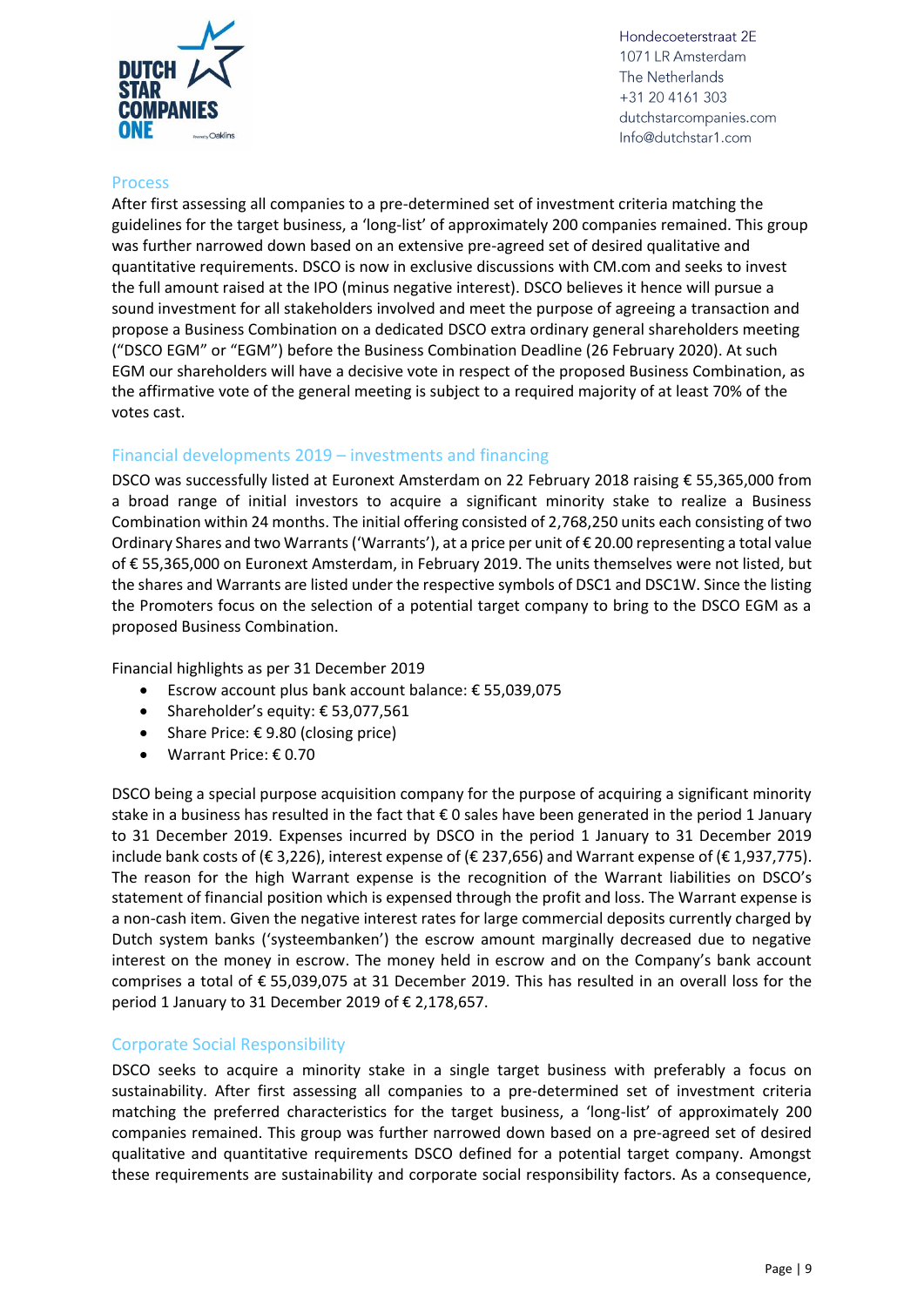

DSCO takes into account sustainability and corporate social responsibility factors when evaluating potential target businesses.

#### <span id="page-9-0"></span>Risk Management and Internal Control

A bottom up identification and assessment process was conducted for the first time after the closing of the IPO. The risk management and internal control activities are performed periodically by the representatives of the Dutch Star Companies Promoters Holding B.V. under supervision of the Board.

The Board is aware of the central importance of a formally approved risk policy and risk appetite specifying the nature and extent of the risks acceptable to the company. The risks as prescribed in the prospectus are analysed and translated to the current situation of the company. In addition, adequate internal control measures are implemented. These have been disclosed in the risk analysis table, the future design of such a risk policy for the Company and its alignment with the corporate strategy will be updated as soon as a proposed business combination will become effective.

Risks considered to be unacceptable because of their natures or their potential financial or qualitative impacts are being mitigated by appropriate strategies. The implementation and effectiveness of the defined mitigation measures are being reviewed continuously. For that purpose, the impacts of risks are considered before and after the implementation of those mitigation measures.

The risks identified below are those the Board considers to be the principal ones, and which may have a significant impact on the results of the Company and on its ability to achieve its strategic objectives. They may occur independently from each other or in combination. In case they occur in combination their impact may be reinforced. Also, the Company is facing other risks than the one mentioned here, some of them being currently unknown or not considered to be material.

#### <span id="page-9-1"></span>Internal control system and in control statement

The Board is ultimately responsible for maintaining effective risk management, which includes the Company's risk governance structure, the Company's system of internal controls and the Company's internal audit approach. The Company has in place a risk management and an internal control system in relation to its financial reporting process and the process of preparing the financial statements. The Board reviews the effectiveness of the system of internal financial, operational and compliance controls and the risk management. The Board examines whether the system of internal controls operated effectively throughout the year and will make recommendations when appropriate.

In accordance with best practice 1.4.3 of the Dutch corporate governance code of December 2016 the Board is of the opinion that, to the best of its knowledge:

- the report provides sufficient insights into any deficiencies in the effectiveness of the internal risk and control systems; no deficiencies in the effectiveness of the internal risk and control systems have been identified;
- the internal risk management and control systems of the company provide reasonable assurance that the financial reporting as included in the financial statements do not contain any material inaccuracies;
- there is a reasonable expectation that DSCO will be able to continue its operations and meet its liabilities as set out in the Prospectus, therefore, it is appropriate to adopt the going concern basis in preparing the financial reporting.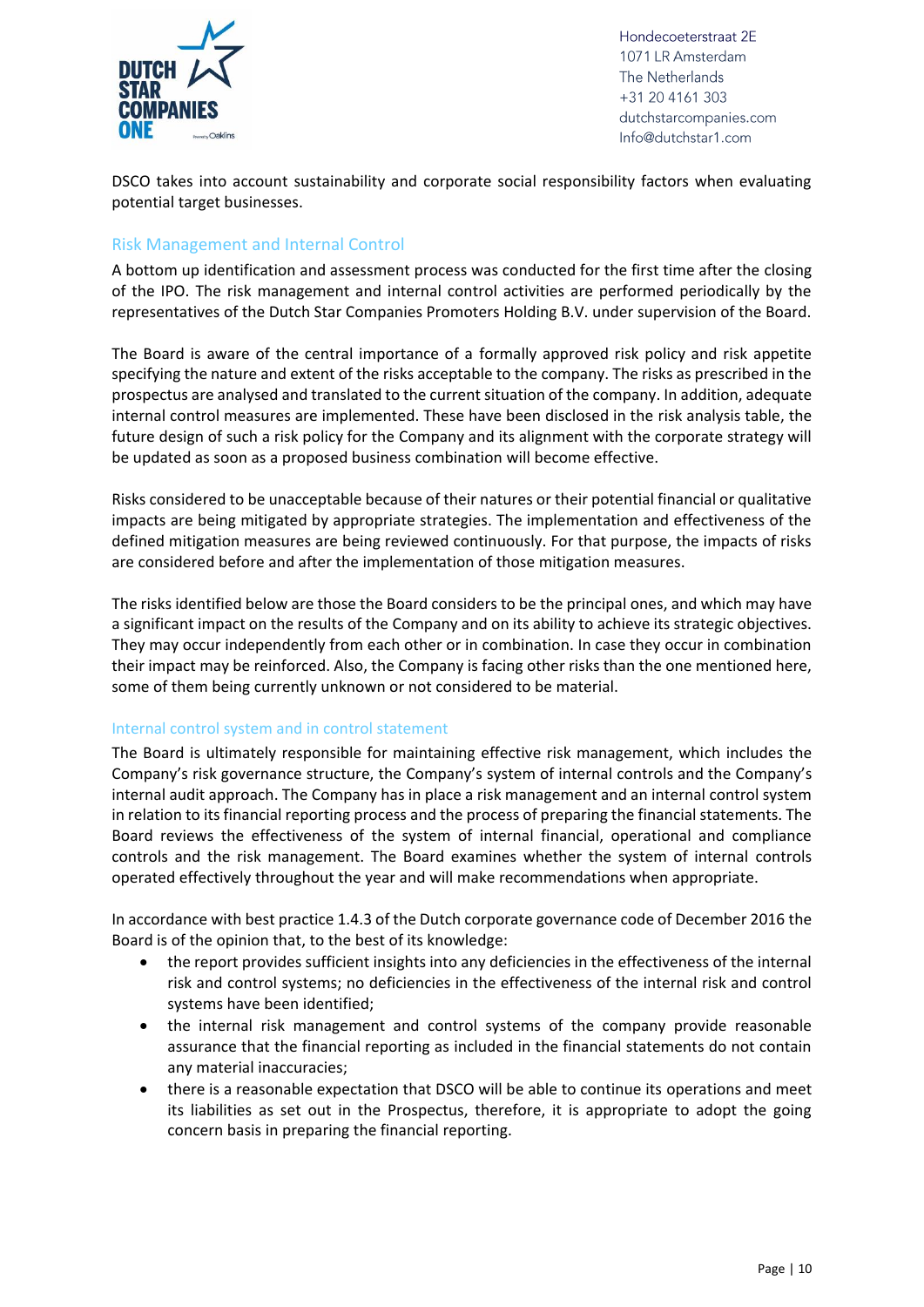

As set out in the Prospectus, DSCO is established for a period of 24 months with the possibility to extend (the Extension Clause) this period for a period of 6 months. No matter how comprehensive a risk management and control system may be, it cannot be assumed to be exhaustive, nor can it provide certainty that it will prevent negative developments from occurring in the Company's business and business environment or that response to risk will be fully effective. The Company's risk management framework is designed to avoid or mitigate rather than to eliminate the risks associated with the accomplishment of the Company's strategic objectives. It provides reasonable assurance but not absolute assurance against material misstatement or loss. In the period 1 January to 31 December 2019, the Company has not identified any major failings in its internal risk management and control system.

On the following page the identified risks are disclosed in a separate table. In the table the risks have been grouped by Strategic Risks, Operational Risks, Financial Risks and Compliance Risks. In the same table the corresponding risk descriptions, risk appetites, risk measures and the impact of the risk with respect to the identified risks are also presented.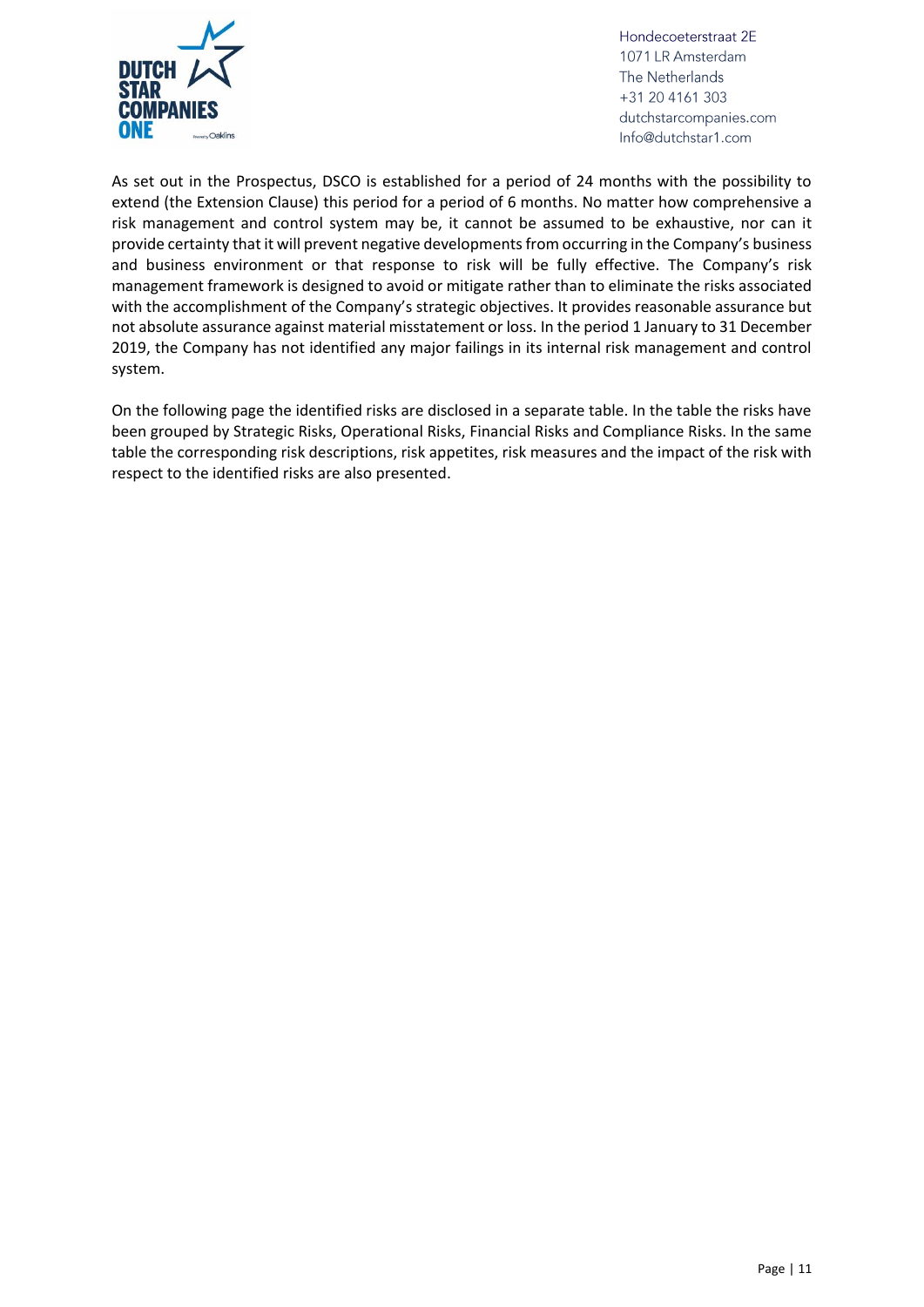

| Table 1 Risk<br>Analysis table<br><b>Type of Risks</b> | <b>Risk Description</b>                                                                                                                                                 | <b>Risk Appetite</b><br>(low; medium;<br>high) | <b>Risk Measures</b>                                                                                                                                                                                                                                                                                                                                                                                                                                                                              | Impact (low; medium; high)                                                                                                                                                                                                                                                            |
|--------------------------------------------------------|-------------------------------------------------------------------------------------------------------------------------------------------------------------------------|------------------------------------------------|---------------------------------------------------------------------------------------------------------------------------------------------------------------------------------------------------------------------------------------------------------------------------------------------------------------------------------------------------------------------------------------------------------------------------------------------------------------------------------------------------|---------------------------------------------------------------------------------------------------------------------------------------------------------------------------------------------------------------------------------------------------------------------------------------|
| <b>Strategic Risk</b>                                  | 1) DSCO's<br>shareholder return is<br>dependent on the<br>performance of a<br>single target business                                                                    | 1) Medium                                      | 1) As DSCO aims to complete the<br><b>Business Combination with a single</b><br>target business rather than with multiple<br>target businesses. The prospects of the<br>Company's success after the Business<br>Combination will depend solely on the<br>performance of a single business.<br>Therefore, as described DSCO has rolled<br>out a structured approach to seek the<br>best possible Business Combination with<br>a target company to realize long-term<br>shareholder value creation. | 1) High, a consequence of this is that returns<br>for the shareholders of DSCO may be<br>adversely affected if growth in the value of<br>the target business is not achieved or if the<br>value of the target business or any of its<br>material assets subsequently is written down. |
|                                                        | 2) Business<br>Combination is likely<br>to be formed via an<br>acquisition of a<br>minority stake, which<br>could impact the<br>Company's decision-<br>making authority | 2) Low                                         | 2) As the remaining ownership of the<br>target business will likely be held by<br>third parties the Company will face<br>strategic risks as it will not obtain control<br>over the target business. As a<br>consequence, DSCO will thoroughly<br>investigate and conduct due diligence on<br>holders of the remaining ownership of<br>the target business and negotiate<br>shareholders' agreements and/or similar<br>agreements if deemed necessary.                                             | 2) Low, additional costs and time for due<br>diligence on third parties may be required.                                                                                                                                                                                              |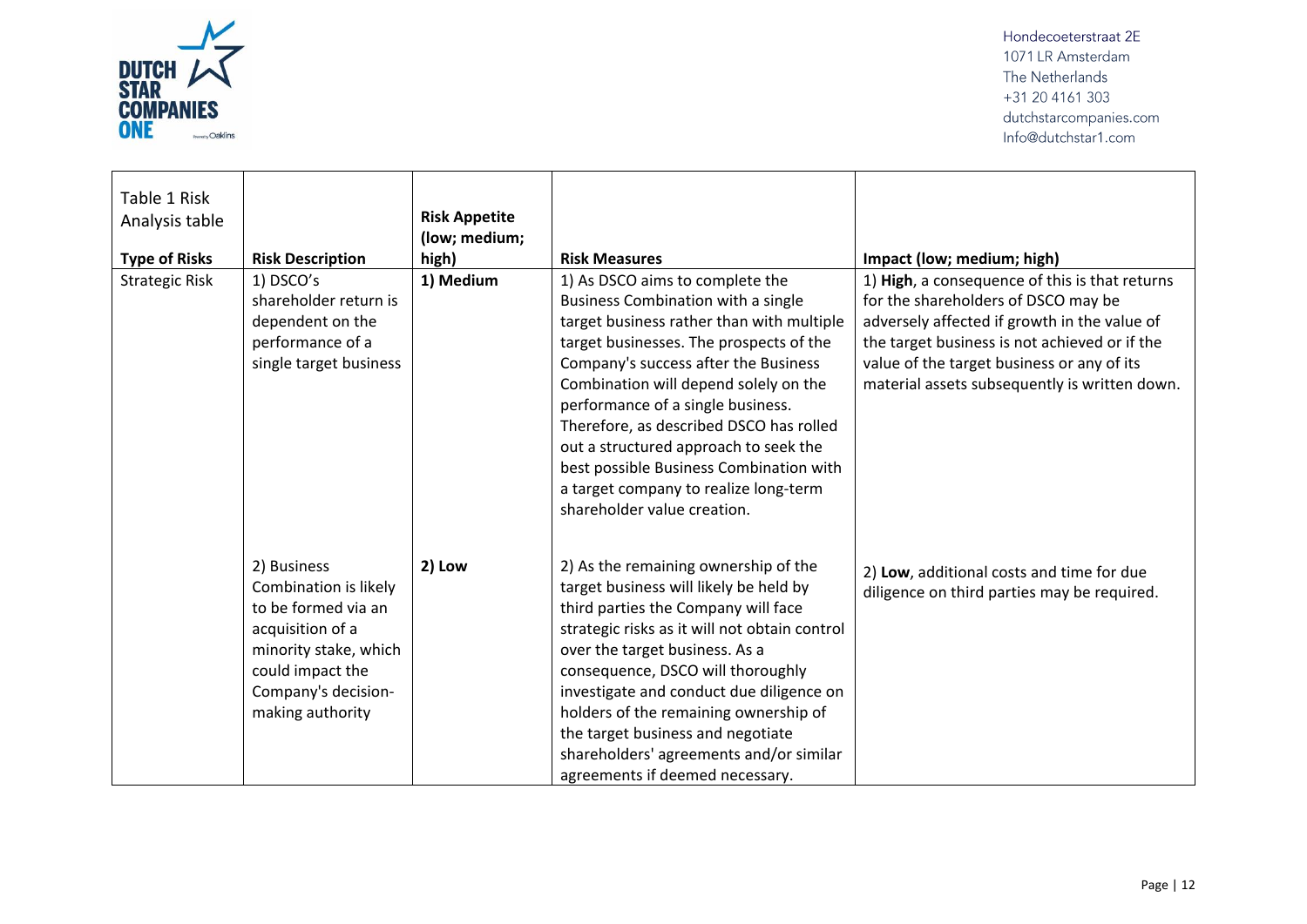

| <b>Strategic Risk</b> | 3) Risk of not finding<br>a Business<br>Combination | 3) Low | 3) DSCO set up a thorough process; pre-<br>determined set of investment criteria<br>matching the aforementioned guide<br>lines for the target business, a 'long-list'<br>of approximately 200 companies<br>remained. This group was further<br>narrowed down based on an extensive<br>pre-agreed set of desired qualitative and<br>quantitative requirements. DSCO<br>believes it hence can pursue a sound<br>investment for all stakeholders involved<br>and meet the purpose of agreeing a<br>transaction and propose a Business<br>Combination on a dedicated DSCO EGM.<br>If no Business Combination is completed,<br>the exposure of Ordinary Shareholders is<br>limited to (i) the negative interest<br>incurred by the Company over the<br>amounts held in the Escrow Account and<br>(ii) a maximum of 1% of their investment<br>(i.e. the Escape Hatch). | 3) Low, due to DSCO's confidence in the<br>process of finding a suitable target. As<br>disclosed on 18 December 2019 DSCO has<br>entered into a non-binding heads of<br>agreement. These discussions were ongoing<br>on 31 December 2019. On 9 January 2020<br>DSCO entered into a Business Combination<br>Agreement with CM.com. This Business<br>Combination Agreement is subject to final<br>approval of the EGM on 20 February 2020.<br>The Business Combination Agreement<br>materialized after the reporting period (the<br>full year 2019) and does not affect the<br>financial statements. |
|-----------------------|-----------------------------------------------------|--------|------------------------------------------------------------------------------------------------------------------------------------------------------------------------------------------------------------------------------------------------------------------------------------------------------------------------------------------------------------------------------------------------------------------------------------------------------------------------------------------------------------------------------------------------------------------------------------------------------------------------------------------------------------------------------------------------------------------------------------------------------------------------------------------------------------------------------------------------------------------|----------------------------------------------------------------------------------------------------------------------------------------------------------------------------------------------------------------------------------------------------------------------------------------------------------------------------------------------------------------------------------------------------------------------------------------------------------------------------------------------------------------------------------------------------------------------------------------------------|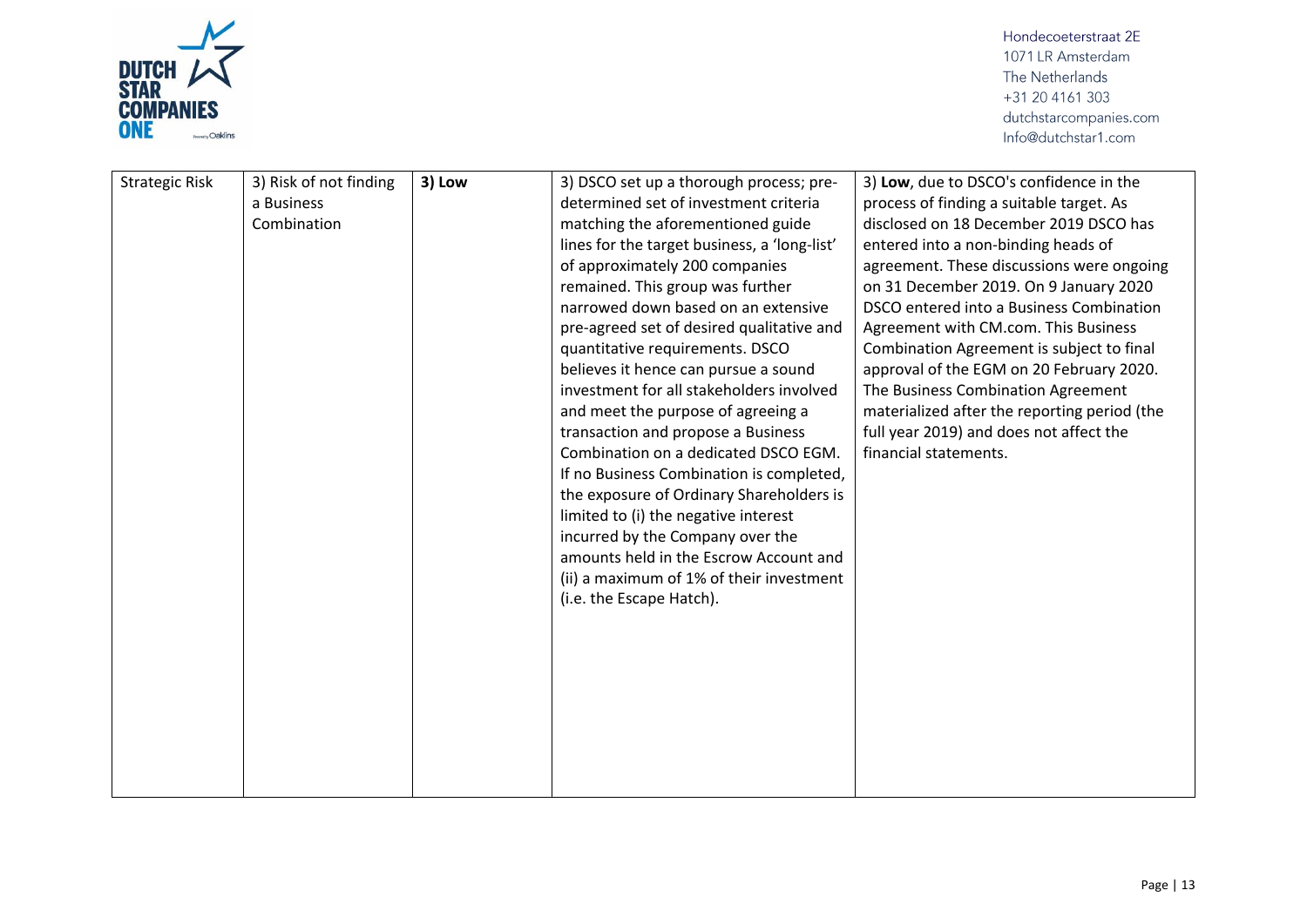

| <b>Operational Risk</b> | 1) Dependency of a<br>selective number of<br>individuals. | 1) Low | This risk is mitigated by the use of a<br>Corporate Governance Structure and<br>experienced Board members. We have<br>chosen a (Corporate Governance) one-<br>tier Board with two experienced<br>Executive Directors (Mr. Niek Hoek and<br>Mr. Stephan Nanninga) and experienced<br>Non-Executive Directors (Mr. Aat<br>Schouwenaar, Mr. Gerbrand ter Brugge,<br>Mr. Joop van Caldenborgh (chairman),<br>Mr. Pieter Maarten Feenstra and Mr.<br>Rob ten Heggeler). Next to the<br>experienced Board, DSCO is supported<br>by a team of dedicated professionals<br>(e.g. David van Ass; Derk Hoek and Felix<br>Snoeck Henkemans). | 1) Low, experienced Board consisting of<br>executives and non-executives with<br>complementary skills and a broad range of<br>experience in companies and sectors that will<br>help us to mitigate this risk. |
|-------------------------|-----------------------------------------------------------|--------|----------------------------------------------------------------------------------------------------------------------------------------------------------------------------------------------------------------------------------------------------------------------------------------------------------------------------------------------------------------------------------------------------------------------------------------------------------------------------------------------------------------------------------------------------------------------------------------------------------------------------------|---------------------------------------------------------------------------------------------------------------------------------------------------------------------------------------------------------------|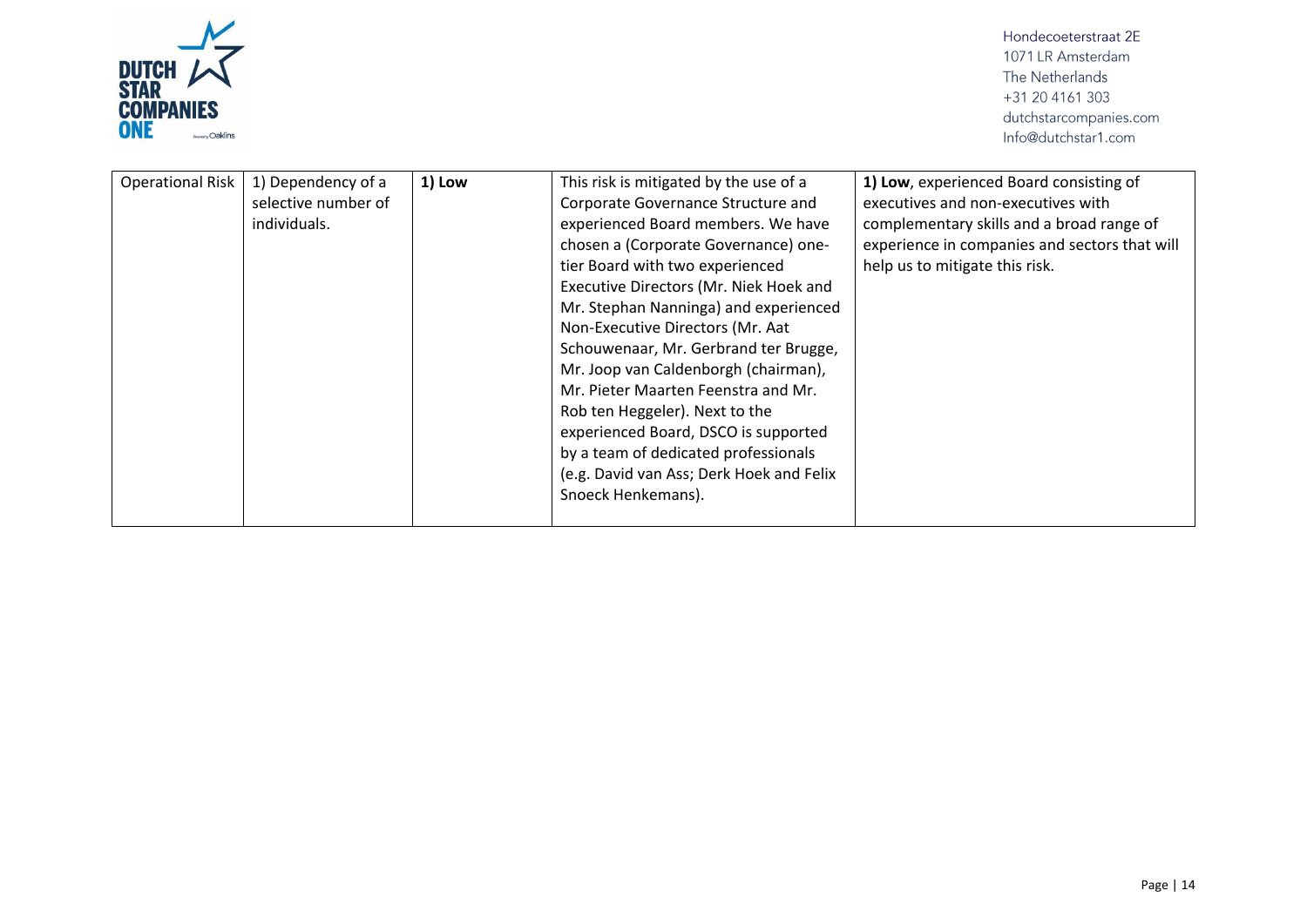

| <b>Financial Risk</b> | 1) Costs exceeding<br>offering expenses<br>and initial working<br>capital     | 1) Low   | 1) Promoters committed €1,750,000, if<br>the costs exceed this amount the<br>Company may use an amount of up to<br>1% of the gross proceeds from units<br>offered in the offering (the 'Escape<br>Hatch') to cover such additional costs.<br>The Executive Directors currently do not<br>expect the Escape Hatch to be triggered.<br>The DSCO team has made a budget for<br>the period until a potential Business<br>Combination. Current expenses are<br>lower than projected in the budget.                                                                                                                                           | 1) Low, the Company currently doesn't expect<br>to exceed the total commitment of the<br>Promoters for the purpose of the offering<br>expense and initial working capital. A solid<br>budget has been made and the Company<br>doesn't expect to deviate from the budget.   |
|-----------------------|-------------------------------------------------------------------------------|----------|-----------------------------------------------------------------------------------------------------------------------------------------------------------------------------------------------------------------------------------------------------------------------------------------------------------------------------------------------------------------------------------------------------------------------------------------------------------------------------------------------------------------------------------------------------------------------------------------------------------------------------------------|----------------------------------------------------------------------------------------------------------------------------------------------------------------------------------------------------------------------------------------------------------------------------|
|                       | 2) Money Market risk<br>and concentration<br>risk shareholders<br><b>DSCO</b> | $2)$ Low | 2) 99% of offering proceeds are<br>deposited in the Escrow Account. The<br>Company has entered into an escrow<br>agreement with Intertrust B.V., a private<br>company with corporate seat in<br>Amsterdam, the Netherlands, acting<br>under its trade name Intertrust Escrow<br>Services (the Escrow Agent or Intertrust)<br>and Stichting Dutch Star Escrow, a<br>foundation with corporate seat in<br>Amsterdam, the Netherlands and having<br>its corporate address at Prins<br>Bernhardplein 200, 1097JB Amsterdam,<br>The Netherlands (the Escrow<br>Foundation) (The Escrow Agreement).<br>These amounts will be released only as | 2) Low, Offering proceeds DSCO are deposited<br>in the Escrow account, monitored and<br>managed by a professional escrow agent<br>(Intertrust). Bankruptcy of our bankaccount<br>provider (ABN AMRO, partly state owned and<br>Dutch systembank) is currently low as well. |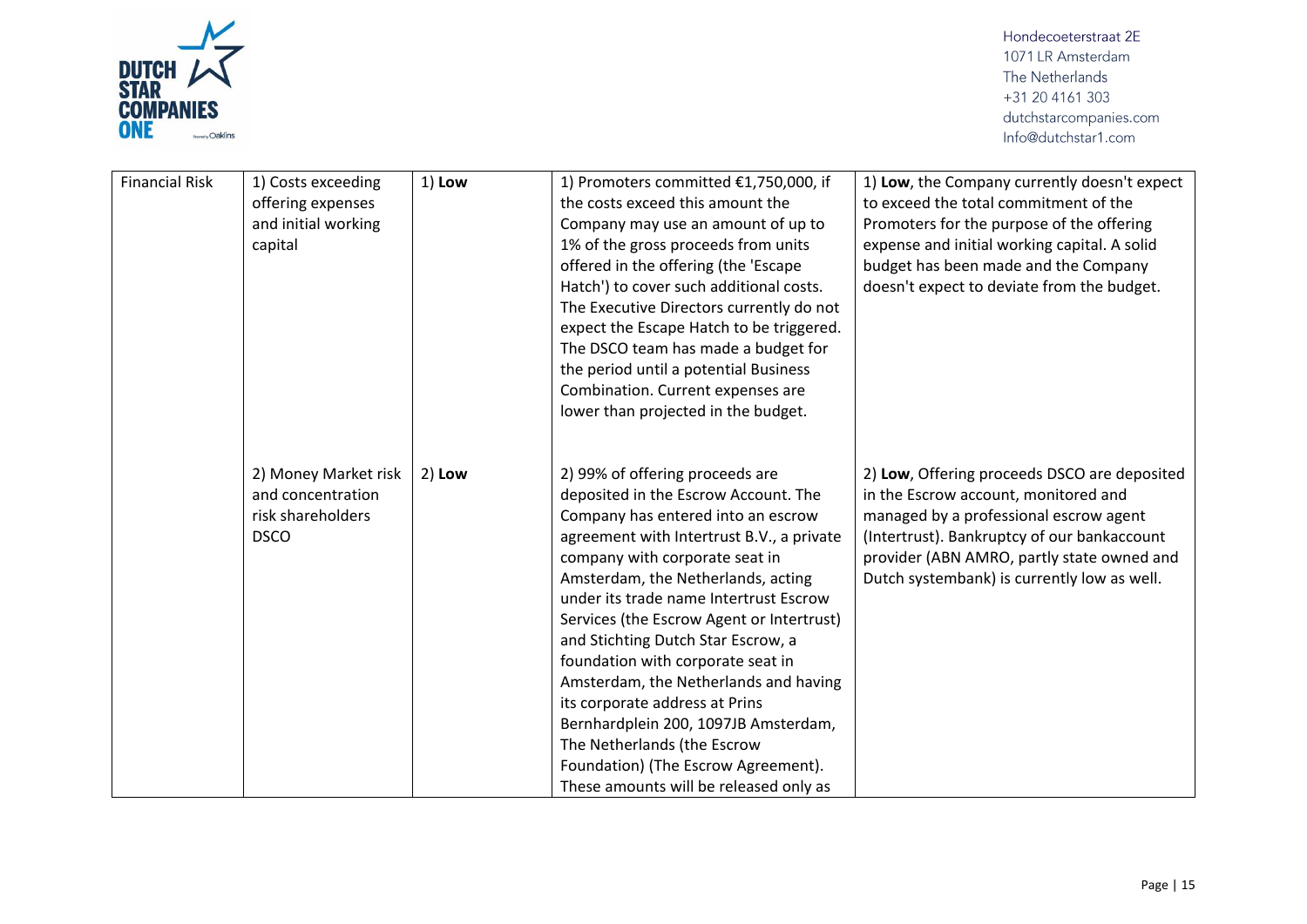

|                |                               |         | described in the Escrow Agreement.                                                                                                                                                                                                                                                                                                                                                                                                                                                                                                                                                       |                                                                                                                                        |
|----------------|-------------------------------|---------|------------------------------------------------------------------------------------------------------------------------------------------------------------------------------------------------------------------------------------------------------------------------------------------------------------------------------------------------------------------------------------------------------------------------------------------------------------------------------------------------------------------------------------------------------------------------------------------|----------------------------------------------------------------------------------------------------------------------------------------|
| Financial risk | 3) Negative interest<br>rates | 3) High | 3) Currently the escrow account is<br>managed by escrow agent Intertrust,<br>whilst the funds are deposited at Dutch<br>system bank ABN AMRO, where DSCO is<br>charged with negative interest. Current<br>interest rate charged by ABN AMRO is<br>the EONIA (€ OverNight Index Average)<br>minus 4 basis points (e.g. -39 bps - 4 bps<br>= 43 bps negative interest). DSCO<br>deliberately choose to deposit the<br>offering proceeds at a Dutch system<br>bank. The Company closely monitors<br>opportunities to deposit its money at<br>system banks against better interest<br>rates. | 3) High, current interest rates at Dutch system<br>banks are negative. The Company expects<br>market rates to continue to be negative. |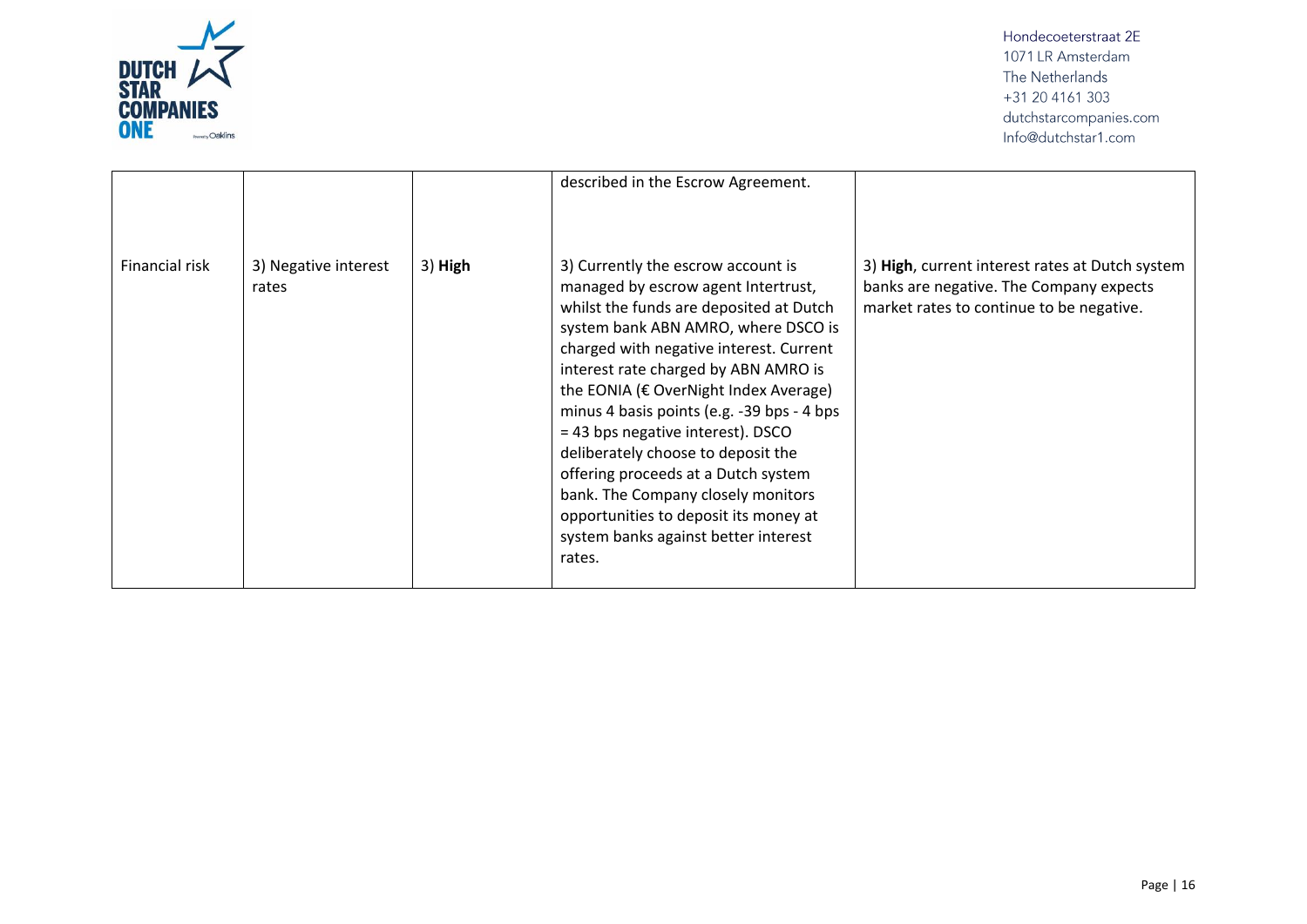

| Compliance Risk | 1) Comply with Dutch<br>Financial reporting<br><b>Supervision Act</b> | 1) Low   | 1&2) Working closely together with<br>professional and experienced advisers,<br>with their expertise in the field of:                                                                                                                                     | 1) Low, due to the mitigation of risk by<br>working closely together with our advisers in<br>their field of expertise.                                                                                          |
|-----------------|-----------------------------------------------------------------------|----------|-----------------------------------------------------------------------------------------------------------------------------------------------------------------------------------------------------------------------------------------------------------|-----------------------------------------------------------------------------------------------------------------------------------------------------------------------------------------------------------------|
|                 | 2) Comply with IFRS<br>standards                                      | $2)$ Low | Compliance (external<br>compliance officer)<br>Communication (external<br>communication adviser)<br>Legal (external legal adviser)<br>Tax (external tax adviser)<br>Accounting (external licensed<br>auditor)<br><b>Insider Trading Policy</b><br>Logbook | 2) Low, due to the mitigation of risk by<br>working closely together with our advisers in<br>their field of expertise.                                                                                          |
|                 | 3) Third party claims                                                 | 3) Low   | 3) Currently the Company does not have<br>any third-party claims. If in the future<br>the Company will be confronted with a<br>third-party claim, we will be assisted by<br>our Legal Advisor Allen & Overy.                                              | 3) Low, no current third-party claim. Due to<br>the structure and the business of the<br>Company (investment in only one Target<br>Company) we don't expect a third-party claim<br>to arise in the near future. |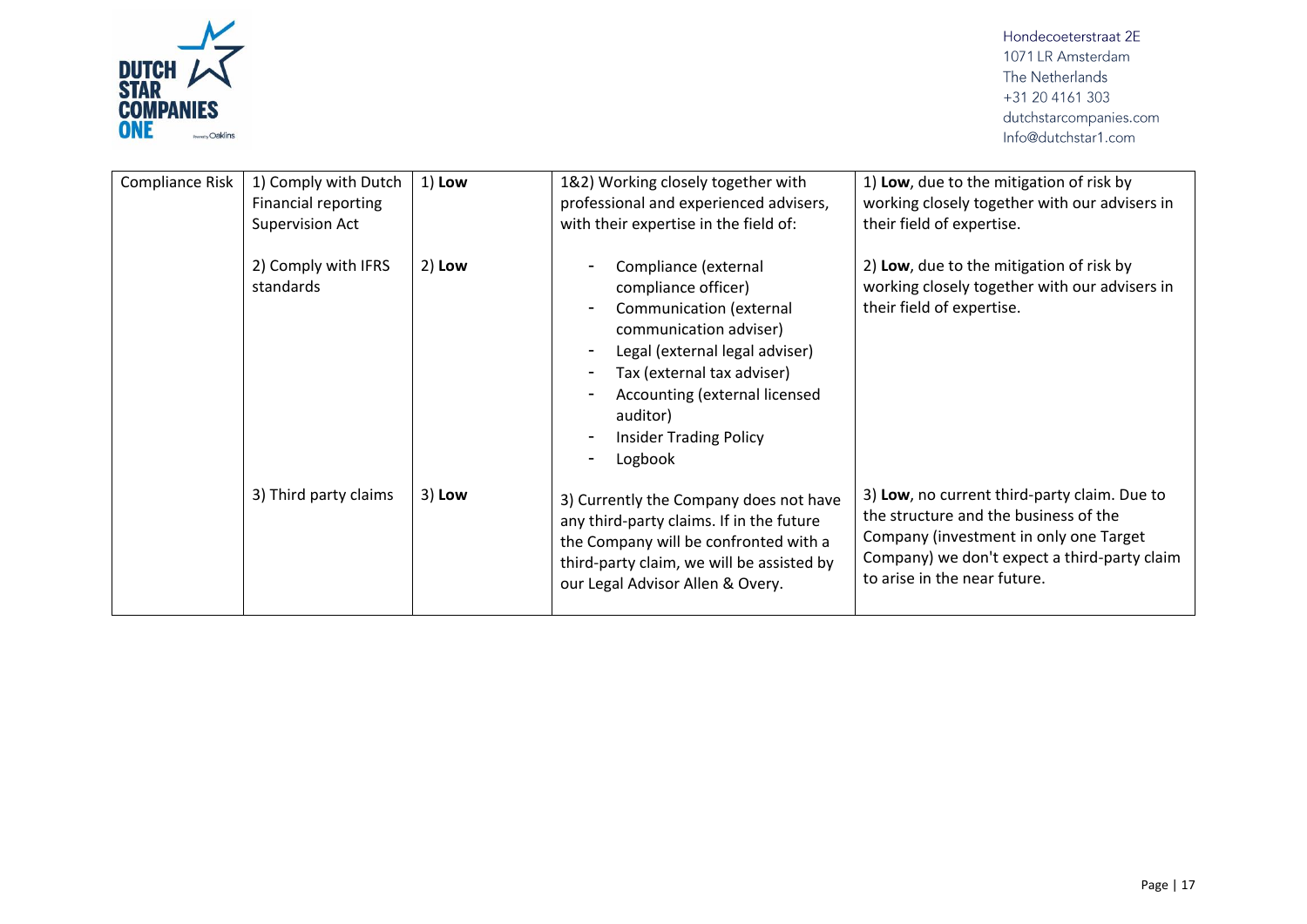

#### <span id="page-17-0"></span>**Outlook**

DSCO believes it will pursue a sound investment for all stakeholders involved and meet the purpose of agreeing a transaction and propose a Business Combination on a dedicated DSCO EGM. At such EGM our shareholders will have a decisive vote in respect of the proposed Business Combination, as the affirmative vote of the general meeting is subject to a required majority of at least 70% of the votes cast. If at least the 70% majority has been met by DSCO, DSCO will invest its funds up to the amount that represents the percentage in favour of the proposed Business Combination. At 18 December 2019, DSCO entered into a non-binding heads of agreement with CM.com. These discussions were ongoing on 31 December 2019. On 9 January 2020 DSCO entered into a Business Combination Agreement with CM.com. This Business Combination Agreement is subject to final approval of the EGM on 20 February 2020. The Business Combination Agreement materialized after the reporting period (the full year 2019) and does not affect the financial statements.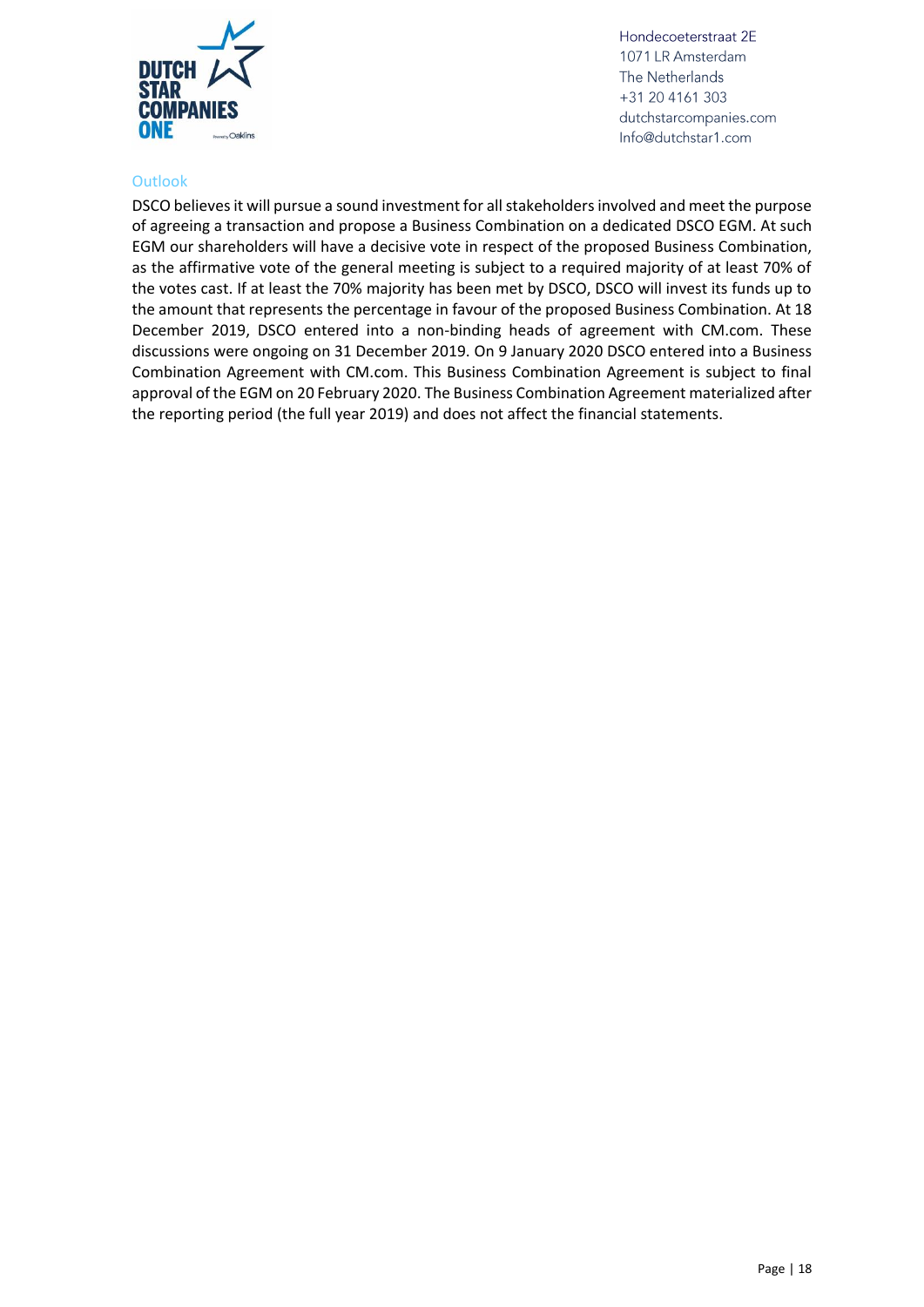

## <span id="page-18-0"></span>**Non-Executive Directors' report**

In the financial period 2019 the Non-Executive Board of DSCO supervised and advised the Executive Board of DSCO, being Mr. Niek Hoek and Mr. Stephan Nanninga. The Non-Executive Directors positively assessed the pre-determined set of investment criteria set up by the Promotors that met the preferred characteristics for the target business. Furthermore, the detailed pre-agreed set of the desired qualitative and quantitative requirements DSCO defined for a potential target company were also approved by the Non-Executive Board. Going forward the Non-Executive Board envisages to supervise and advise the Executive Directors of DSCO in the same manner as this has been positively assessed and approved by all Non-Executive Directors of DSCO.

#### <span id="page-18-1"></span>Composition of the Non-Executive Board

As at the date of this annual report 2019 the Non-Executive Board is composed of the following members:

| Name                 | Age | <b>Position</b>               | <b>Member since</b> | <b>Nationality</b> |
|----------------------|-----|-------------------------------|---------------------|--------------------|
| Mr. Aat Schouwenaar  | 72  | <b>Non-Executive Director</b> | Settlement          | NL                 |
| Mr. Gerbrand ter     | 53  | Non-Executive Director        | Settlement          | NL                 |
| <b>Brugge</b>        |     |                               |                     |                    |
| Mr. Joop van         | 78  | Non-Executive Director and    | Settlement          | NL                 |
| Caldenborgh          |     | Chairman                      |                     |                    |
| Mr. Pieter Maarten   | 62  | <b>Non-Executive Director</b> | Settlement          | NL                 |
| Feenstra             |     |                               |                     |                    |
| Mr. Rob ten Heggeler | 55  | Non-Executive Director        | Settlement          | NL                 |

#### Mr. Aat Schouwenaar

Mr. Aat Schouwenaar is currently chairman of the supervisory board of Brunel International N.V., vice-chairman of Asito Diensten Groep and member of the supervisory board of Amsterdam Arena. Prior to his current positions, Mr. Aat Schouwenaar held executive and supervisory functions at various companies, including as member of the supervisory board of Docdata from 2009 to 2016, Stage Entertainment from 2009 to 2014, Endemol from 2004 to 2006 and chairman of the supervisory board of Talpa from 2004 to 2006. During his career, Mr. Aat Schouwenaar has gained extensive experience being chairman of several audit commissions, amongst others, at Brunel International N.V. (8 years), Holland Casino (7 years), Docdata (7 years), Stage Entertainment (5 years) and at Amsterdam Arena (4 years). In addition to his positions as audit commissioner Mr. Aat Schouwenaar held respective positions as chief executive officer, chief operational officer and chief financial officer of Endemol between 1994 and 2008. Mr. Aat Schouwenaar holds a Master of Business Economics from the Erasmus University in Rotterdam, the Netherlands.

#### Mr. Gerbrand ter Brugge

Mr. Gerbrand ter Brugge is the managing partner of Oaklins Equity & ECM Advisory B.V., which he co-founded in 2015. Prior to co-founding Oaklins Equity & ECM Advisory B.V., Mr. Gerbrand ter Brugge was responsible for the corporate finance services activities as managing partner at bank Oyens & Van Eeghen N.V., a bank, between 2010 and 2014. Between 2004 and 2010 Mr. Gerbrand ter Brugge held executive functions at the respective equity capital markets departments of ABN AMRO and ING, which allows him to leverage rich experience in equity capital markets transactions in structuring, progressing and completing the Offering as well as an extensive network.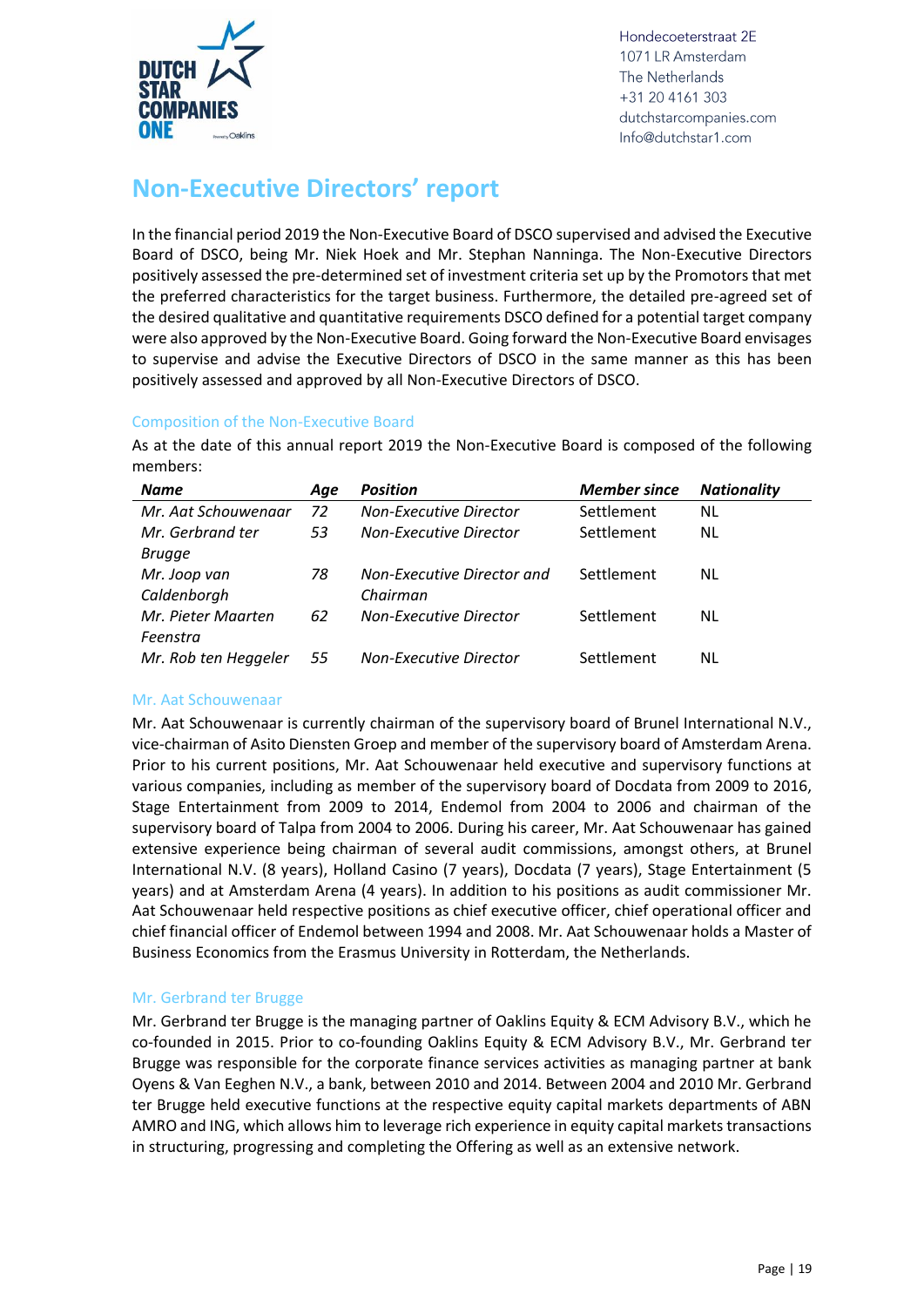

Mr. Gerbrand ter Brugge was also Executive Director at Morgan Stanley and the joint venture between ABN AMRO Bank & ABN Amro Rothschild between 1998 and 2004.

#### Mr. Joop van Caldenborgh

Mr. Joop van Caldenborgh is currently chairman of the Museum Voorlinden. Mr. Joop van Caldenborgh is founder, former owner and former chief executive officer of Caldic B.V. Caldic is a distributor within the industrial, health and personal care and food sector. Mr. Joop van Caldenborgh owned and managed Caldic for over forty years and under his leadership, Caldic became a successful global player in its sector. Hence, Mr. Joop van Caldenborgh is a seasoned executive with extensive experience in managing a family owned company with an industrial focus, which fits perfectly into the profile of the target business profile.

#### Mr. Pieter Maarten Feenstra

Mr. Pieter Maarten Feenstra has more than twenty years of experience as an investment banker and is currently managing director of Aletra Capital Partners B.V., which he co-founded in 2005. Prior to co-founding Aletra Capital Partners B.V., Mr. Pieter Maarten Feenstra worked as an analyst and management consultant at McKinsey & Company (1982-1986) after which he was a partner and advisory director at Goldman Sachs International (1990-2008). Mr. Pieter Maarten Feenstra also founded Amsterdamse Investeringsbank were he was managing director (1986-1990). Mr. Pieter Maarten Feenstra is highly experienced in mergers and acquisition and analysing potential financial or management improvements to operational businesses.

#### Mr. Rob ten Heggeler

Mr. Rob ten Heggeler has more than 25 years of experience as a banker and currently is a partner at DM Equity Partners, which he co-founded in 2017. Prior to co-founding DM Equity Partners, Mr. Rob ten Heggeler was member of the managing board at NIBC Bank N.V., chairman of the supervisory boards of Beequip B.V. and NIBC AG between 2009 and 2016. Between 2006 and 2009 Mr. Rob ten Heggeler was responsible for wholesale banking Netherlands as member of the Managing Board of Rabobank International. Mr. Rob ten Heggeler also worked at Fortis Bank (Nederland) N.V. between 2001 and 2006 were his function was Global CEO Fortis Private Banking. Mr. Rob ten Heggeler holds Masters in Law-taxation from the University of Groningen and Business and Corporate Law from the University of Amsterdam and has attended executive courses at INSEAD, Columbia, Stanford, IMD and Northwesternan.

The Non-Executive Board confirms that all its members, except for Mr. Joop van Caldenborgh, are independent as defined in best practice provisions 2.1.7 to 2.1.9. of the Dutch Corporate Governance Code. No member of the Non-Executive Board holds more than five directorships at Dutch 'large companies', in accordance with section 2:142a of the Dutch Civil Code.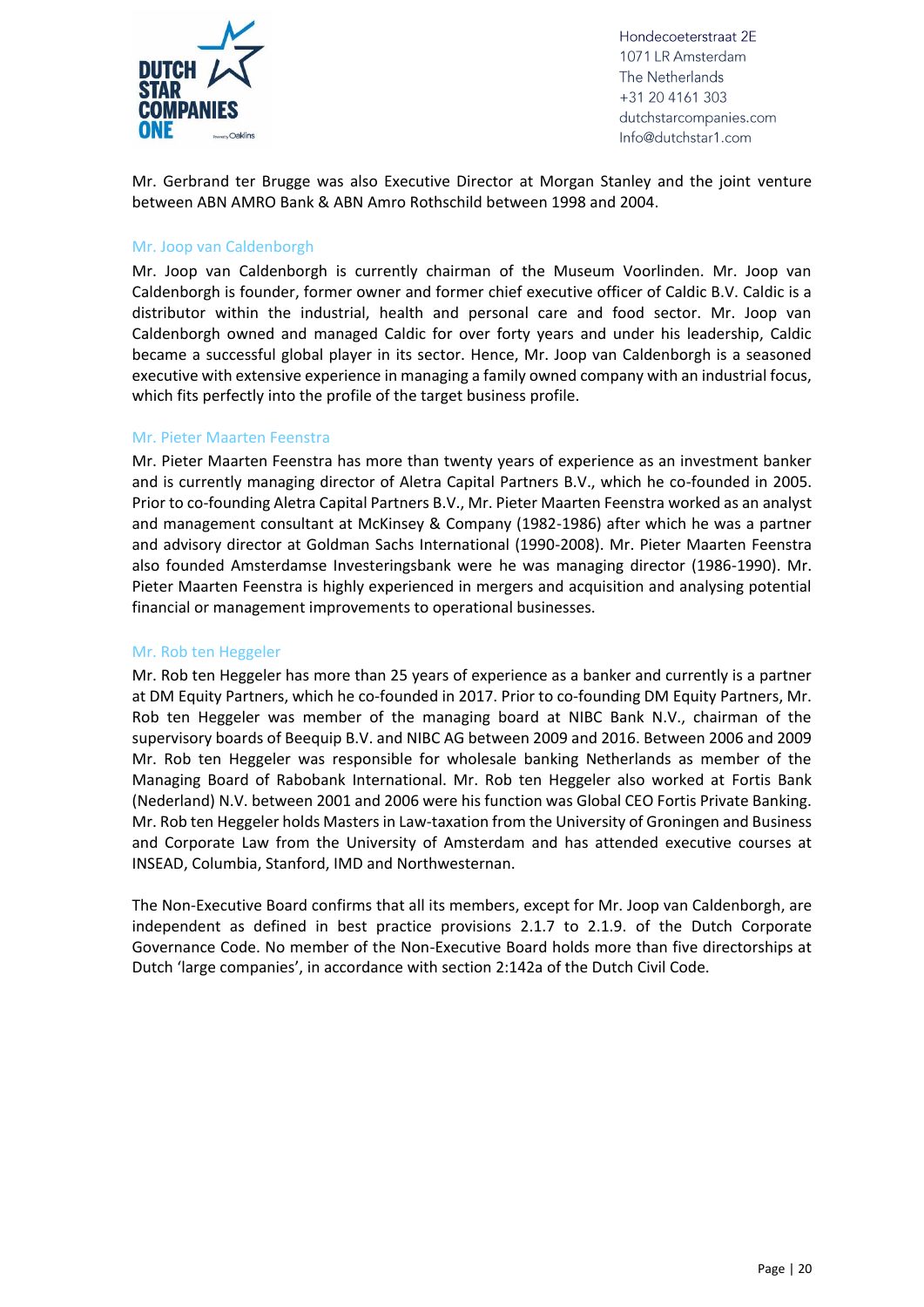

#### <span id="page-20-0"></span>Evaluation

The Non-Executive Board reviewed and discussed its own functioning during the 2019 financial period. Overall the functioning of the Non-Executive Board was assessed positively. The composition and functioning of the Board and the performance of its individual members were also positively assessed and discussed.

#### <span id="page-20-1"></span>Meetings and Attendance in 2019

The Non-Executive Board held seven meetings, respectively on 31 January 2019, 14 March 2019, 30 April 2019, 14 June 2019, 01 October 2019, 28 October 2019 and 20 November 2019. All Non-Executive Board members, except for the meeting on 14 march 2019 where one Non-Executive Board member was unable to attend, were present at all meetings either in person or via conference call and were held at Oaklins' office on Beethovenstraat 500, 1082 PR in Amsterdam and in one occasion at Voorlinden Buurtweg 90, 2244 AG Wassenaar in the presence of the Board. During these meetings the Promoters' ideas were tested and challenged by the members of the Non-Executive Board in order to ensure that decisions were reached that underpin DSCO's strategy and are aligned with the long-term value creation pursued by the Company. Between meetings, Non-Executive Board chairman Mr. Joop van Caldenborgh maintained contact with the Board on a regular basis. The main topic discussed in the various contact moments was the progress of the target search and status of ongoing discussions with potential targets.

Furthermore, the Non-Executive Board was kept informed of DSCO's strategic, financial, operational, legal and compliance risks, of the internal control and management systems in place, and of the actions taken to manage the risks.

In addition, the Non-Executive Board discussed changes in regulation and applicable IFRS standards, the implications of Corporate Governance Code for DSCO and the preparation, evaluation and follow-up with respect to the Annual General Meeting of Shareholders.

#### <span id="page-20-2"></span>Audit Committee

Under the Articles of Association, the Company shall have an Audit Committee, consisting of a number of individuals, whether or not Non-Executive Directors. Their number is to be determined by the Non-Executive Directors. The members of the Audit Committee shall be appointed, suspended and dismissed by the Non-Executive Directors. Executive Directors shall not be members of the audit committee. Separate By-Laws that govern the Audit Committee have been adopted by the Non-Executive Directors and are available on the Company's website [\(www.dutchstarcompanies.com\)](http://www.dutchstarcompaniesone.com/).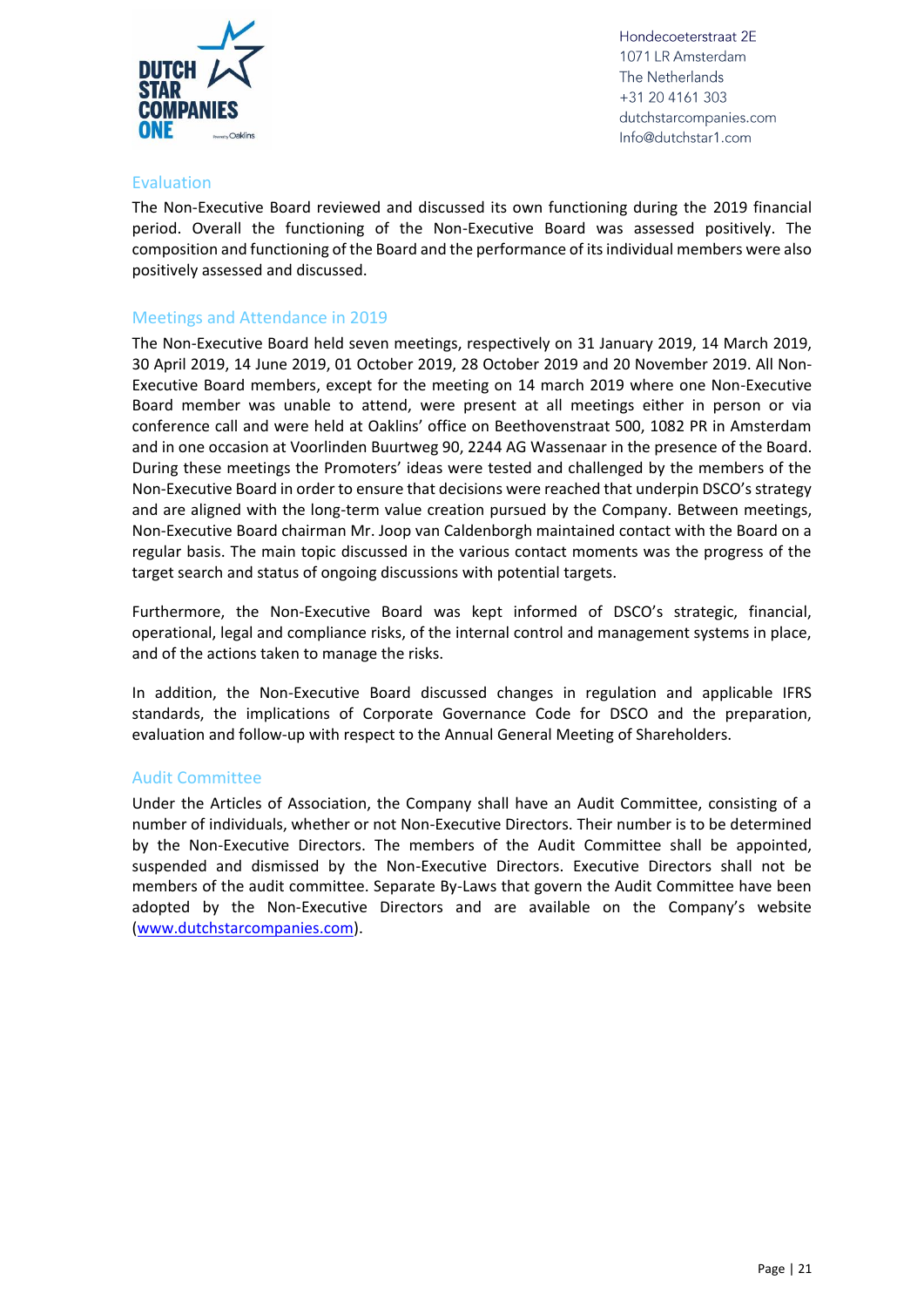

The responsibilities of the Audit Committee focus on supervising the activities of the Board with respect to:

- the monitoring of the financial-accounting process and preparation of proposals to safeguard the integrity of said process;
- the monitoring of the statutory audit of the annual accounts and consolidated accounts, and in particular the process of such audit (taking into account the review of the Dutch Authority for the Financial Markets (Autoriteit Financiële Markten (AFM)) in accordance with Section 26 EU-Regulation 537/2014);
- the review and monitoring of the independence of the External Auditor; and
- the adoption of a procedure for the selection of the External Auditor and the nomination for appointment of the External Auditor with respect to the statutory audit of the annual accounts and consolidated accounts.

Working within the Board, the Audit Committee is furthermore charged with:

- the preparatory work for the Non-Executive Directors' decision-making regarding the supervision of the integrity and quality of the Company's financial reporting and the effectiveness of the Company's internal risk management and control systems. Among other things, it focuses on monitoring the Executive Directors with regard to:
	- $\circ$  relations with, and following up of comments by, the internal audit function and the External Auditor;
	- o the financing of the Company;
	- o the application of information and communication technology (ICT), including risks relating to cyber security; and
	- o the Company's tax policy.
- the preparation of meetings of the Board where the report of the Board, the annual accounts and the interim figures of the Company are discussed. The Audit Committee maintains regular contact with and supervises the External Auditor.

The Audit Committee comprises two members, all of whom are Independent Non-Executive Directors. Appointments to the Committee are made by the Board. The Board has satisfied itself that the Committee's membership includes directors with recent and relevant financial experience.

The members of the Committee that served were:

- 1. Mr. Aat Schouwenaar (chairman of the Audit Committee)
- 2. Mr. Pieter Maarten Feenstra

In 2019, the Audit Committee met on the following dates:

• 25 July 2019 after markets closed (bring-down call 2019H1 press release).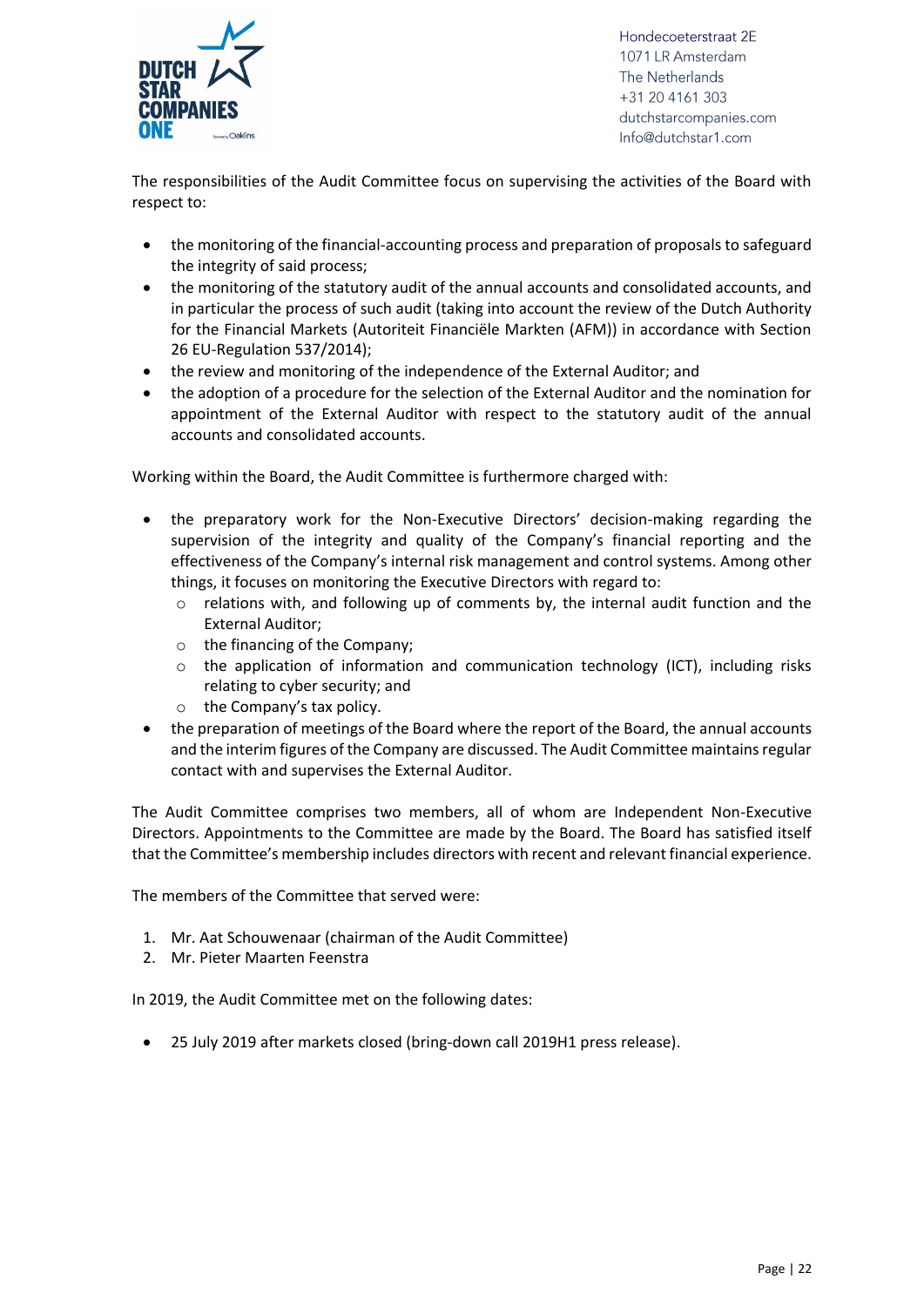

#### <span id="page-22-0"></span>Audit Committee activities

The main activities of the Audit Committee included the following:

- The critical review of the significant financial reporting issues in connection with the preparation of the Company's financial and related formal statements, with the assistance of reports received from the Board and the External Auditor;
- An assessment of the scope and effectiveness of the systems established to identify, assess, manage and monitor financial and non-financial risks;
- Review of the external auditor, its terms of engagement, findings of its work and at the end of the audit process reviewing its effectiveness;
- Review of the independence and objectivity of the external auditor;
- Review of treasury guidelines; and
- Review of financing options.

#### <span id="page-22-1"></span>External Auditor

The Company's external auditor, Deloitte Accountants B.V. ("Deloitte" or "External Auditor"), was appointed as of incorporation of the Company. The External Auditor reports to the Committee on the actions taken to comply with professional and regulatory requirements and with best practice designed to ensure its independence. The performance of the external auditor is reviewed by the Audit Committee on an annual basis through a qualitative assessment of the services provided against the agreed audit plan and taking account of feedback received from management. Following this review, the Audit Committee is satisfied that the external audit process operates effectively.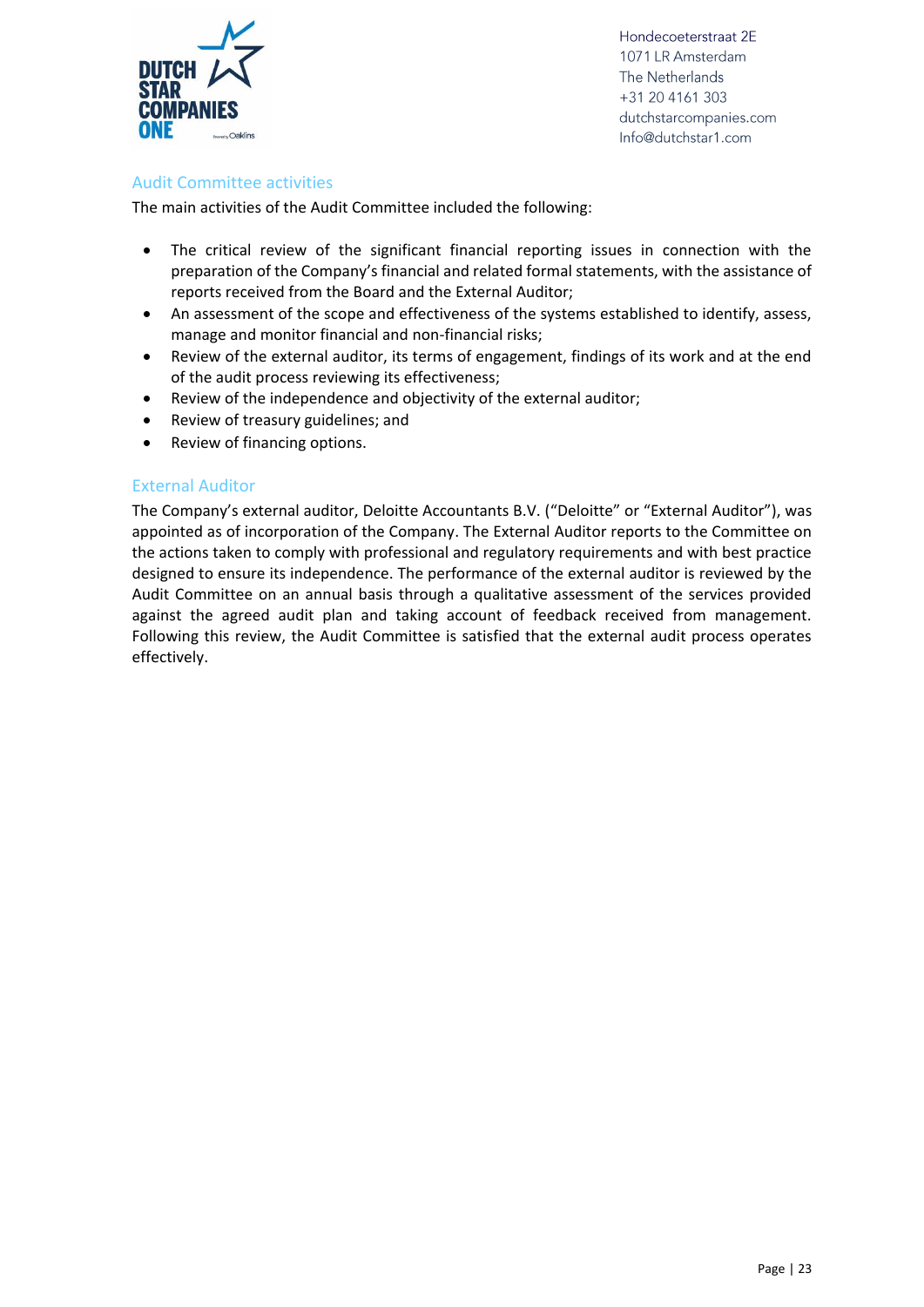

#### <span id="page-23-0"></span>2019 Financial Statements

The Non-Executive Board members have reviewed and discussed the 2019 annual report and financial statements. The 2019 financial statements, as prepared by the Board, have been audited by Deloitte, whose auditor's report is included in this report, and were extensively discussed on 18 February 2020 by the Non-Executive Board members and the external auditor in the presence of the Board.

The Non-Executive Board believes the 2019 financial statements of DSCO meet all requirements for correctness and transparency. All members of the Non-Executive Board and the Board have signed the 2019 Financial Statements pursuant to the statuary obligations under article 2:101 (2) of the Dutch Civil Code. The Board will present the financial statements for 2019 and its report at the scheduled Annual General Meeting of Shareholders on 2 April 2020. The Non-Executive Board recommends that the Annual General Meeting of Shareholders adopt the 2019 Financial Statements and its charge the Board and the Non-Executive Board from liability for their management and supervision in the year under review.

The members of the Non-Executive Board wish to thank the Board and the support team of DSCO for their continued dedication and commitment in aiming to realize a Business Combination prior to the Business Combination Deadline.

On behalf of the Non-Executive Board members

Amsterdam, 18 February 2020

Mr. Joop van Caldenborgh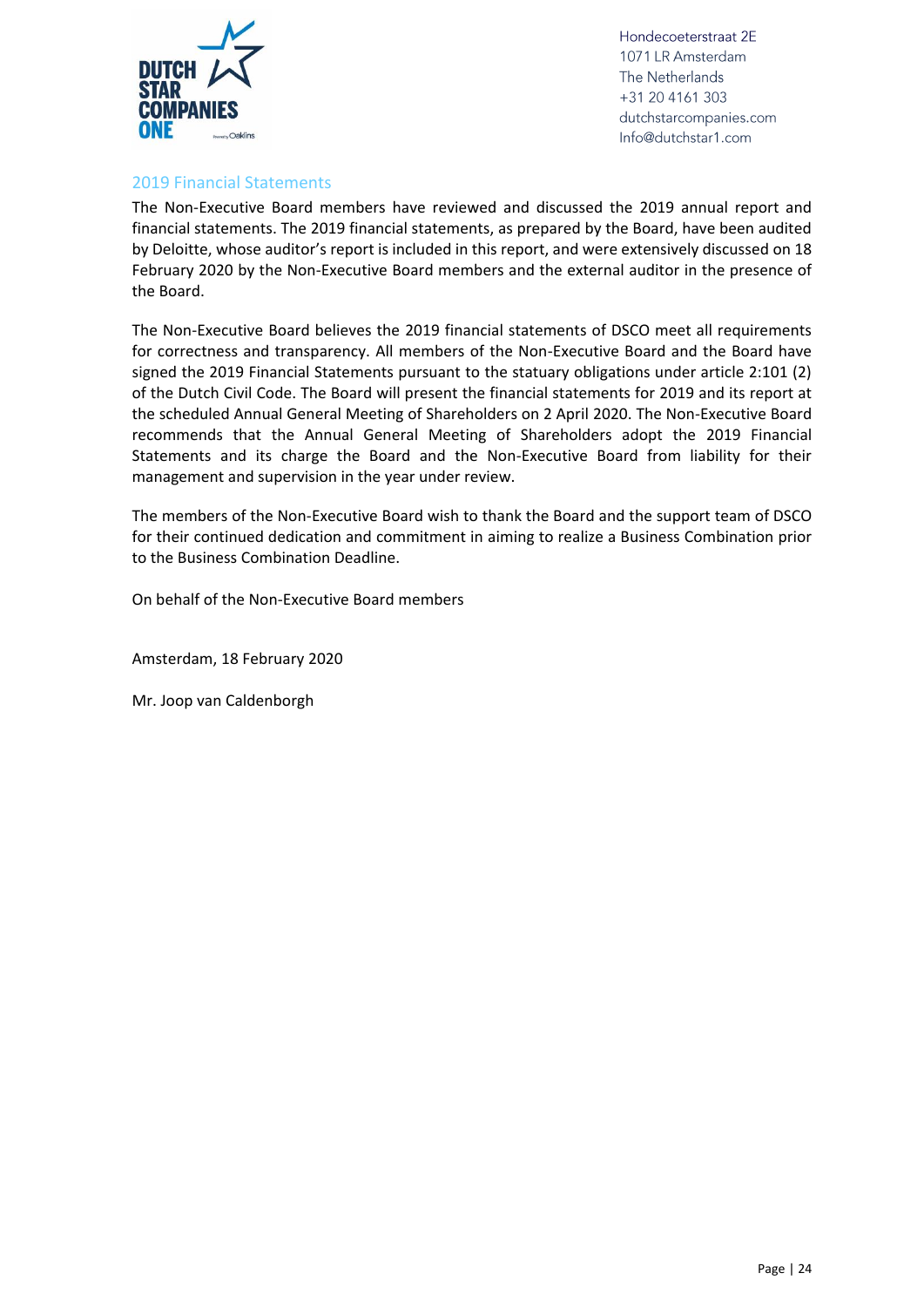

### <span id="page-24-0"></span>**Corporate Governance**

Mr. Niek Hoek and Mr. Stephan Nanninga are Executive Directors of the Board of DSCO as of incorporation. Pursuant to resolution of the general meeting Mr. Gerbrand ter Brugge, Mr. Joop van Caldenborgh (chairman), Mr. Aat Schouwenaar, Mr. Pieter Maarten Feenstra and Mr. Rob ten Heggeler have been appointed as Non-Executive Directors of the Board with effect as of settlement. Mr. Niek Hoek and Mr. Stephan Nanninga have been appointed for an indefinite term, provided that they will in any event voluntarily step down within four years following their appointment. All other members of the Board are appointed for a period of four years.

#### <span id="page-24-1"></span>Takeover Directive

#### <span id="page-24-2"></span>Powers, Responsibilities and Functioning

The Articles of Association provide that the Board must consist of one or more Executive Directors and one or more Non-Executive Directors. The total number of members of the Board, as well as the number of Executive Directors and Non-Executive Directors, is determined by the general meeting. Only individuals can be Non-Executive Directors. Directors are appointed by the general meeting. The Board may nominate one or more candidates for each vacancy.

The general meeting can overrule a binding nomination by the Board by a majority vote of at least two-thirds of the votes cast, provided such majority represents at least one-third of our issued share capital. If the general meeting with an absolute majority of the votes cast overrules the binding nomination, but this majority does not represent at least one-third of our issued share capital, then a new meeting may be convened in which the nomination can be overruled by an absolute majority of the votes cast irrespective of the capital present or represented at the meeting. Each Director may be removed by the general meeting at any time. Each Director may be suspended by the general meeting at any time. An Executive Director may also be suspended by the Board.

Dutch law provides that resolutions of the Board involving major changes in our identity or character are subject to the approval of the general meeting. Such changes in any event include:

- the transfer of our business or practically our whole business to a third party;
- the entry into or termination of a long-term cooperation by us or by any of our subsidiaries with another legal entity or company or as fully liable partner in a limited partnership or a general partnership if this joint venture or termination of such a joint venture is of major significance to us; and
- the acquisition or disposal, by us or any of our subsidiaries, of a participating interest in the capital of a company valued at a minimum of one-third of our assets according to our most recently adopted consolidated annual balance sheet with explanatory notes thereto.

In accordance with our Articles of Association, our Board has adopted rules governing the Board's principles and best practices (the Board Rules). The Board Rules describe the duties, tasks, composition, procedures and decision making of the Board.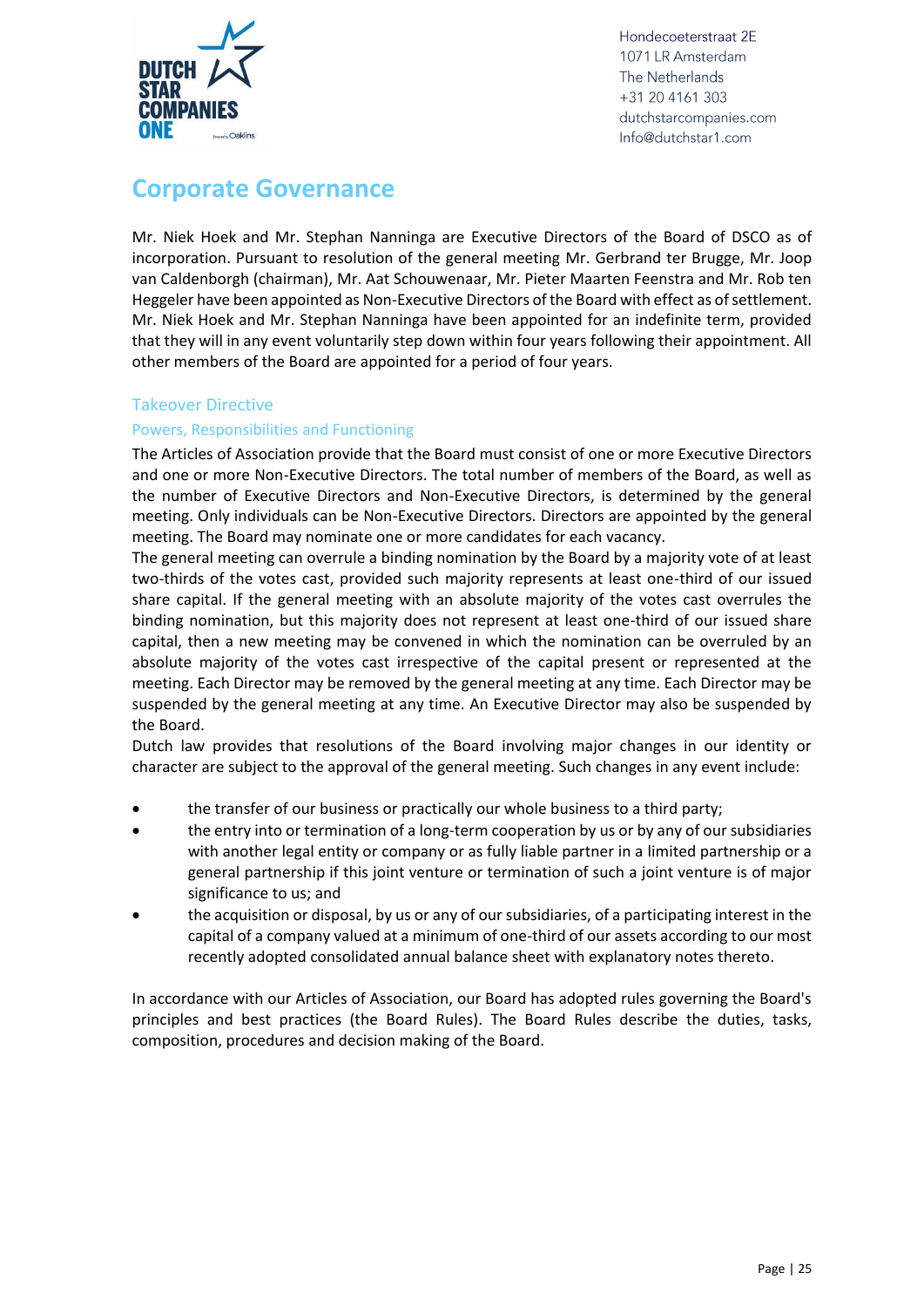

#### <span id="page-25-0"></span>Amendment of Articles of Association

The General Meeting may pass a resolution to amend the Articles of Association, with an absolute majority of the votes cast, but only on a proposal of or with the prior approval of the Board. Any such proposal or approval must be stated in the notice of the General Meeting.

A resolution of the General Meeting to amend the Articles of Association which has the effect of reducing the rights attributable to holders of Shares of a particular class, is subject to approval of the meeting of holders of Shares of that class.

#### <span id="page-25-1"></span>Financial Market Supervision

Under the Financial Market Supervision Act certain shareholders with a substantial shareholding that exceed 3% of the issued capital have notified the AFM and have registered their substantial shareholding. These shareholders are:

- Gooische Beleggingsmaatschappij B.V.
- Mr. D. van Vliet
- Mr. J.N.A. van Caldenborgh
- DM Equity Partners C.V.
- DSC Promoters Holding B.V.

#### <span id="page-25-2"></span>Certain mandatory disclosures with respect to members of the Board

During the last five years, none of the members of the Board: (i) has been convicted of fraudulent offenses; or (ii) has been subject to any official public incrimination and/or sanctions by statutory or regulatory authorities (including designated professional bodies), or disqualification by a court from acting as a member of the administrative, management or supervisory body of an issuer, or from acting in the management or conduct of the affairs of any issuer.

Other than as disclosed in the paragraphs above the Company is not aware of any arrangement or understanding with any shareholders, customers, suppliers or others, pursuant to which any person was selected as a member of a corporate body of the Company.

#### <span id="page-25-3"></span>Dutch Corporate Governance Code

Prior to completing the Business Combination, the Company is not involved in any other activities than the preparation of the Business Combination. After the Business Combination has been completed the Company intends to tailor its Dutch Corporate Governance Code compliance to the situation after the Business Combination Completion Date and will, until such time, not comply with a number of best practice provisions. To the extent, the Company will deviate from the Dutch Corporate Governance Code following the Business Combination, such deviations will be disclosed in the Company's annual report in accordance with Dutch market practice.

To the extent best practice provisions relate to the Board and its committees, deviations of the Dutch corporate governance code are summarised below:

#### Best practice provision 2.1.6: diversity

Although best efforts have been made to compose the Board in accordance with 2:166 DCC, the Board presently does not meet the prescribed ratio between male and female members. The Company keeps striving to meet the male/female ratio of 2:166 DCC and has every intention to again endeavour to meet the criteria when new members are selected.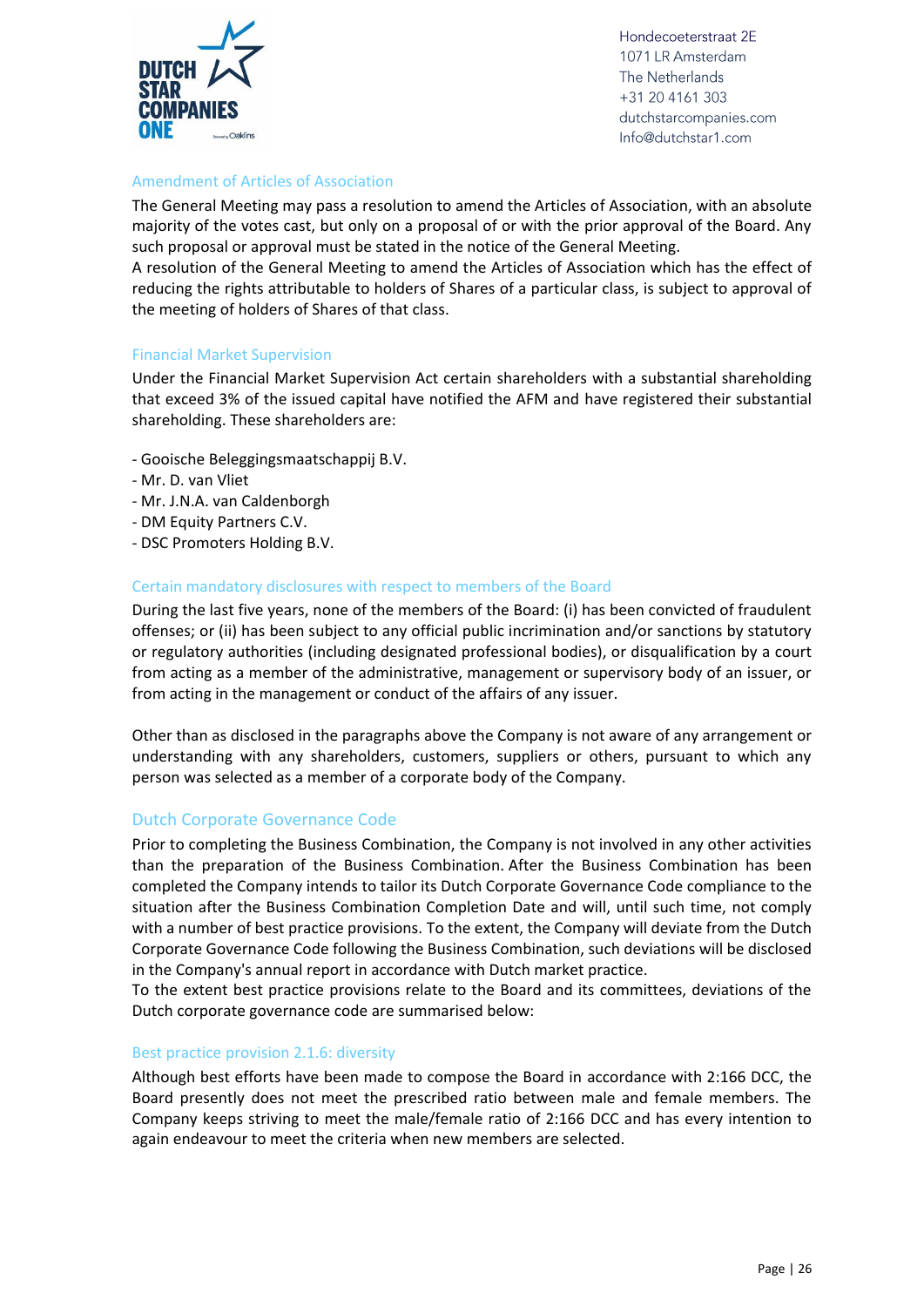

#### Best practice provision 2.3.2: committees

With a view to the number of Non-Executive Directors, the Dutch Corporate Governance Code prescribes that the Board installs a selection- and appointment committee and a remuneration committee. As the Company will not conduct any business prior to a Business Combination and the Board does not intend to hire any employees, the Board has no need for a selection- and appointment or remuneration committee.

#### Best practise provision 2.3.10: secretary to the Board

Until a Business Combination is concluded, the Board has no need for a secretary to the Board.

#### Best practice provision 3.3.3: Shares held by a Non-Executive Board member in the Company should be long-term investments

Mr. Gerbrand ter Brugge, a Non-Executive Director, owns Special Shares that may be converted into Ordinary Shares. Such conversion right provides for a right to shares which deviates from the above-mentioned best practice provision as it does not serve necessarily as a long-term investment but is envisaged to be a short- or medium- term investment. The Company believes the Company's capital structure is designed to align the interest of the Promoters and the Ordinary Shareholders, which is an important part of the proposition to Ordinary Shareholders as represented by special acquisition companies such as DSCO and emphasises that the Promoters are subject to a lock-up undertaking that applies following conversion of their Special Shares into Ordinary Shares (See note 12 Current Shareholders and Related Party Transactions - Promoters' lock-up undertakings in the *prospectus*). Furthermore, the Ordinary Shares indirectly held by the Non-Executive Directors Mr. Aat Schouwenaar, Mr. Gerbrand ter Brugge, Mr. Joop van Caldenborgh (chairman), Mr. Pieter Maarten Feenstra and Mr. Rob ten Heggeler, each Non-Executive Directors, are not necessarily held as long-term investments as their investment horizon shall be determined following completion of the Business Combination. With a view to the respective shareholdings held by the Non-Executive Directors, which in each case is below 10%, the Non-Executive Directors do qualify as 'independent' within the meaning of the Dutch Corporate Governance Code. Mr. Van Caldenborgh owns 10.87% of the shares. DSCO believes his shareholding aligns his interests with the interests of other members of the Board and shareholders in the Company. One could argue that Mr. Joop van Caldenborgh's percentage of votes could substantially influence the chance the proposed Business Combination gets approved by the general meeting, which could result in a Business Combination that is unfavourable to the other shareholders of DSCO. However, the wellbalanced Board that DSCO pursues, wherein decisions are taken on the basis of sufficient criteria and checks & balances, minimizes the risk of entering into such unfavourable Business Combination.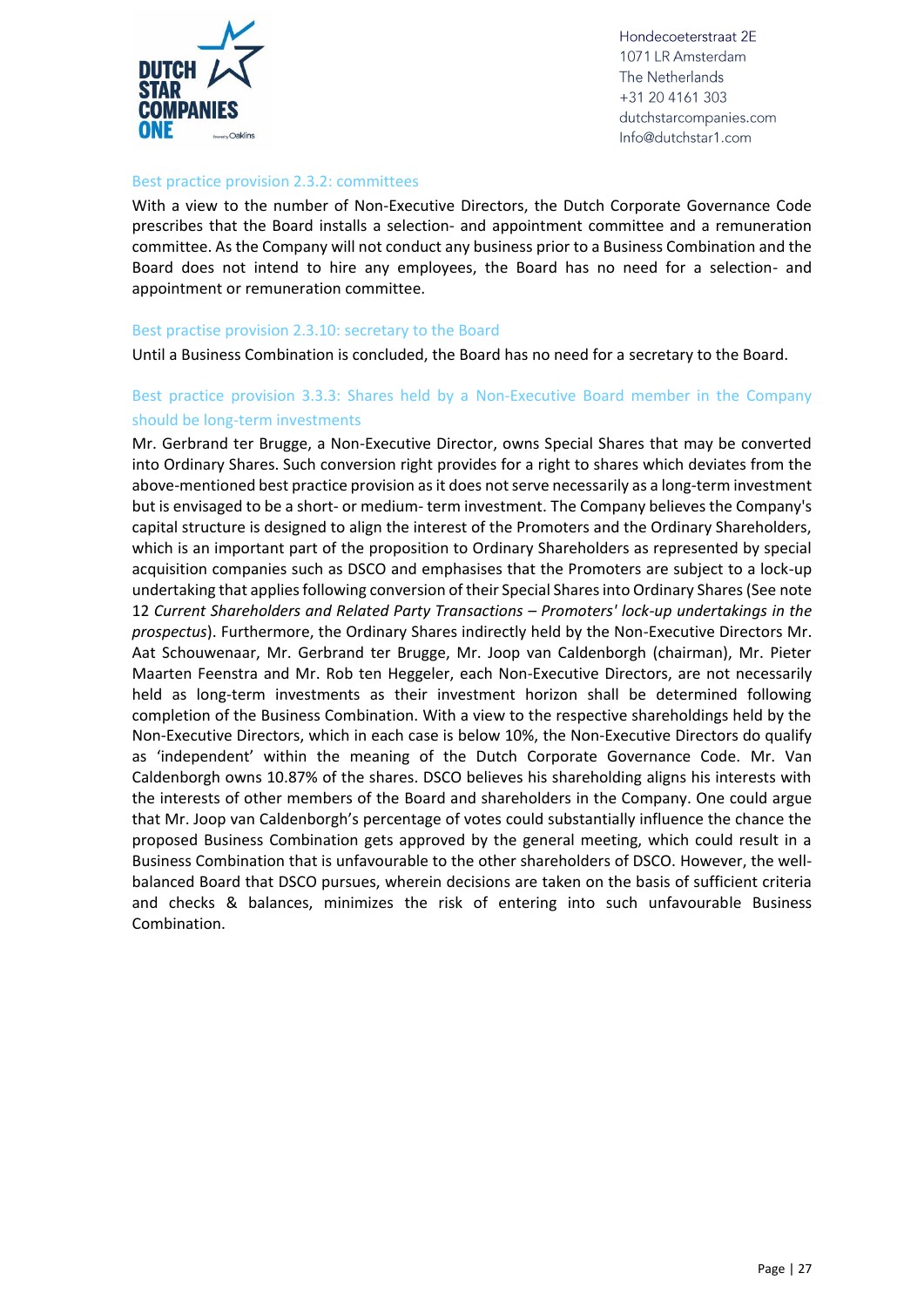

#### <span id="page-27-0"></span>Remuneration

The members of the Board and the Promoters are not entitled to any remuneration or compensation prior to completion of a Business Combination. The remuneration of the members of the Board following a Business Combination, if any, shall be disclosed in the shareholder circular published in connection with the DSCO EGM and is expected to be in line with market practice for small to medium sized companies. The members of the Board have not entered into any type of employment or service agreement with the Company. As such, there are no severance arrangements between the members of the Board and the Company. Since the members of the Board will not be remunerated, there is no remuneration committee. For the same reason, we have not prepared a remuneration plan that normally would be required under the new Shareholder Rights Directive.

#### <span id="page-27-1"></span>Committees of the Board

The Board has not installed any standing committees, other than the Audit Committee appointed by the Board of Non-Executive Directors.

#### <span id="page-27-2"></span>Liability and Insurance

Under Dutch law, members of the Board may be liable to the Company for damages in the event of improper or negligent performance of their duties. They may be jointly and severally liable for damages to DSCO and to third parties for infringement of the Articles of Association or of certain provisions of the Dutch Civil Code. In certain circumstances, they may also incur additional specific civil and criminal liabilities. Members of the Board and the Audit Committee of the Company are insured under an insurance policy against damages resulting from their conduct when acting in their capacities as such members or officers.

#### <span id="page-27-3"></span>Indemnification

The Articles of Association provide for an indemnity for the members of the Board. Subject to Dutch law and not in any case of wilful misconduct or gross negligence (*opzet of grove nalatigheid*), and without prejudice to an indemnity to which he may otherwise be entitled, every person who is or formerly was a member of the Board shall be indemnified out of the assets of the Company against all costs, charges, losses and liabilities incurred by such member in the proper execution of his duties or the proper exercise of his powers in any such capacities in the Company including, without limitation, a liability incurred in defending proceedings in which judgment is given in such member's favour or in which he is acquitted, or which are otherwise disposed of without a finding or admission of material breach of duty on his part.

#### <span id="page-27-4"></span>**Diversity**

Pursuant to Dutch law, certain large Dutch companies must pursue a policy of having at least 30% of the seats on the board to be held by men and at least 30% of those seats to be held by women. This allocation of seats will be taken into account in connection with the appointment, or nomination for the appointment, of members of the Board and the drafting of the criteria for the size and composition of the Board, as well as the designation, appointment, recommendation and nomination for appointment of members of the Board. Currently DSCO does not meet some of the applicable gender diversity targets.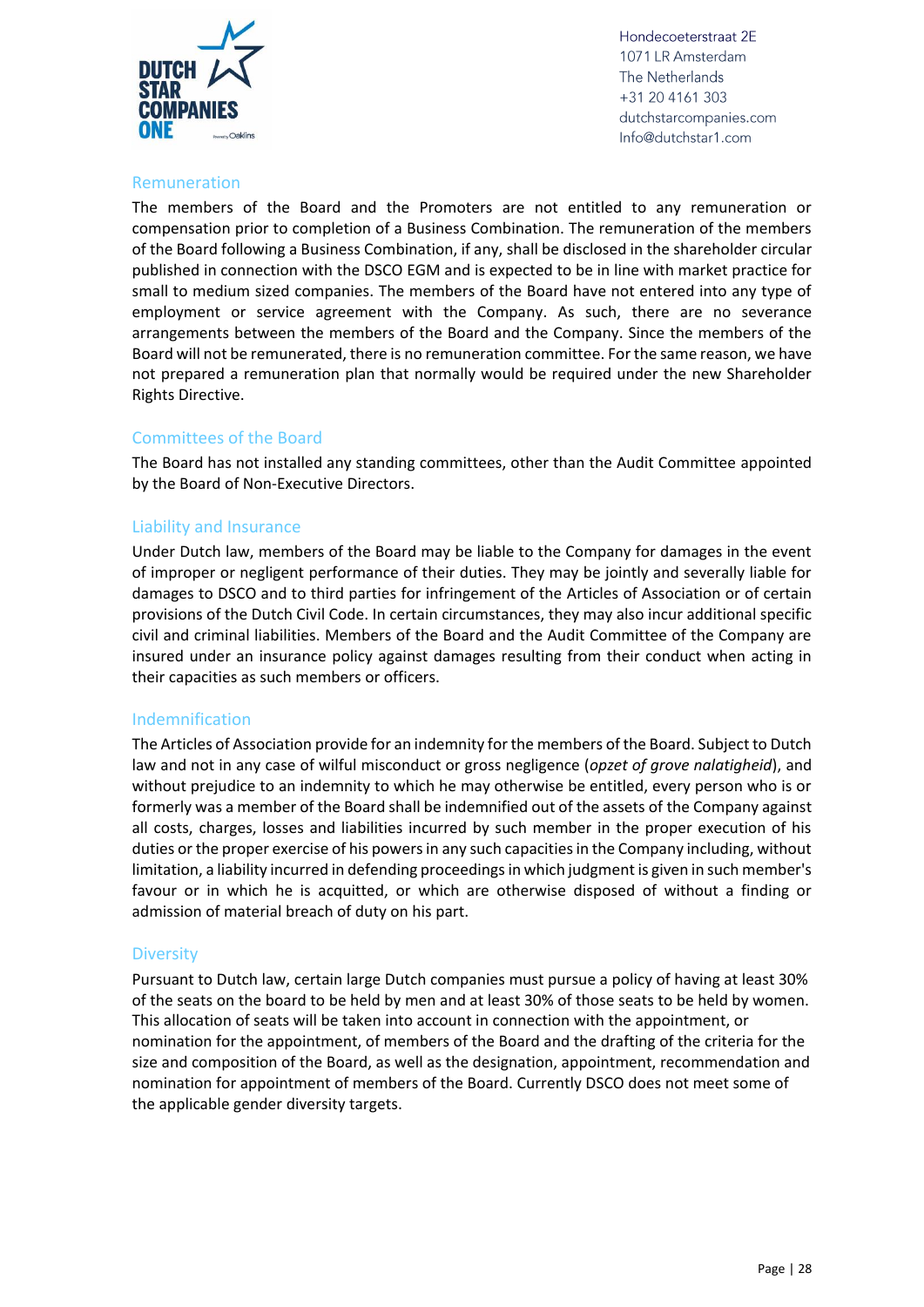

These targets together with the explanation why DSCO does not yet meet them are listed below:

- i. the seats are not allocated in a well-balanced manner:
	- o in the process of selecting suitable persons for DSCOs (Non-)Executive Board, DSCO offered seats to several larger shareholders with experience of investing in and/or having management experience with larger (listed) companies. The group of candidates consisted of both men and women. In the end only male shareholders showed willingness to obtain a Board seat;
	- ii. The allocation is not well-balanced:
		- $\circ$  our current (Non-)Executive Directors were only appointed at IPO (February 2019). Since then, the (Non-)Executive Board has not changed; and
- iii. the aim to achieve a well-balanced allocation in the future:
	- $\circ$  considering the investment horizon of DSCO (two years from IPO), we do not expect to alter the current (Non-)Executive Board within the next year. After a successful Business Combination, we expect DSCO to dissolve into the Target Company, implying that the current (Non-)Executive Board also dissolves. However, it could be the case that one or two of DSCOs current Executive Directors will become part of the Target Company's governance structure as of Business Combination or shortly thereafter.

This legislation is temporary and will cease to have effect on 1 January 2020. The Dutch legislature is expected to evaluate the effectiveness of these rules after 1 January 2020, which may result in further legislation in this respect.

#### <span id="page-28-0"></span>Limitation of supervisory positions

Pursuant to Dutch law, there are limitations to the number of positions persons can hold on the boards of large Dutch Companies. Presently, we do not qualify as a large company for purposes of these provisions, as we have not yet prepared annual accounts over two years, which is a requirement under Dutch law.

#### <span id="page-28-1"></span>Conflicts of interest, other information

The following circumstances may lead to a potential conflict of interest for the Members of the Board (see Section *Risk Factors* – *Risks related to the Members of the Board and/or the Promoters*):

- Members of the Board may allocate their time to other businesses leading to potential conflicts of interest in their determination as to how much time to devote to the Company's affairs, which could have a negative impact on the Company's ability to complete the Business Combination;
- The Promoters may have a conflict of interest in deciding if a particular target business is a good candidate for the Business Combination;
	- The Promoters are not obligated to provide the Company with a first review of all Business Combination opportunities that they or their Affiliates may identify, this is relevant in particular with a view to the investment activities some of the Promoters conduct for their own account, including Mr. Niek Hoek through Brandaris capital, Mr. Stephan Nanninga through LindeSpac and Mr. Gerbrand ter Brugge through Oaklins (or affiliates of Oaklins);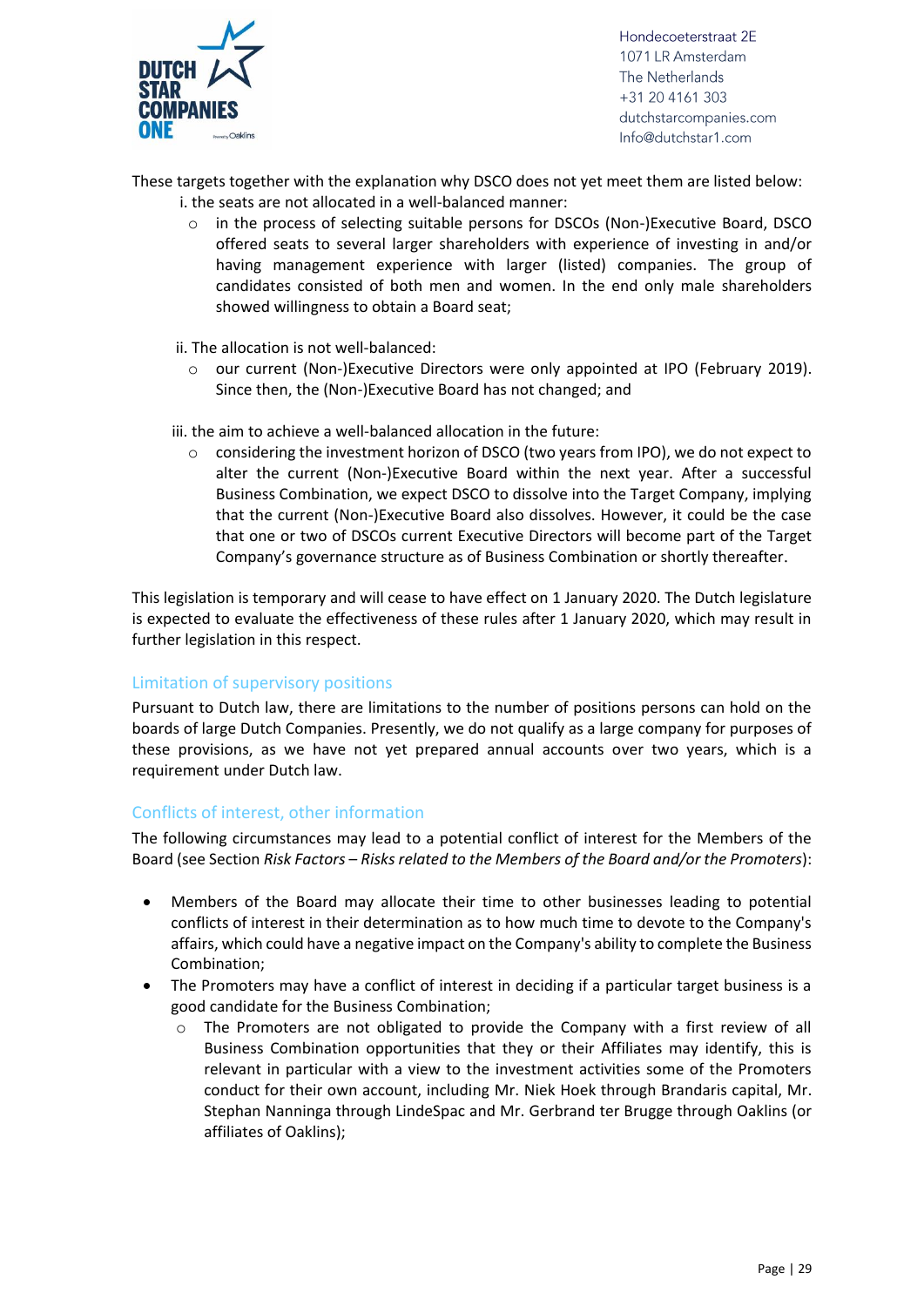

- $\circ$  The Company may engage in the Business Combination with a target business that has relationships with entities that may be affiliated with the members of the Board or the Promoters, which may raise potential conflicts of interest;
- $\circ$  Each member of the Board is also an indirect shareholder in the Company. This may cause them to focus on the financial performance of the Company rather than other stakeholder interests;
- $\circ$  One or more of the members of the Board may negotiate employment or consulting agreements with a target business in connection with a particular Business Combination. These agreements may provide for them to receive compensation following the Business Combination and as a result, may cause them to have conflicts of interest in determining whether a particular proposed Business Combination is the most advantageous;
- o The Promoters, including Mr. Niek Hoek, Mr. Stephan Nanninga and Mr. Gerbrand ter Brugge who are also members of the Board, indirectly hold Special Shares which they will only be entitled to convert into Ordinary Shares if they succeed in completing a Business Combination, which may incentivize them to initially focus on completing a Business Combination rather than on critical selection of a feasible target business and the negotiation of favourable terms for the transaction. Provided that, on the long-term the Promoters are more likely to benefit from their Special Shares and related conversion rights if the acquired target business performs well and is integrated in the Company in a manner that is beneficial from a commercial, legal and tax perspective to the Company and all its shareholders. See the section Current Shareholders and Related Party Transactions in the prospectus); and
- $\circ$  Following completion of the Business Combination, one or more Promoters may have an advisory role (potentially as a member of the supervisory board or non-executive director of either the target business or the Company) whilst also maintaining his Special Shares. The ownership of Special Shares, and the potential financial upside of converting such Special Shares into Ordinary Shares may cause such Promoter / adviser of the target business to focus on (short-term) financial results rather than the (long-term) interests of all stakeholders.

We are not aware of any other circumstance that may lead to a potential conflict of interest between the private interests or other duties of members of the Board and the private interests or other duties of members of the Audit Committee vis-à-vis the interests of the Company. There is no family relationship between any members of the Board or the Audit Committee.

With respect to each of the members of the Board and the Audit Committee, we are not aware of:

- i. any convictions in relation to fraudulent offences in the last five years;
- ii. any bankruptcies, receiverships or liquidations of any entities in which such members held any office, directorships or senior management positions in the last five years; or
- iii. any official public incrimination or sanctions of such person by statutory or regulatory authorities (including designated professional bodies), or disqualification by a court from acting as a member of the administrative, management or supervisory bodies of an issuer or from acting in the management or conduct of the affairs of any issuer for at least the previous five years.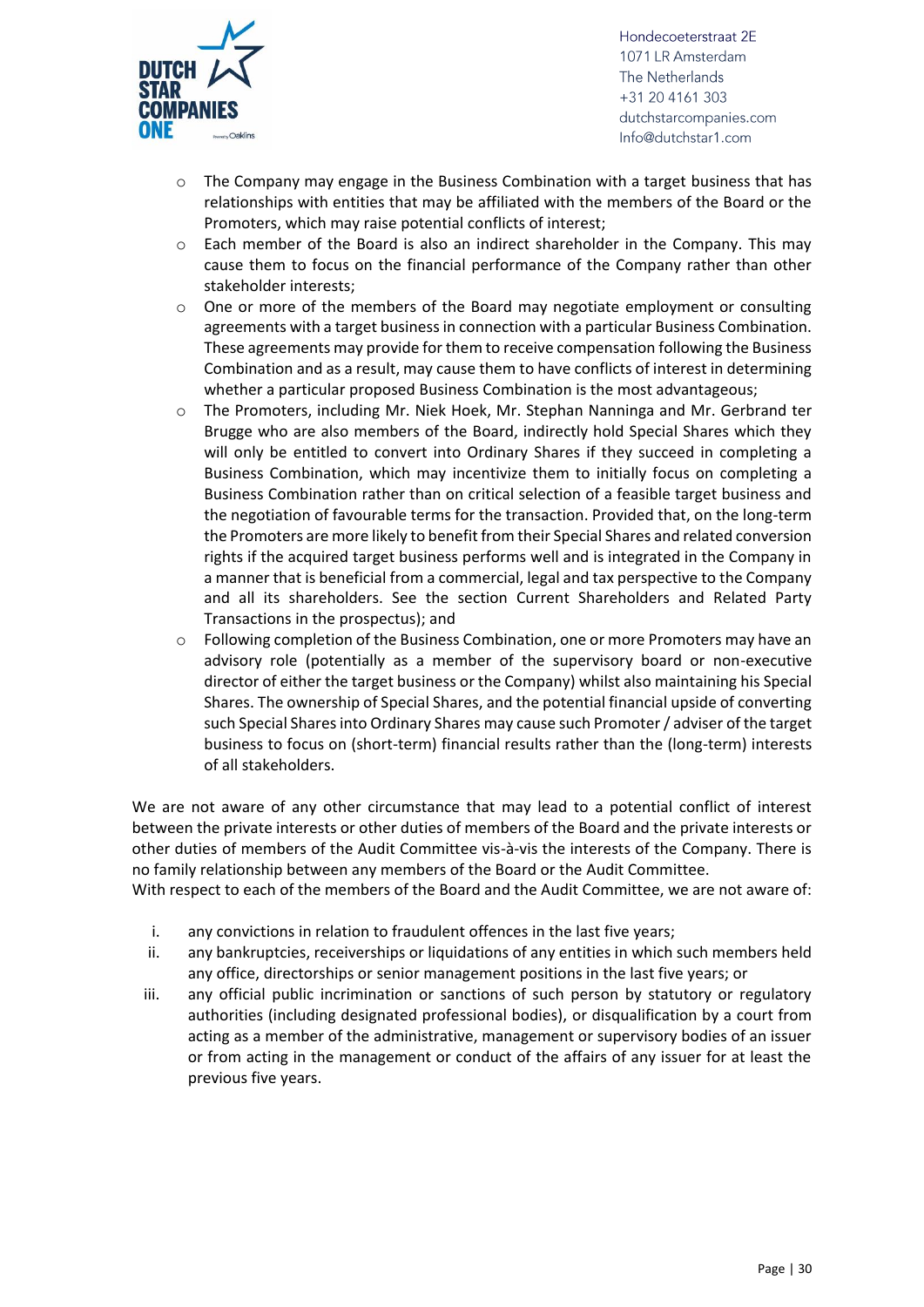

#### <span id="page-30-0"></span>Employees and SPAC-team

The Company currently has no employees and does not intend to hire any employees prior to the Business Combination. As mentioned in the annual report of 2018 Mr. David van Ass employed by Oaklins and Mr. Derk Hoek employed by Brandaris assist the Promoters in the ongoing process towards the Business Combination. In 2019 Mr. Felix Snoeck Henkemans employed by Oaklins joined Mr. David van Ass and Mr. Derk Hoek.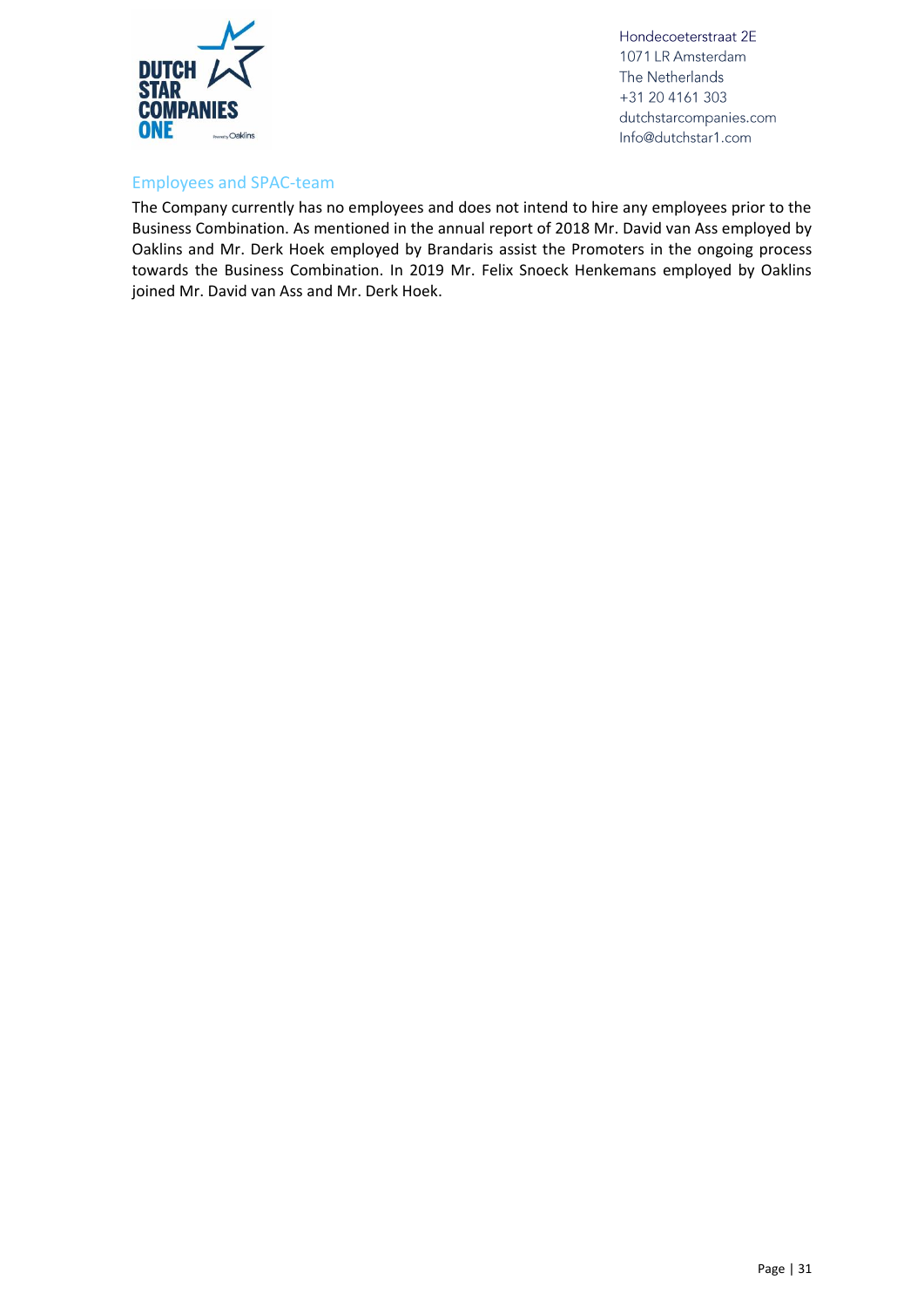

## <span id="page-31-0"></span>**Statement of Directors' responsibilities**

The Directors are responsible for preparing the Company's Annual Report. The Company's Annual Report comprises the Directors' Report, the Governance Report, the Company's Financial Statements and some other information. The Directors are responsible for preparing the Annual Report in accordance with applicable law and regulations. The Directors are required by law to prepare the Annual Report for each financial year. The Directors have prepared the Annual Report in accordance with International Financial Reporting Standards ("IFRS") as adopted by the European Union and the relevant provisions of the Dutch Civil Code. The Directors must not approve the Annual Report unless they are satisfied that it gives a true and fair view of the state of affairs of the Company and of the profit or loss of the Company for that period. In preparing the Annual Report, the Directors are required to:

- select suitable accounting policies and then apply them consistently;
- make judgements and accounting estimates that are reasonable and prudent;
- state whether applicable IFRS as adopted by the European Union and the relevant provisions of the Dutch Civil Code have been followed, subject to any material departures disclosed and explained in the Annual Report; and
- prepare the Annual Report on the going concern basis, unless it is inappropriate to presume that the Company will continue in business.

The Directors are responsible for keeping adequate accounting records that are sufficient to show and explain the Company's transactions and disclose, with reasonable accuracy at any time, the financial position of the Company and enable them to ensure that the Annual Report complies with applicable law. The Directors have assessed whether the risk assessment executed showed any material failings in the effectiveness of the Company's internal risk management and control systems. Though such systems are designed to manage and control risks, they can provide reasonable, but not absolute, assurance against material misstatements. Based on this assessment, to the best of our knowledge and belief, no material failings of the effectiveness of the Company's internal risk management and control systems occurred and the internal risk and control systems provides reasonable assurance that the 2019 financial statements do not contain any errors of material importance.

With reference to section 5.25c paragraph 2c of the Dutch Act on Supervision, each of the Directors, whose names and functions are listed in the Governance section, confirm that, to the best of their knowledge:

- the Company's financial statements and the consolidated financial statements, which have been prepared in accordance with IFRS as adopted by the European Union and the relevant provisions of the Dutch Civil Code, give a true and fair view of the assets, liabilities, financial position and profit or loss of the Company;
- the Directors' Report gives a true and fair view on the situation on the balance sheet date, the development and performance of the business and the position of the Company of which the financial information is included in the Directors' Report and includes a description of the principal risks and uncertainties that the Company faces; and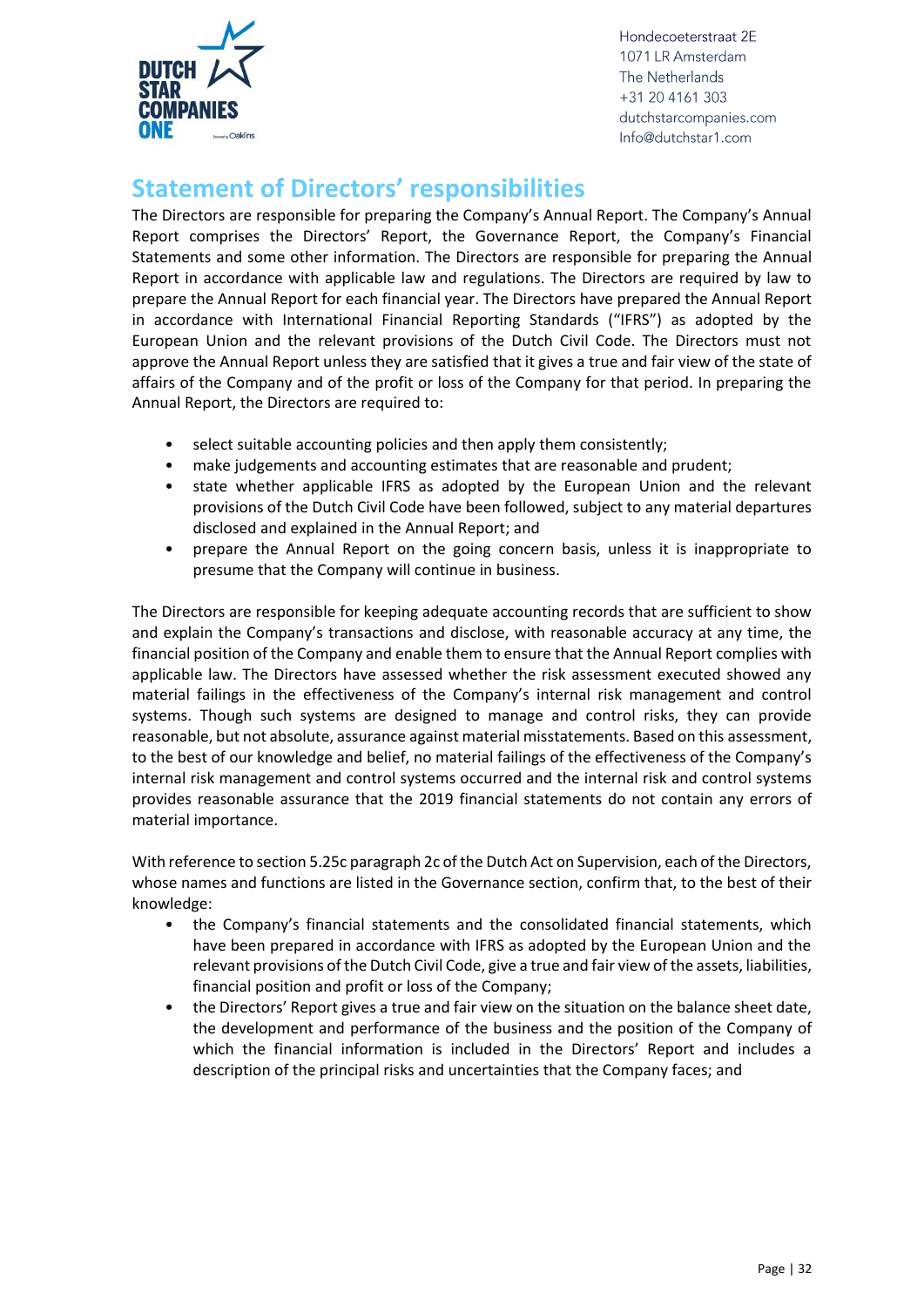

• having taken all matters considered by the Board and brought to the attention of the Board during the financial year into account, the Directors consider that the Annual Report, taken as a whole is fair, balanced and understandable. The Directors believe that the disclosures set out in the Annual Report provide the information necessary for shareholders to assess the Company's position, performance, business model and strategy.

After conducting a review of management analysis, the Directors have reasonable expectation that the Company has adequate resources to continue in operational existence for the foreseeable future. For this reason, the Directors consider it appropriate to adopt the going-concern basis in preparing the Annual Report.

On behalf of the Executive Board of DSCO

\_\_\_\_\_\_\_\_\_\_\_\_\_\_\_\_\_\_\_ \_\_\_\_\_\_\_\_\_\_\_\_\_\_\_\_\_\_\_

Mr. Niek Hoek Executive Director Mr. Stephan Nanninga Executive Director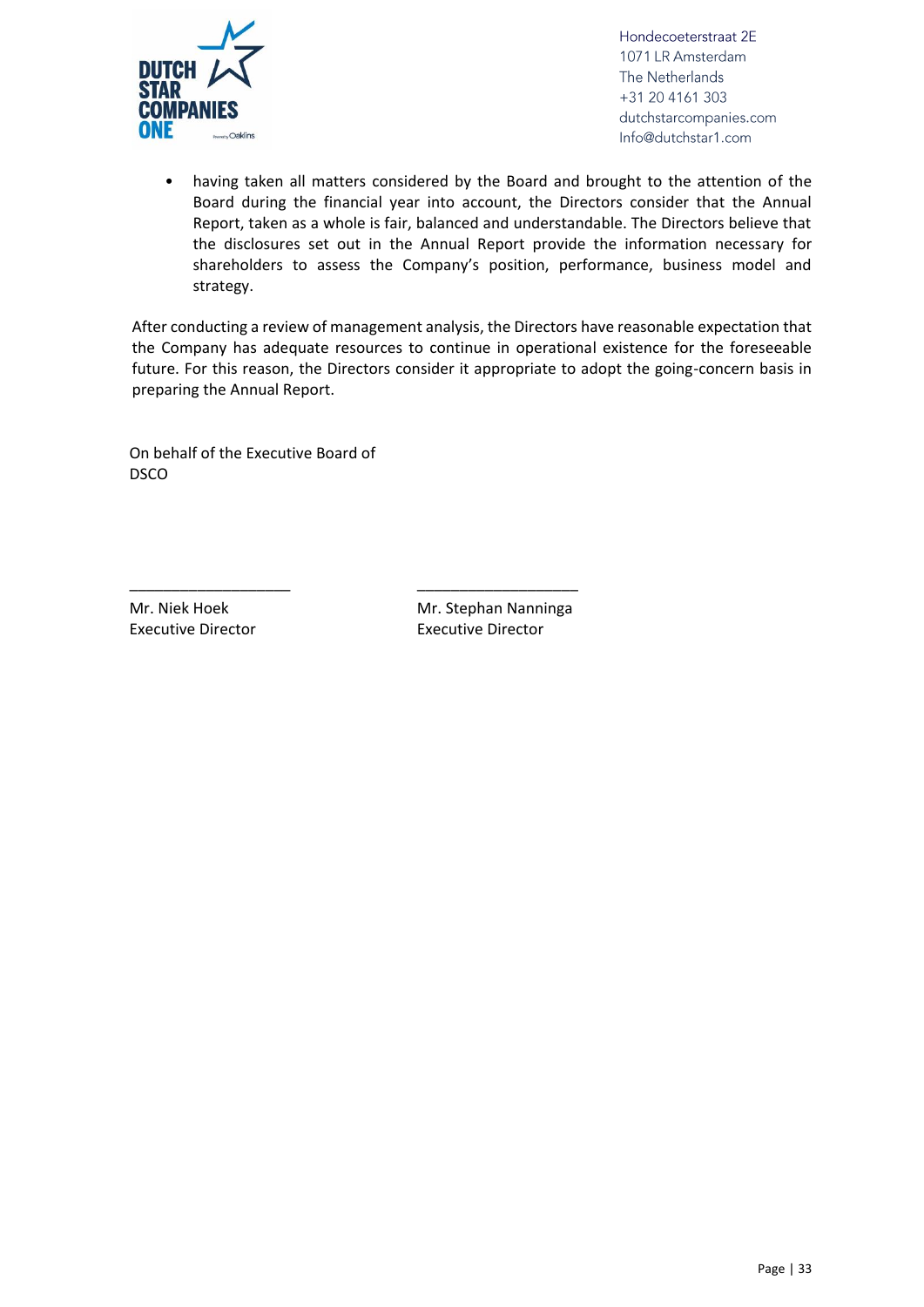

### <span id="page-33-0"></span>**Financial Statements 2019**

<span id="page-33-1"></span>Statement of profit and loss and other comprehensive income

<span id="page-33-2"></span>

| (all amounts in $E$ )                            |     | 1 January 2019 - 3 January 2018 -<br>31 December 31 December<br>$\frac{2019}{201}$<br><b>Note</b> | 2018                      |
|--------------------------------------------------|-----|---------------------------------------------------------------------------------------------------|---------------------------|
| <b>Expenses</b>                                  |     |                                                                                                   |                           |
| <b>Bank costs</b>                                |     | (3, 226)                                                                                          | (2, 519)                  |
| <b>Administration costs</b>                      |     |                                                                                                   | (57)                      |
| <b>Operating Result</b>                          |     | (3, 226)                                                                                          | (2,576)                   |
| Interest expense                                 | (4) | (237,656)                                                                                         | (187, 872)                |
| Other gains and losses                           |     | $(5)$ (1,937,775)                                                                                 |                           |
| <b>Result before taxes</b>                       |     | (2, 178, 657)                                                                                     | (187, 872)                |
| <b>Income Taxes</b>                              |     |                                                                                                   |                           |
| <b>Result for the period</b>                     |     | (6) $\frac{1}{(2,178,657)}$ (190,448)                                                             |                           |
| Other comprehensive income, net of income tax    |     |                                                                                                   |                           |
| Total comprehensive income/(loss) for the period |     |                                                                                                   | $(2, 178, 657)$ (190,448) |
| <b>Earnings per share:</b>                       |     |                                                                                                   |                           |
| From continuing and discontinued operations      |     |                                                                                                   |                           |
| Basic (cents per share)                          |     | (0.38)<br>(7)                                                                                     | (0.03)                    |
| Diluted (cents per share)                        |     | (0.38)                                                                                            | (0.03)                    |
| From continuing operations                       |     |                                                                                                   |                           |
| Basic (cents per share)                          |     | (0.38)<br>(7)                                                                                     | (0.03)                    |
| Diluted (cents per share)                        |     | (0.38)                                                                                            | (0.03)                    |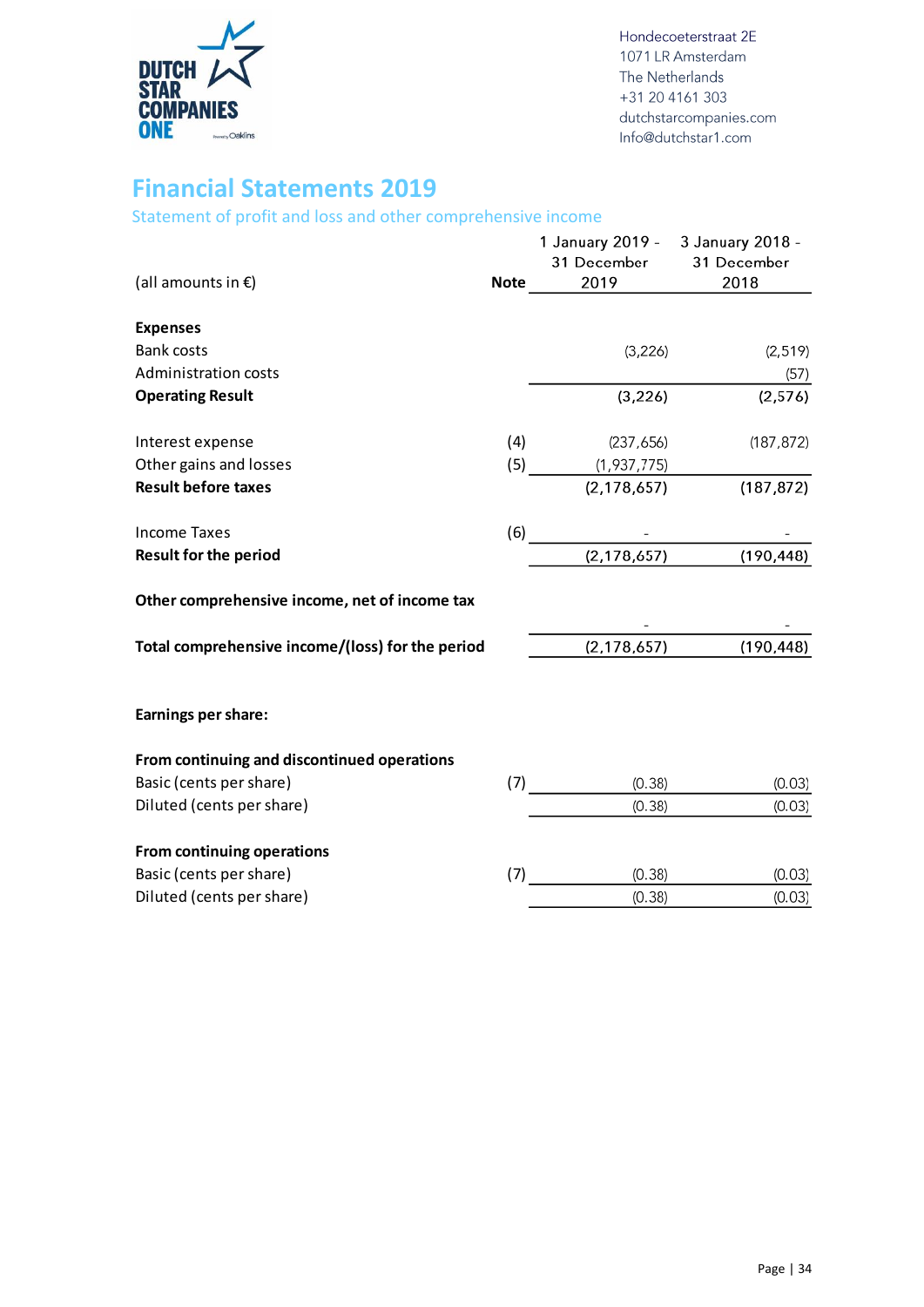

### Statement of financial position

| (all amounts in $\epsilon$ )                             |                   |   | Note 31 December 2019 31 December 2018 |   |            |
|----------------------------------------------------------|-------------------|---|----------------------------------------|---|------------|
| <b>Assets</b>                                            |                   |   |                                        |   |            |
| Cash and cash equivalents                                | $(8) \in$         |   | 55,039,075 €                           |   | 55,275,440 |
| <b>Total current assets</b>                              |                   | € | 55,039,075 €                           |   | 55,275,440 |
| <b>Total assets</b>                                      |                   | € | 55,039,075                             | € | 55,275,440 |
| <b>Equity</b>                                            |                   |   |                                        |   |            |
| Issued and paid-up share capital                         | $(9) \in$         |   | 413,856                                | € | 413,856    |
| <b>Share Premium</b>                                     | $(9)$ $\epsilon$  |   | 55,032,810 €                           |   | 55,032,810 |
| Accumulated deficits                                     |                   | € | $(2,369,105)$ €                        |   | (190, 448) |
| <b>Total Equity</b>                                      |                   | € | 53,077,561 €                           |   | 55,256,218 |
| <b>Liabilities</b>                                       |                   |   |                                        |   |            |
| <b>Current liabilities</b>                               | $(10)$ $\epsilon$ |   | 23,738                                 | € | 19,222     |
| Warrant liabilities at fair value through profit or loss | $(10)$ €          |   | 1,937,775 €                            |   |            |
| <b>Total Liabilities</b>                                 |                   | € | 1,961,513                              | € | 19,222     |
| <b>Total Equity plus Liabilities</b>                     |                   | € | 55,039,075                             | € | 55,275,440 |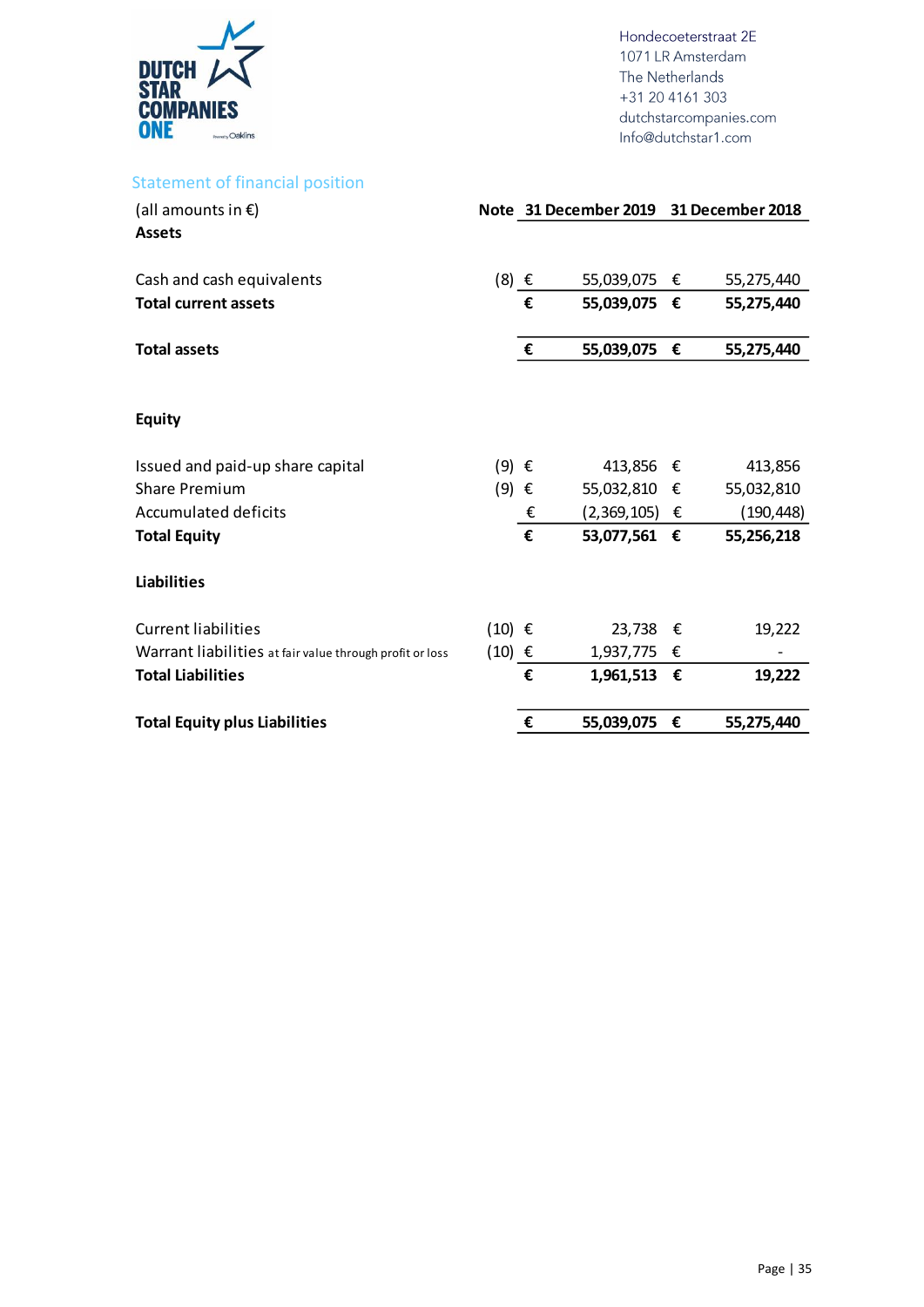

#### <span id="page-35-0"></span>Statement of changes in equity

(all amounts in €)

|                                                           | Issued and paid-up |               | Accumulated   |                     |
|-----------------------------------------------------------|--------------------|---------------|---------------|---------------------|
|                                                           | share capital      | Share premium | deficits      | <b>Total equity</b> |
| Balance of beginning of the period (as at 3 January 2018) | 45,000             |               |               | 45,000              |
| Profit/(loss) for the period                              |                    |               | (190, 448)    | (190,448)           |
| Total comprehensive income and expense for the period     |                    |               | (190, 448)    | (190,448)           |
| Contributions by and distributions to owners              |                    |               |               |                     |
| Shares issued                                             | 368,856            | 55,032,810    |               | 55,401,666          |
| Total contributions by and distributions to owners        | 368,856            | 55,032,810    |               | 55,401,666          |
| <b>Balance at 31 December 2018</b>                        | 413,856            | 55,032,810    | (190,448)     | 55,256,218          |
| Profit/(loss) for the period                              |                    |               | (2, 178, 657) | (2, 178, 657)       |
| Total comprehensive income and expense for the period     |                    |               | (2, 178, 657) | (2, 178, 657)       |
| Contributions by and distributions to owners              |                    |               |               |                     |
| Shares issued                                             |                    |               |               |                     |
| Total contributions by and distributions to owners        |                    |               |               |                     |
| <b>Balance at 31 December 2019</b>                        | 413,856            | 55,032,810    | (2,369,105)   | 53,077,561          |

#### <span id="page-35-1"></span>Statement of cash flows

|                                                |           |   | 1 January 2019 -      |   | 3 January 2018 -        |
|------------------------------------------------|-----------|---|-----------------------|---|-------------------------|
| (all amounts in $\epsilon$ )                   |           |   | Note 31 December 2019 |   | <b>31 December 2019</b> |
|                                                |           |   |                       |   |                         |
| Operating result                               |           | € | $(3,226) \in$         |   | (2, 576)                |
| Interest expense paid                          | $(4) \in$ |   | (233,139) €           |   | (168, 650)              |
| Cash flow from operating activities            |           | € | $(236, 365)$ €        |   | (171, 226)              |
| Share Capital increase (from proceeds IPO)     |           | € |                       | € | 55,401,666              |
| Cash flow from financing activities            |           | € |                       | € | 55,401,666              |
| Cash flow from investing activities            |           | € |                       | € |                         |
| Net cash flow                                  |           | € | $(236, 365) \in$      |   | 55,230,440              |
| Begin amount cash and cash equivalents         |           |   | 55,275,440            |   | 45,000                  |
| <b>Ending amount cash and cash equivalents</b> |           |   | 55,039,075            |   | 55,275,440              |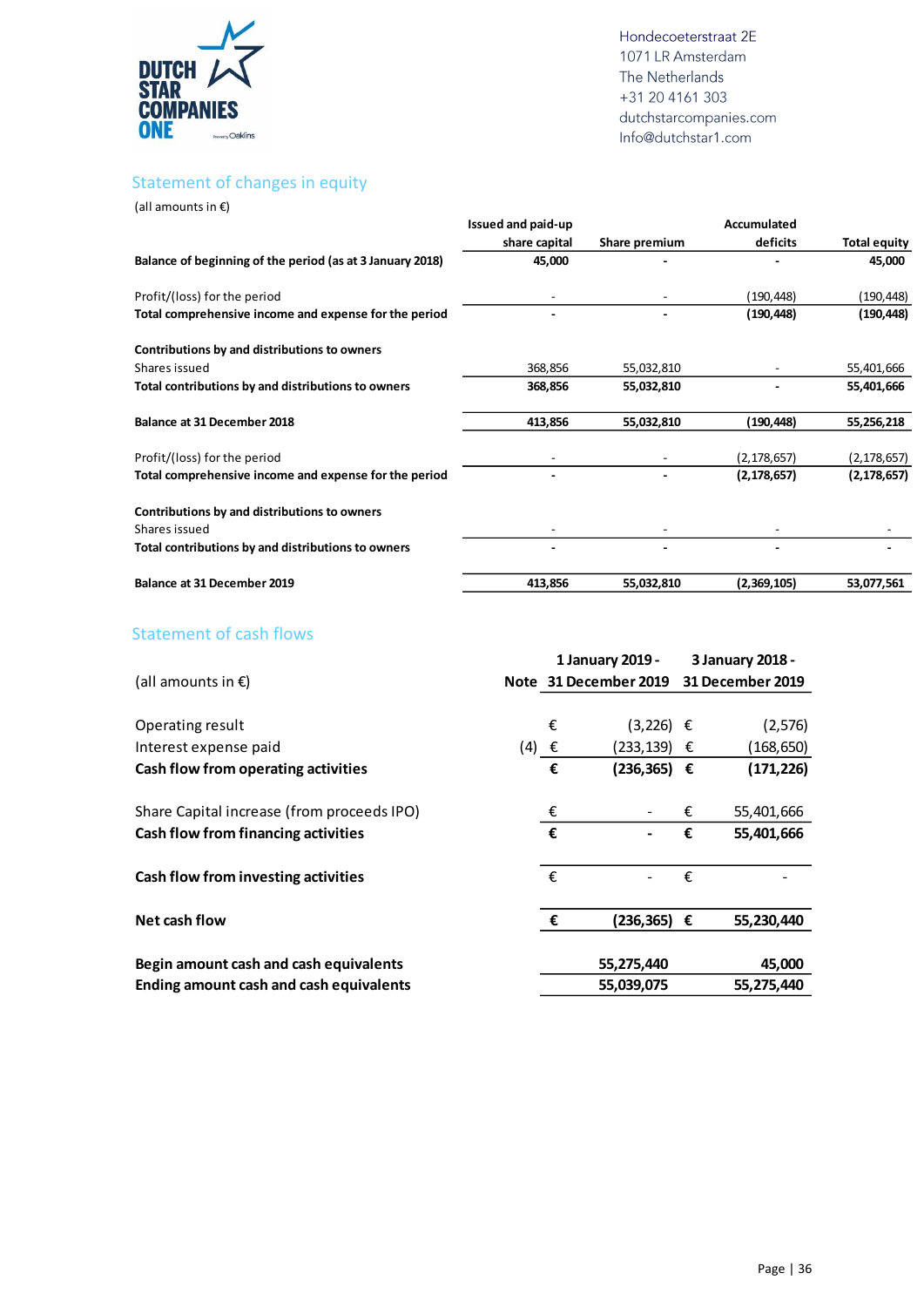

#### <span id="page-36-0"></span>Notes to the financial statements

#### Note 1 General Information

We herewith present the Company and financial statements of DSCO for the year ending 31 December 2019. The company was incorporated in the Netherlands on 3 January 2018. It is registered, with its legal seat in Amsterdam, as a Public Limited Liability Company (N.V.) under the Chamber of Commerce registration number: 70523770.

The Company is a SPAC for the purpose of acquiring a significant minority stake in a business with principal business operations in Europe, preferably in the Netherlands. Further reference is made to the Directors' Report. No company has yet been acquired at this stage.

#### Note 2 Application of new and revised International Financial Reporting Standards (IFRSs) Note 2.1 New and revised IFRSs in issue but not yet effective

The Company has not yet applied the following new and revised IFRSs that have been issued but are not yet effective. Some standards, interpretations and amendments are adopted by the EU with an effective date later than that established by the IASB. Therefore, the effective date of application in the EU is separately listed in the table below.

Considering the current circumstances, it is currently not possible to assess the impact of the changes on the future Business Combination. The effect will be assessed during this transaction. The amendments of standards have been included on the next page.

New standards such as IFRS 16, amendments to an existing standard and new interpretations with a date of initial application of 1 January 2019 have no material impact on DSCO.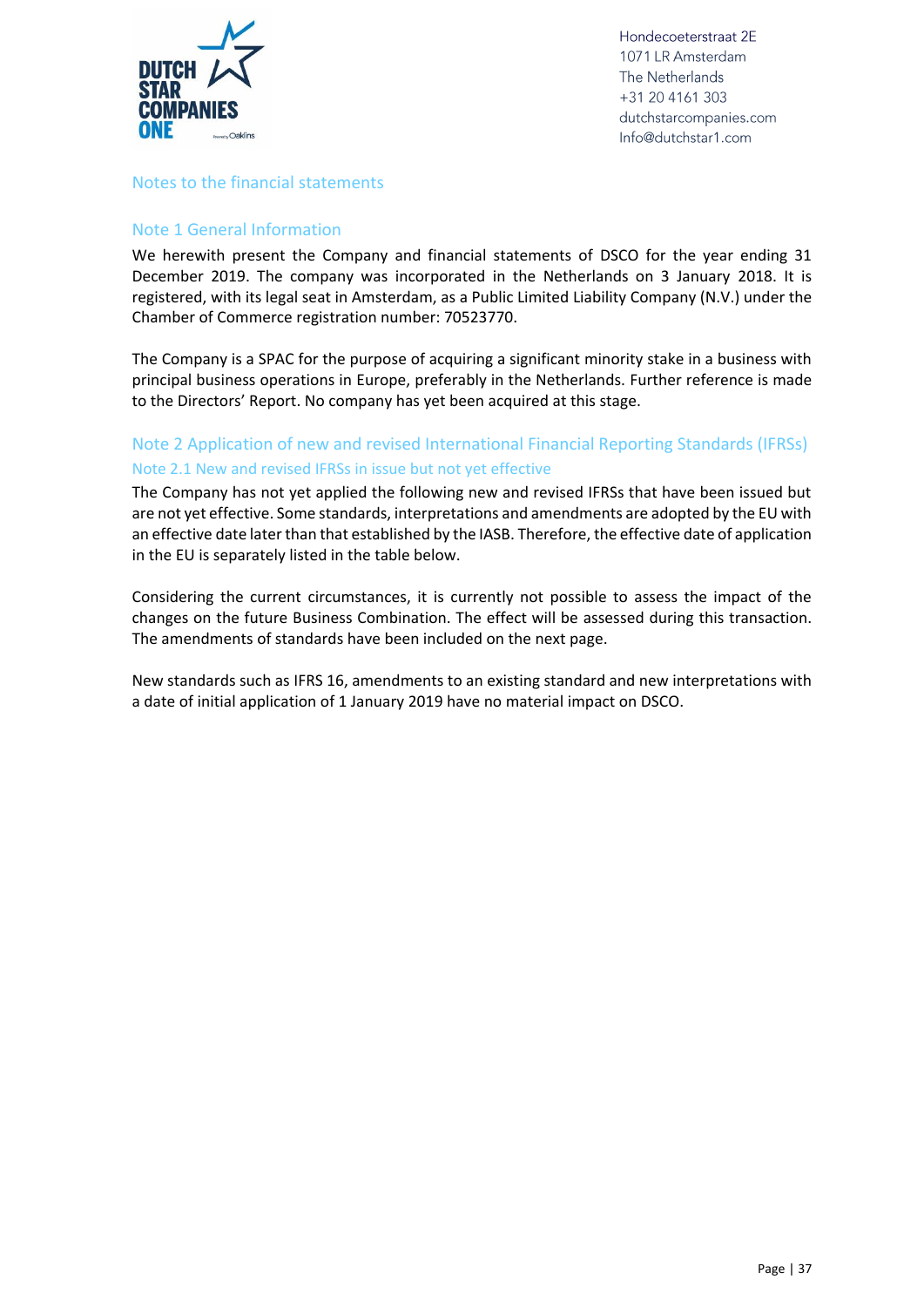

#### **New and revised IFRSs in issue but not yet effective**

| Standard                                                                                                                                                | Title                                                                                                                                                                                                                                                                                                                                  | <b>Effective Date IFRS</b> |
|---------------------------------------------------------------------------------------------------------------------------------------------------------|----------------------------------------------------------------------------------------------------------------------------------------------------------------------------------------------------------------------------------------------------------------------------------------------------------------------------------------|----------------------------|
| amendments to IFRS 2,<br>IFRS 3, IFRS 6, IFRS 14, IAS<br>1, IAS 8, IAS 34, IAS 37, IAS<br>38, IFRIC 12, IFRIC 19,<br>IFRIC 20, IFRIC 22, and SIC-<br>32 | Amendments to IFRS 2, IFRS 3, IFRS 6, IFRS 14,<br>IAS 1, IAS 8, IAS 34, IAS 37, IAS 38, IFRIC 12,<br>IFRIC 19, IFRIC 20, IFRIC 22, and SIC-32 to<br>update those pronouncements with regard to<br>references to and quotes from the framework<br>or to indicate where they refer to a different<br>version of the Conceptual Framework | 1 January 2020             |
| <b>IFRS 3</b>                                                                                                                                           | Amendments resulting from Annual<br>Improvements 2015-2017 Cycle<br>(remeasurement of previously held interest)                                                                                                                                                                                                                        | 1 January 2019             |
| IFRS <sub>3</sub>                                                                                                                                       | Amendments to clarify the definition of a<br>business                                                                                                                                                                                                                                                                                  | 1 January 2020             |
| IFRS <sub>9</sub>                                                                                                                                       | Amendments regarding prepayment features<br>with negative compensation and<br>modifications of financial liabilities                                                                                                                                                                                                                   | 1 January 2019             |
| <b>IFRS 11</b>                                                                                                                                          | Amendments resulting from Annual<br>Improvements 2015-2017 Cycle<br>(remeasurement of previously held interest)                                                                                                                                                                                                                        | 1 January 2019             |
| IFRS 16                                                                                                                                                 | Lease accounting                                                                                                                                                                                                                                                                                                                       | 1 January 2019             |
| IFRS 17                                                                                                                                                 | Insurance contracts                                                                                                                                                                                                                                                                                                                    | 1 January 2021             |
| IAS <sub>1</sub>                                                                                                                                        | Amendments regarding the definition of<br>material                                                                                                                                                                                                                                                                                     | 1 January 2020             |
| IAS <sub>8</sub>                                                                                                                                        | Amendments regarding the definition of<br>material                                                                                                                                                                                                                                                                                     | 1 January 2020             |
| <b>IAS 12</b>                                                                                                                                           | Amendments resulting from Annual<br>Improvements 2015-2017 Cycle (income tax<br>consequences of dividends)                                                                                                                                                                                                                             | 1 January 2019             |
| <b>IAS 19</b>                                                                                                                                           | Amendments regarding plan amendments,<br>curtailments or settlements                                                                                                                                                                                                                                                                   | 1 January 2019             |
| <b>IAS 23</b>                                                                                                                                           | Amendments resulting from Annual<br>Improvements 2015-2017 Cycle (borrowing<br>costs eligible for capitalisation)                                                                                                                                                                                                                      | 1 January 2019             |
| <b>IAS 28</b>                                                                                                                                           | Amendments regarding long-term interests in<br>associates and joint ventures                                                                                                                                                                                                                                                           | 1 January 2019             |
| IFRIC <sub>23</sub>                                                                                                                                     | Uncertainty over Income Tax Treatments                                                                                                                                                                                                                                                                                                 | 1 January 2019             |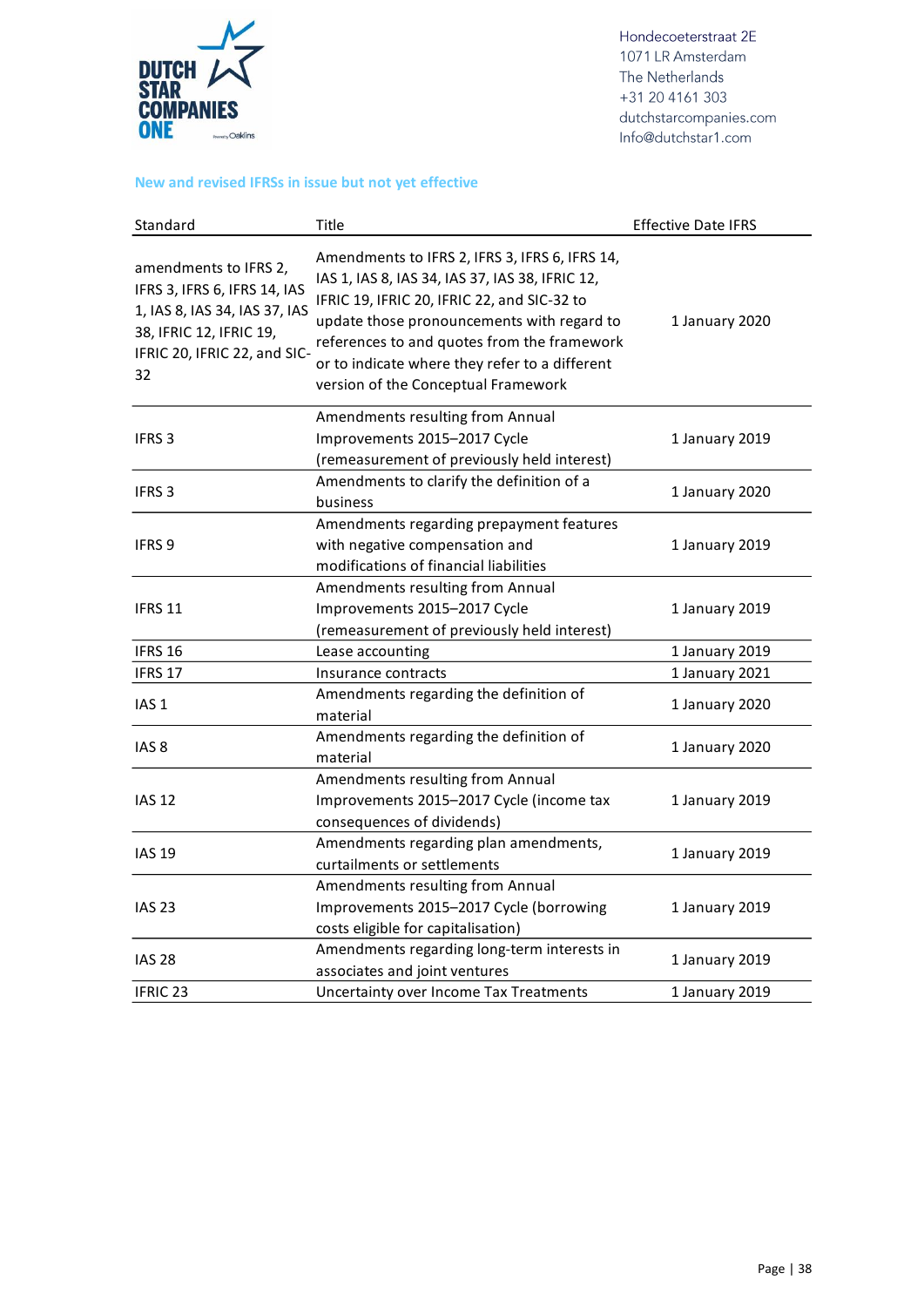

#### Note 3 Significant accounting policies

#### Note 3.1 Statement of compliance

The financial statements have been prepared in accordance with International Financial Reporting Standards as endorsed by the European Union and Part 9 of Book 2 of the Dutch Civil Code.

#### Note 3.2 Basis of preparation

The financial statements have been prepared on the historical cost basis except for certain properties and financial instruments that are measured at revalued amounts or fair values at the end of each reporting period, as explained in the accounting policies below.

Historical cost is generally based on the fair value of the consideration given in exchange for goods and services.

Fair value is the price that would be received to sell an asset or paid to transfer a liability in an orderly transaction between market participants at the measurement date, regardless of whether that price is directly observable or estimated using another valuation technique. In estimating the fair value of an asset or a liability, the Company takes into account the characteristics of the asset or liability if market participants would take those characteristics into account when pricing the asset or liability at the measurement date. Fair value for measurement and/or disclosure purposes in these financial statements is determined on such a basis.

In addition, for financial reporting purposes, fair value measurements are categorised into Level 1, 2 or 3 based on the degree to which the inputs to the fair value measurements are observable and the significance of the inputs to the fair value measurement in its entirety, which are described as follows:

- Level 1 inputs are quoted prices (unadjusted) in active markets for identical assets or liabilities that the entity can access at the measurement date;
- Level 2 inputs are inputs, other than quoted prices included within Level 1, that are observable for the asset or liability, either directly or indirectly; and
- Level 3 inputs are unobservable inputs for the asset or liability.

The principal accounting policies are set out below.

As set out in the Prospectus, DSCO has 24 months from settlement date (26 February 2018) to complete a Business Combination, subject to a potential one-off six-month extension approved by the Company's general meeting. As of year-end 2019 the Company has 2 months to realize a Business Combination, with a possible extension of six months. Currently, DSCO has entered into a Business Combination Agreement with CM.com. This Business Combination Agreement is subject to final approval of the EGM on 20 February 2020. The Business Combination Agreement materialized after the reporting period (the full year 2019) and does not affect the financial statements.

#### Note 3.3 Revenue recognition

Revenue is measured at the fair value of the consideration received or receivable.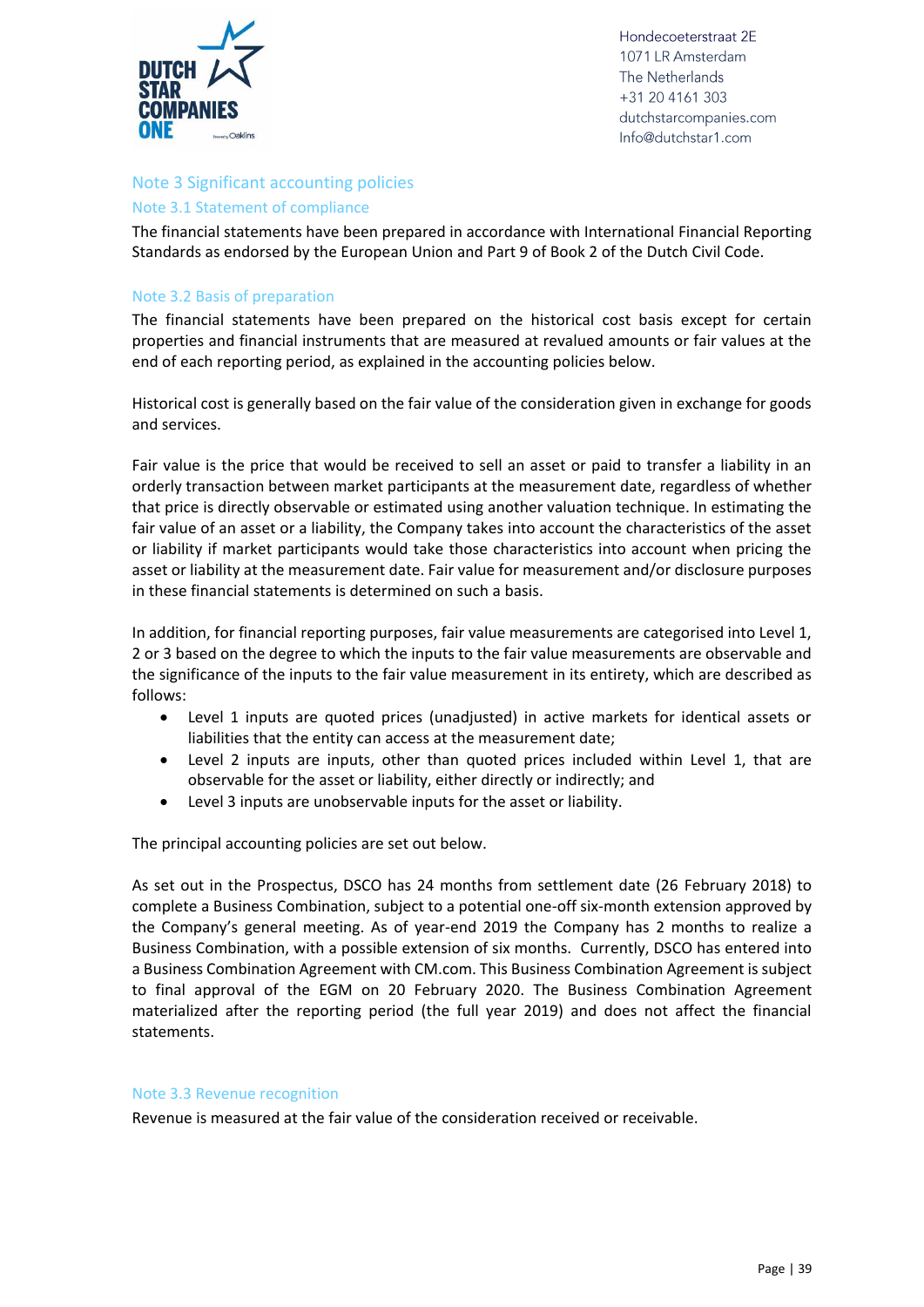

#### Note 3.4 Taxation

Income tax expense represents the sum of the tax currently payable and deferred tax.

#### Note 3.4.1 Current tax

The tax currently payable is based on taxable profit for the year. Taxable profit differs from 'profit before tax' as reported in the statement of profit or loss and other comprehensive income, because of items of income or expense that are taxable or deductible in other years and items that are never taxable or deductible. The Company's current tax is calculated using tax rates that have been enacted or substantively enacted by the end of the reporting period.

#### Note 3.4.2 Current and deferred tax for the year

Current tax is recognised in profit or loss, except when it relates to items that are recognised in other comprehensive income or directly in equity, in which case, the current tax is also recognised in other comprehensive income or directly in equity respectively. Where current tax arises from the initial accounting for a Business Combination, the tax effect is included in the accounting for the Business Combination.

#### Note 3.5 Financial instruments

Financial assets and financial liabilities are recognised when a group entity becomes a party to the contractual provisions of the instrument. Financial assets and financial liabilities that are within the scope of IFRS 9 are initially measured at fair value and subsequently at amortised cost or at fair value either through profit and loss or other comprehensive income depending on the classification of the instrument based on the purpose for which the instruments are held.

Transaction costs that are directly attributable to the acquisition or issue of financial assets and financial liabilities (other than financial assets and financial liabilities at fair value through profit or loss) are added to or deducted from the fair value of the financial assets or financial liabilities, as appropriate, on initial recognition. Transaction costs directly attributable to the acquisition of financial assets or financial liabilities at fair value through profit or loss are recognised immediately in profit or loss.

#### Note 3.5.1 Cash and cash equivalents

Cash and cash equivalents include current accounts and deposits/escrow held at call with banks and bank overdrafts. Bank overdrafts are shown separately within current liabilities on the statement of financial position. Bank overdrafts that are repayable on demand and form an integral part of the Company's cash management are included as a component of cash and cash equivalents for the purpose of the statement of cash flows.

#### Note 3.5.2 Classification as debt or equity

Debt and equity instruments issued by the Company are classified as either financial liabilities or as equity in accordance with the substance of the contractual arrangements and the definitions of a financial liability and an equity instrument.

#### Note 3.5.3 Debt instruments

Debt instruments (Warrants) issued by the Company entity are initially recognised at fair value. Subsequent measurement is at fair value, with any gains or losses arising on changes in fair value recognised in profit or loss.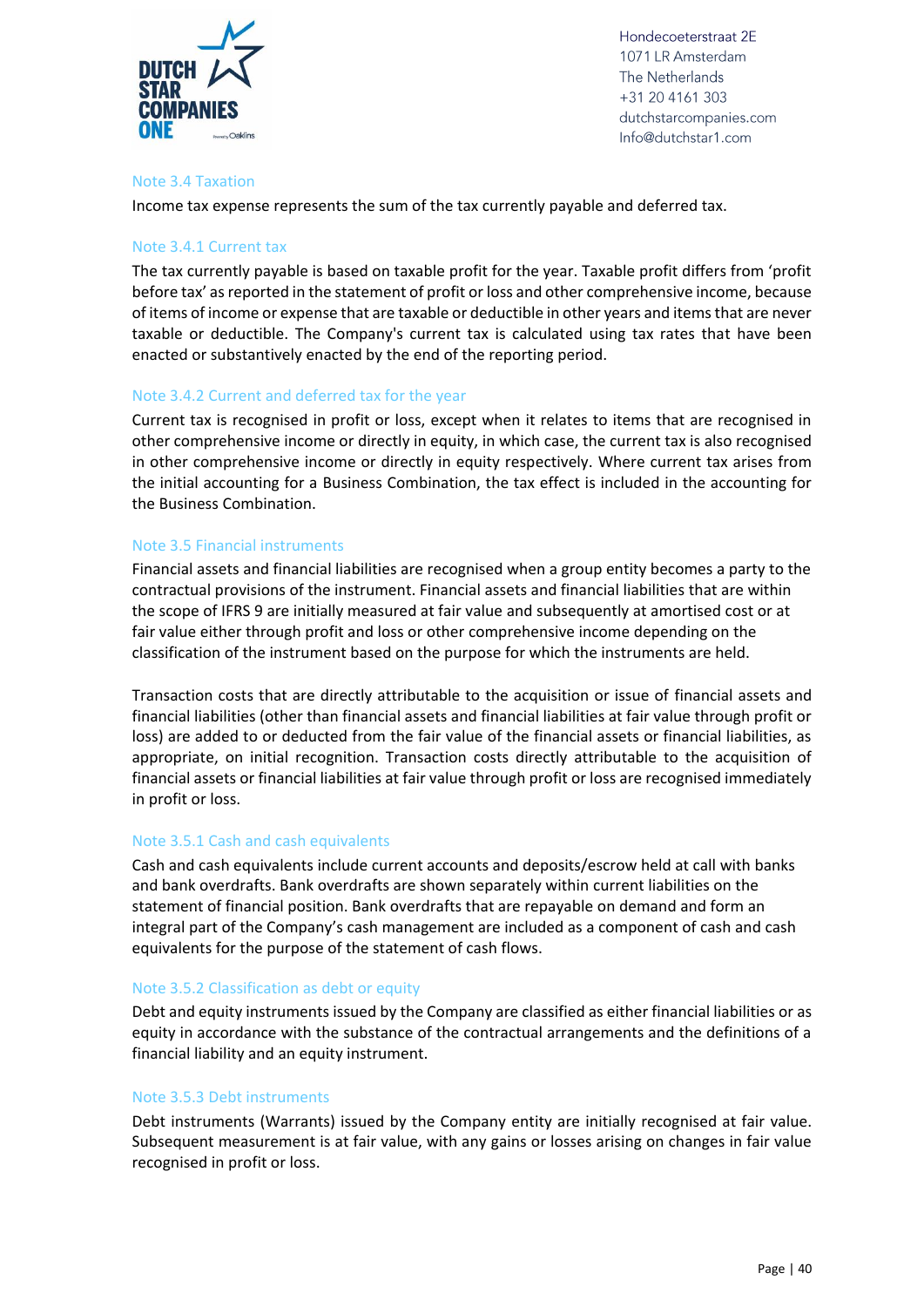

#### Note 3.5.4 Equity instruments

An equity instrument is any contract that evidences a residual interest in the assets of an entity after deducting all of its liabilities. Equity instruments issued by a Company entity are recognised at the proceeds received, net of direct issue costs.

Repurchase of the Company's own equity instruments is recognised and deducted directly in equity. No gain or loss is recognised in profit or loss on the purchase, sale, issue or cancellation of the Company's own equity instruments.

#### Note 3.6 Critical accounting judgements and key sources of estimation uncertainty

In the application of the Company's accounting policies, the Directors of the Company are required to make judgements, estimates and assumptions about the carrying amounts of assets and liabilities that are not readily apparent from other sources. The estimates and associated assumptions are based on historical experience and other factors that are considered to be relevant. Actual results may differ from these estimates.

The estimates and underlying assumptions are reviewed on an ongoing basis. Revisions to accounting estimates are recognised in the period in which the estimate is revised if the revision affects only that period, or in the period of the revision and future periods if the revision affects both current and future periods.

The key judgement having a significant effect on the amounts recognized in the financial statements related to the equity or debt classification of the shares. DSCO's Directors consider the shares to be equity instruments and not debt instruments in accordance with IAS 32.

DSCO's Directors belief that although the Warrants are listed at the Euronext Amsterdam, the aspect of an Active Market as prescribed requirement under level 1 (see earlier), has not been met. This is due to the fact that there is no sufficient 'liquidity' with respect to the Warrants. In 2019 a relatively small number of transactions took place, too small to meet the criteria of an Active Market. As a consequence, the fair value measurement of the Warrants cannot be considered a Fair Value measurement based on level 1, as the quoted price of the Warrants cannot be used in this case.

However, Directors are convinced that a level 2 measurement is applicable. From the paragraph's introduction in this paragraph comes forward that quoted prices for identical or similar assets or liabilities in markets that are not active, can be used to derive the fair value of a particular instruments. Directors belief that this is currently the case for the Warrants. As level 2 input, directors are convinced that the Warrant Price from the Amsterdam Stock Exchange as per 31 December 2019, can be used to meet the criteria of an identical or similar assets or liability in markets that are not active. Directors are also of the opinion that the price is based on an orderly transaction between market participants at the measurement date and under current market conditions.

#### Note 3.7 Cash flow Statement

The cash flow statement is presented using the indirect method. Cashflows from interest payments are presented as operating cashflows. Further reference is made to note 8 on page 44. The movement in the value of the warrants are non-cashflow movements.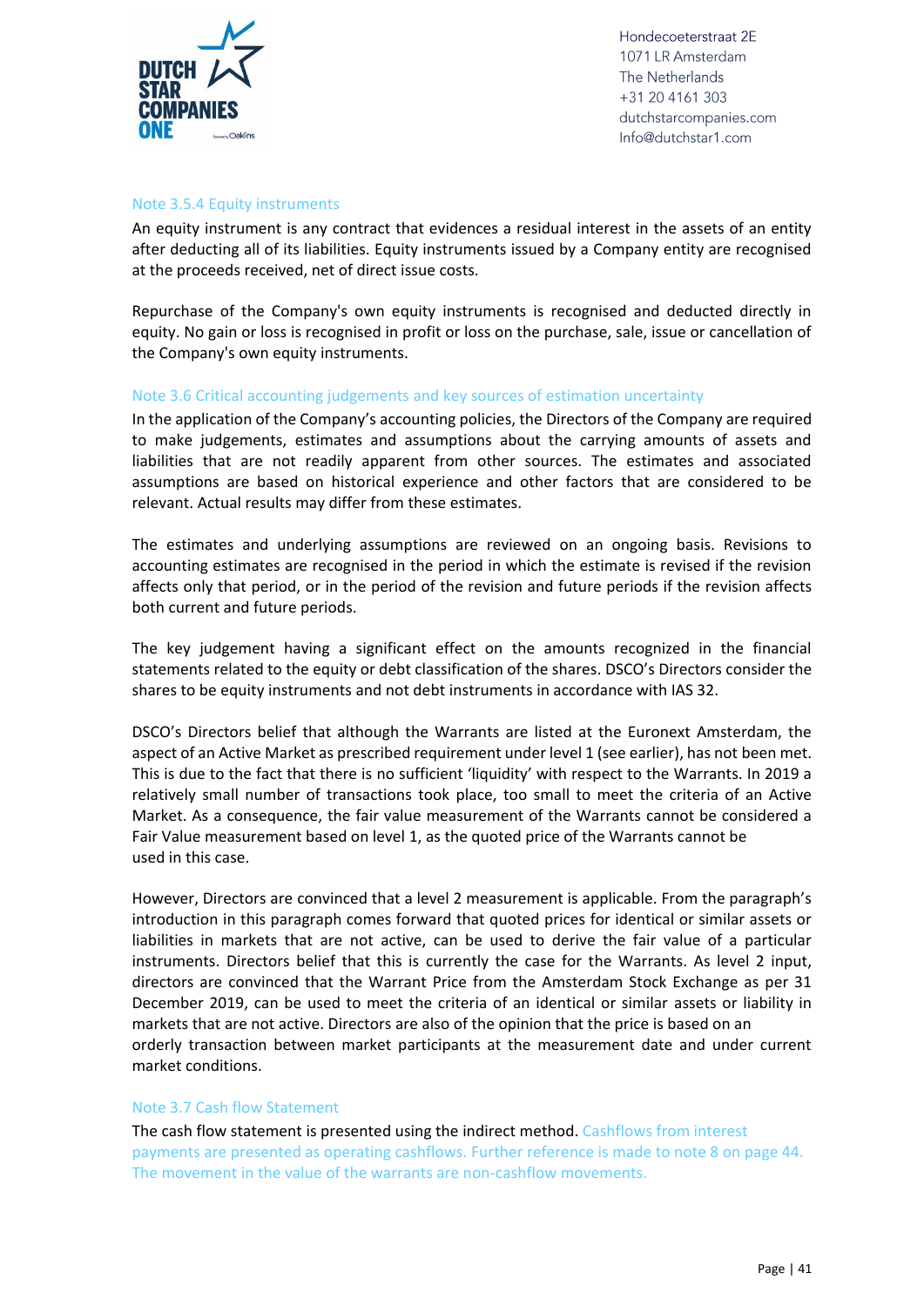

#### Note 3.8 Segment information

#### Note 3.8.1 Products and services from which reportable segments derive their revenues

The Company is a 'special purpose acquisition Company' ("SPAC"). At the period-end 31 December 2019 no acquisition has yet been completed. Given the nature of the Company the sole product/service from which reportable segments derive their revenue arises from the acquisition of other entities. As a consequence, no operating segments have been aggregated in arriving at the reportable segments of the Company.

#### Note 3.8.2 Segment revenues and results

The Company considers the current operation as one segment with a single exposure to the Dutch economy. Therefore, the Company does not have any (recognizable) revenues for individual separate segments. The Company incurred bank costs of (€ 3,226) interest expense of (€ 237,656) and Warrant expense of  $(E 1, 937, 775)$  resulting in a total result for the single segment as stated in (€ 2,178,657).

#### Note 3.8.3 Segment assets and liabilities

The Company considers the current operation as one segment with a single exposure to the Dutch economy. Therefore, the Company does not have any (recognizable) revenues for individual separate segments. The assets consist of cash in an Escrow and on the Company's bank account of € 55,039,075.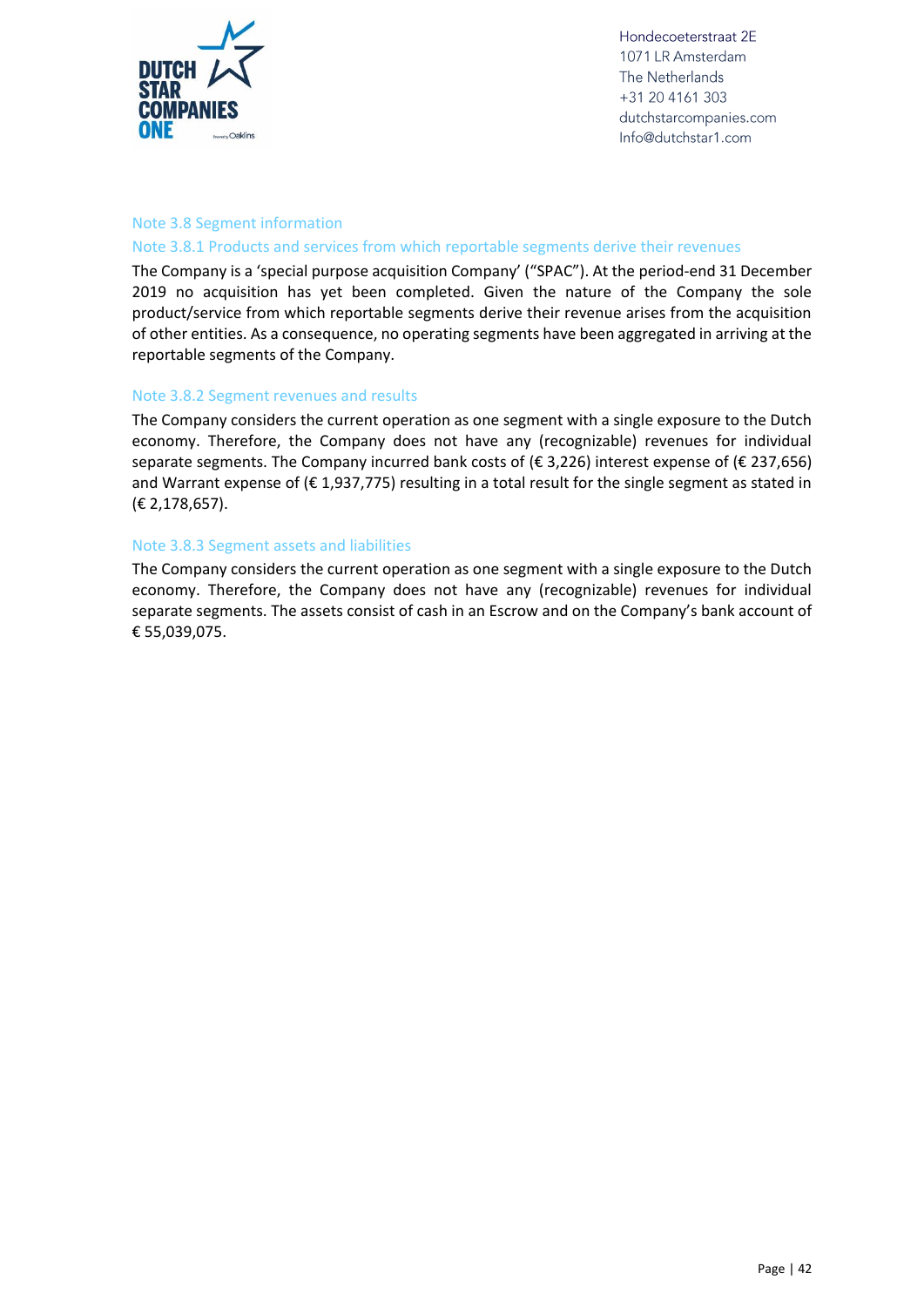

#### Note 4 Interest expense paid

| (all amounts in $\epsilon$ ) | 1 January 2019 - 31 December 2019 | 3 January 2018 - 31 December 2018 |
|------------------------------|-----------------------------------|-----------------------------------|
| Interest expense             | (237, 656)                        | (187.872)                         |
|                              | (237, 656)                        | (187, 872)                        |

The weighted average interest rate on funds placed in escrow is (0.43%) per annum. For 2019 the total interest charged on funds placed in escrow and interest charged on funds on the Company's bank account is (0.43%). The weighted average interest rate on funds placed in escrow and interest charged on funds on the Company's bank account in 2018 was (0.34%).

#### Note 5 Other gains and losses

| (all amounts in $\epsilon$ )                        | 1 January 2019 - 31 December 2019 | 3 January 2018 - 31 December 2018 |
|-----------------------------------------------------|-----------------------------------|-----------------------------------|
| Net gain/(loss) arising on<br>financial liabilities | (1,937,775)                       |                                   |
|                                                     | (1,937,775)                       |                                   |

The Warrant liabilities are measured at fair value with any gains or losses arising on changes in fair value recognised in profit or loss. This results in the above loss arising on financial liabilities mandatorily measured at FVTPL.

#### Note 6 Income tax recognized in profit or loss

The tax rate used for the 2019 reconciliations above is the corporate tax rate of 20% until €200,000 and 25% above that amount. These are the tax rates payable in the Netherlands on taxable profits under Dutch Law. As the Company has not made taxable profits no income tax has been recognized in the profit or loss. Furthermore, no deferred tax assets and/or liabilities are considered as well. Not recognized losses amount to EUR 431,330.

#### Note 7 Earnings per share

#### Note 7.1 Basic earnings per share

The earnings and weighted average number of ordinary shares used in the calculation of basic earnings per share are as follows.

| (all amounts in $\epsilon$ )                                                | 1 January 2019- 31 December 2019 |
|-----------------------------------------------------------------------------|----------------------------------|
| Profit for the year attributable to owners of the Company<br>Dividends paid | (2, 178, 657)                    |
| Earnings used in the calculation of basic earnings per share                | (2, 178, 657)                    |
| Weighted average number of ordinary shares for the purposes of              |                                  |
| basic earnings per share                                                    | 5,730,944                        |
|                                                                             | (0.38)                           |

For 2018, loss amounted to EUR 190,448 or EUR 0,03 per share.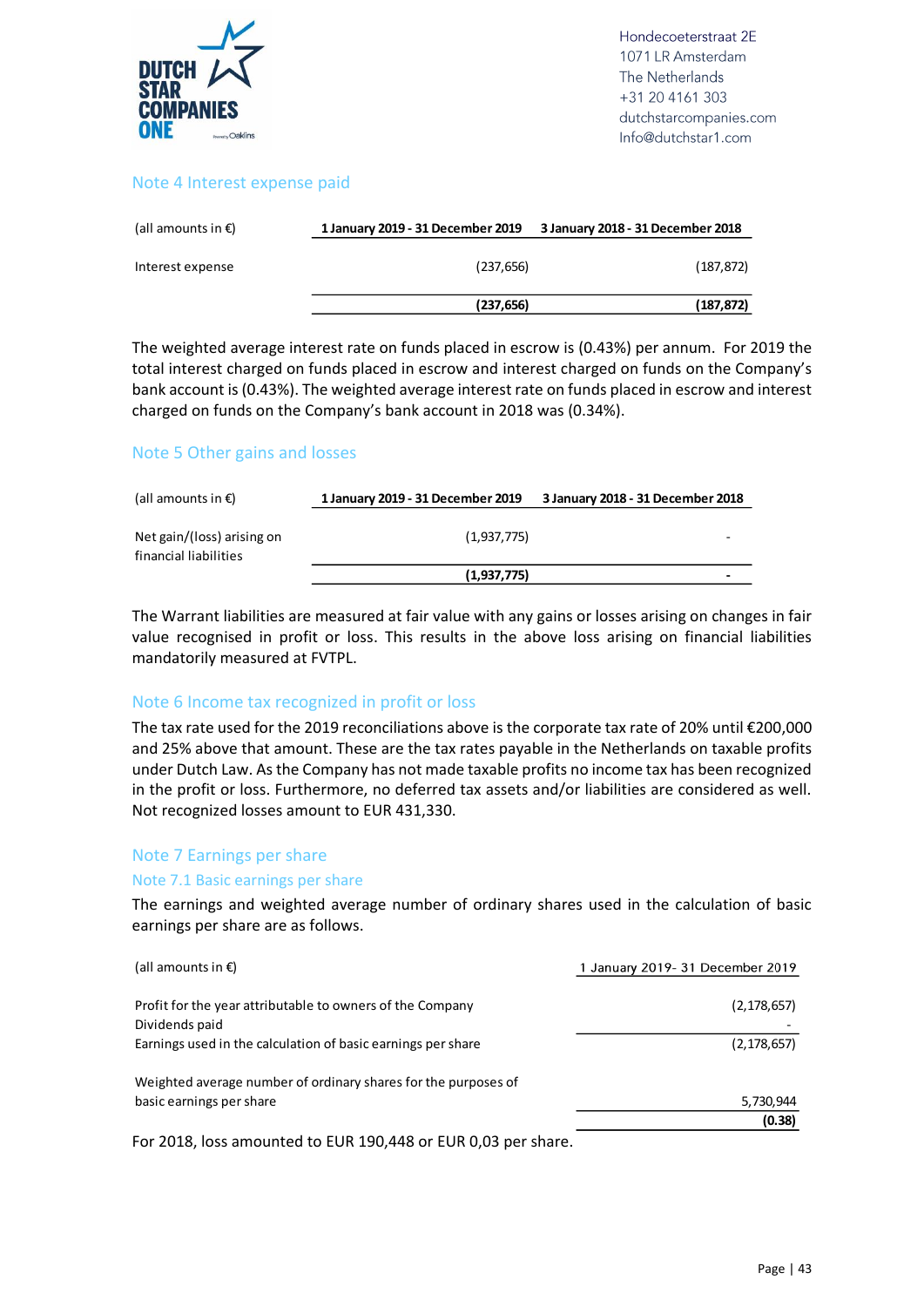

#### Note 7.2 Diluted earnings per share

| (all amounts in $\epsilon$ )                                        | 1 January 2019 - 31 December 2019 |
|---------------------------------------------------------------------|-----------------------------------|
| Profit for the year attributable to owners of the Company           | (2, 178, 657)                     |
| Dividends paid                                                      |                                   |
| Earnings used in the calculation of basic earnings per share        | (2, 178, 657)                     |
| Effects of dilution warrants (# of shares)                          | 0                                 |
| Earnings used in the calculation of diluted earnings per share      | (2, 178, 657)                     |
| Weighted diluted average number of ordinary shares for the purposes |                                   |
| of basic earnings per share                                         | 5,730,944                         |
|                                                                     | (0.38)                            |

For 2018, loss amounted to EUR 190,448 or EUR 0,03 per share.

#### Diluted earnings per share are the same as the basic earnings per share at 31 December 2019

Share price at year end is € 9.80 and the Warrant price at year end is € 0.70. Since we consider the Warrant to have a fair value level 2 measurement, we use the quoted prices for identical or similar assets or liabilities in markets that are not active. This means we use the Warrant price at year end, which is € 0.70, to calculate the fair value of the Warrant. Since DSCO entered into a non-binding heads of agreement with CM.com on 18 December 2019 the Warrant is valued to its Warrant price on the market. This means that of the 18<sup>th</sup> of December the Warrants if exercised will convert into 195,735 ordinary shares. As this has no dilutive effect on the earnings per share the diluted earnings per share are the same as the basic earnings per share at 31 December 2019.

#### Note 8 Cash and cash equivalents

Cash and cash equivalents consist of a current and an escrow account held at ABN Amro Bank N.V. The funds that have been deposited in the escrow account will be held in escrow until at least 70% of the General Meeting will approve the investment in a Business Combination (the Target company). Thereafter, DSCO will seek to fully consolidate with the target company and the SPAC will continue the business activities under the name of the target company (at which point DSCO shareholders will still hold listed shares). If a Business Combination is not proposed within 24 months after the IPO and the Extension Clause isn't triggered, invested funds deposited in the escrow account will be returned to shareholders.

| (all amounts in $\epsilon$ )           | 1 January 2019 - 31 December 2019 | 3 January 2018 - 31 December 2018 |
|----------------------------------------|-----------------------------------|-----------------------------------|
| Begin amount cash and cash equivalents | 55.275.440                        |                                   |
| Cash flow from operating activities    | (236, 365)                        | (171, 226)                        |
| End amount cash and cash equivalents   | 55,039,075                        | 55,275,440                        |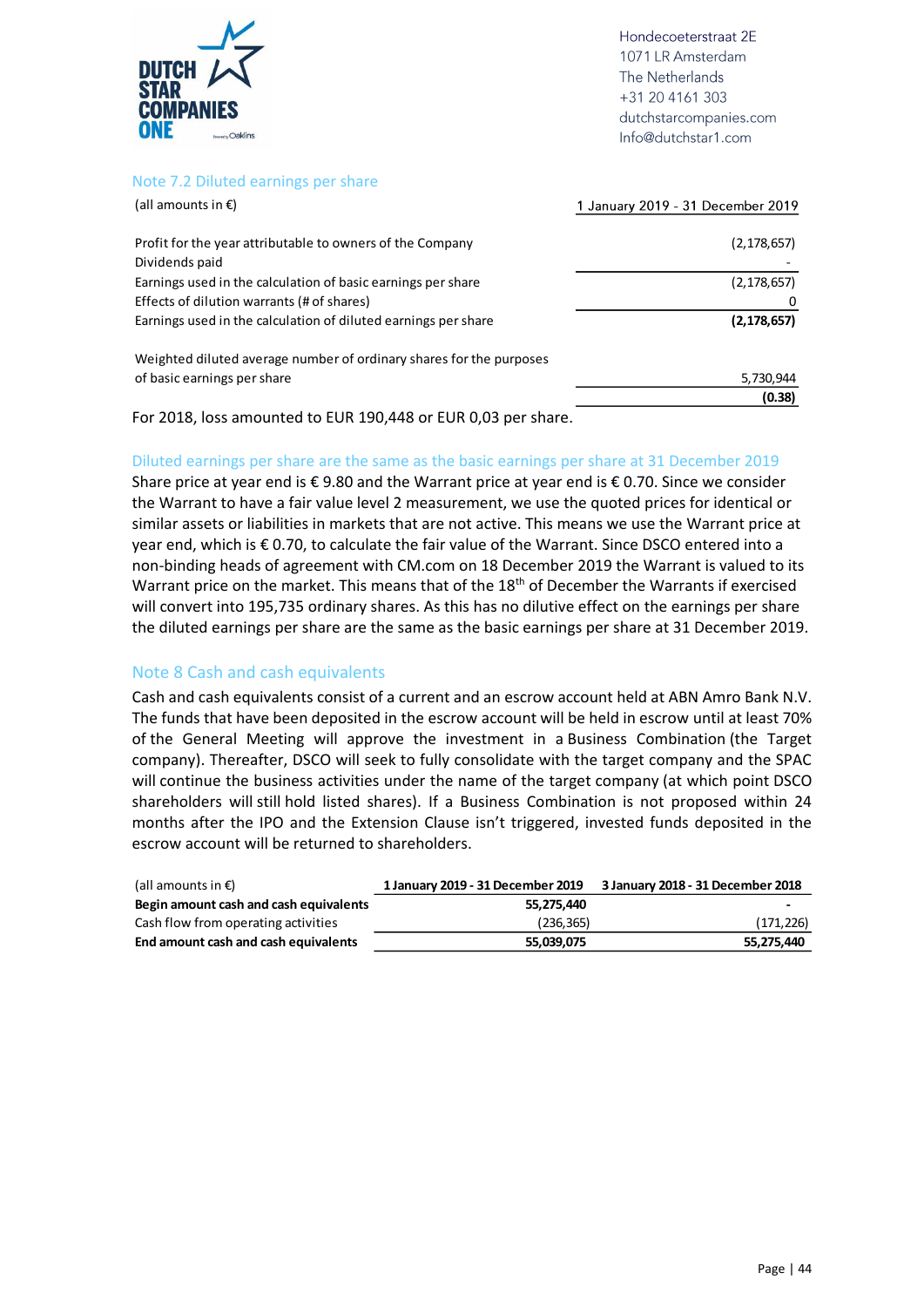

#### Note 9 Issued capital Note 9.1 Fully paid Shares

| #                               | 2019      | 2018      |
|---------------------------------|-----------|-----------|
| Balance at 1 January 2019       | 5,730,944 | 107,143   |
| <b>Issue of Special Shares</b>  |           | 87,301    |
| <b>Issue of Ordinary Shares</b> |           | 5,536,500 |
| Total issue of Shares           |           | 5,623,801 |
| Balance at 31 December 2019     | 5,730,944 | 5,730,944 |

Fully paid Ordinary Shares, which have a par value of  $\epsilon$  0.06 carry one vote per share and carry a right to dividends. The Company is initially offering at least 2,500,000 units (each a Unit) at a per unit price of € 20.00 (the offer price). Each Unit consists of:

- Two Ordinary Shares with a nominal value of €0.06 per share (each an Ordinary Share); and
- Two Warrants (each a Warrant), which entitle the holder thereof to affect a conversion of such warrants into one or more Ordinary Shares in accordance with the terms set out in the prospectus.

Before IPO, the Company had 107,143 special shares outstanding in the share capital of DSCO, with a nominal value of € 0.42.

At IPO, the Board resolved to issue Ordinary Shares and Warrants on 22 February 2018. It was resolved to issue 5,536,500 Ordinary Shares in the share capital of DSCO, with a nominal value  $\epsilon$ 0.06, and 268,250 Warrants.

The Ordinary Shares are issued at an issue price of  $\epsilon$  10.00 per share, amounting to  $\epsilon$  55,365,000, whereby the amount of  $\epsilon$  55,032,810 is stipulated as share premium. On the same date, 22 February 2018, DSCO resolved to issue, 87,301 Special Shares to Dutch Star Companies Promoters Holding B.V. with a nominal value of € 0.42. These new shares were issued at par, and therefore at an issue price of  $\epsilon$  0.42 per share, amounting to  $\epsilon$  36,666.42.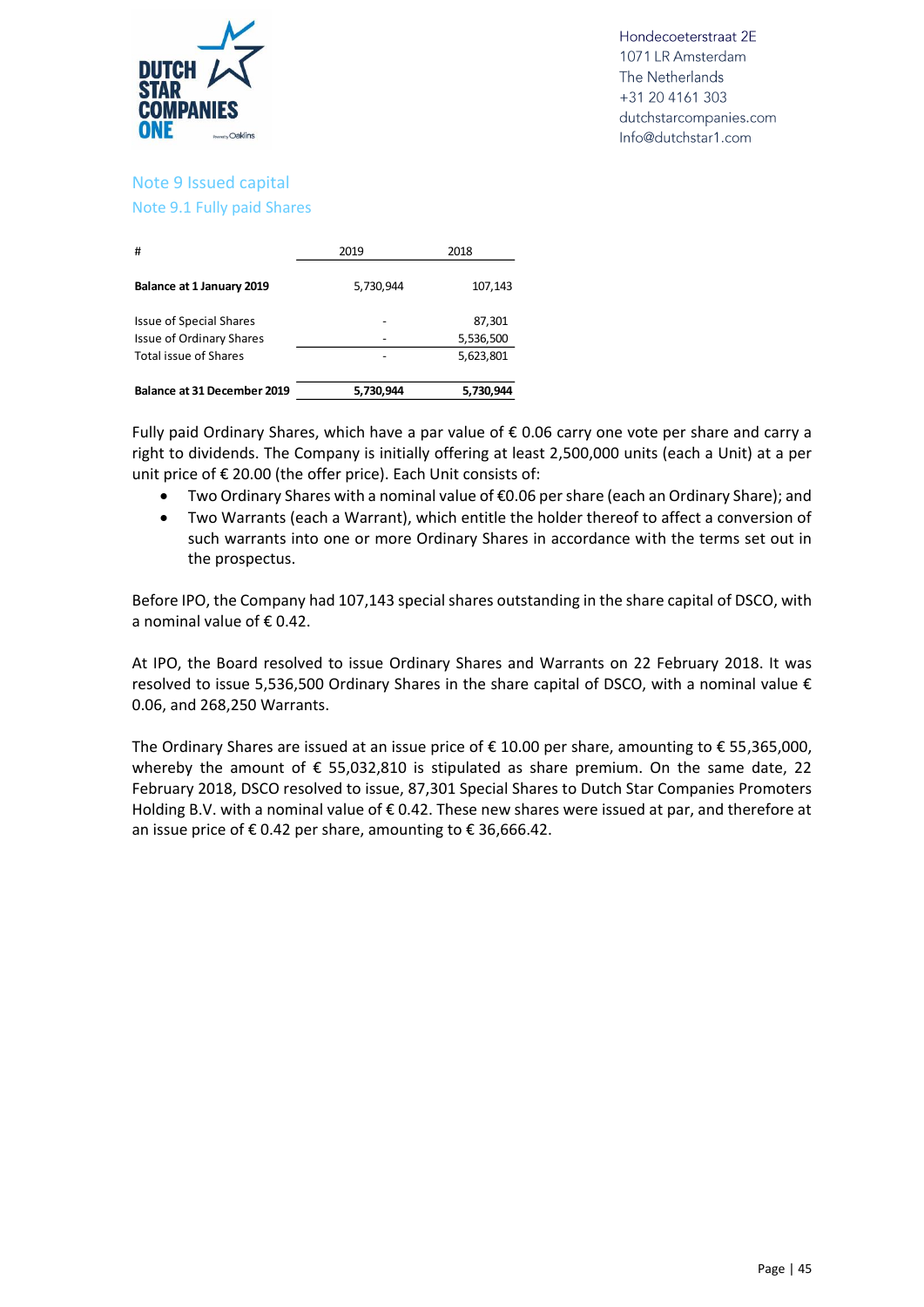

#### Note 9.2 Issued Capital

| (all amounts in $\epsilon$ )      |            | 31 December 2019 31 December 2018 3 January 2018 |         |
|-----------------------------------|------------|--------------------------------------------------|---------|
|                                   |            |                                                  |         |
| Share capital                     | 413,856    | 413,856                                          | 45,000  |
| Share premium                     | 55,032,810 | 55,032,810                                       |         |
|                                   |            |                                                  |         |
|                                   | 55,446,666 | 55,446,666                                       | 45,000  |
|                                   |            |                                                  |         |
| (# of shares)                     |            |                                                  |         |
| Issued capital comprises:         |            |                                                  |         |
|                                   |            |                                                  |         |
| x fully paid Shares               | 5,730,944  | 5,730,944                                        | 107,143 |
| x fully paid convertable warrants | 2,768,250  | 2,768,250                                        |         |
|                                   |            |                                                  |         |
|                                   | 8,499,194  | 8,499,194                                        | 107,143 |

The Warrants issued initially and currently do have value as the Warrant price of 31 December 2019 is € 0.70.

#### Note 10 Liabilities

#### Note 10.1 Current liabilities

The Company has an interest payable of € 23,738. at 31 December 2019 (2018-€19,222).

#### Note 10.2 Warrant liabilities

The Company has financial liabilities on its statement of financial position which is the Warrant liabilities of € 1,937,775 at 31 December 2019. The Warrants are recognised at fair value with any gains or losses arising on changes in fair value recognised in profit or loss. Calculation of the Warrant liabilities of  $\epsilon$  1,937,775 is the Warrant price ( $\epsilon$  0.70) times the current outstanding Warrants.

#### Note 11 Financial instruments

#### Note 11.1 Capital management

The Company manages its capital to ensure the Company will be able to continue as going concern while maximizing the return to stakeholders through the optimization of the debt and equity balance. The capital structure of the Company consists of net debt and equity of the Company.

The Company is not subject to any externally imposed capital requirements.

The Company's executive board reviews the capital structure of the Company on a semi-annual basis. As part of this review, the executive board considers the cost of capital and the risks associated with each class of capital.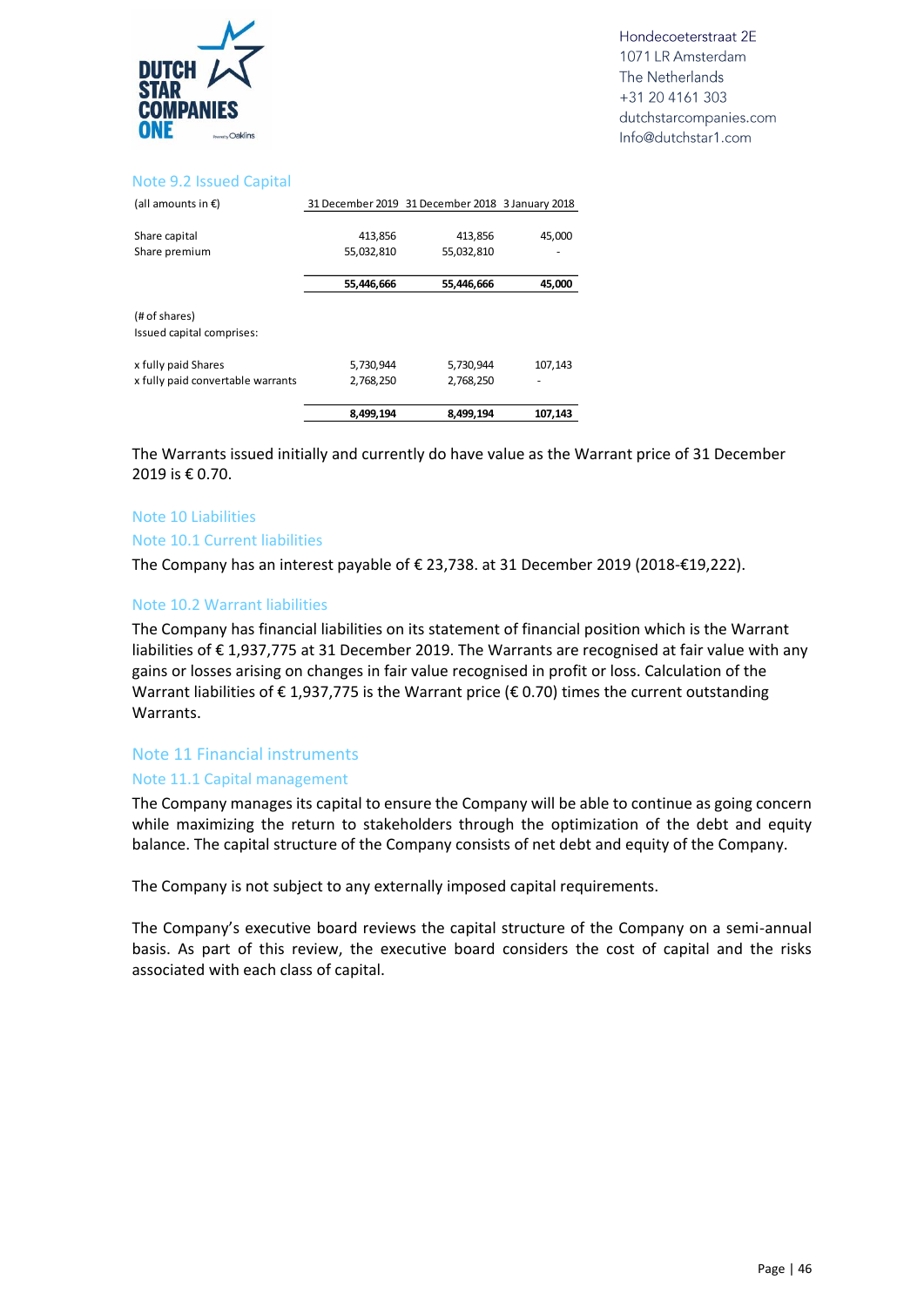

#### Note 11.2 Categories of financial instruments

#### Note 11.2.1 Financial assets

| (all amounts in $\epsilon$ )                       | 31 December 2019 31 December 2018 |            |
|----------------------------------------------------|-----------------------------------|------------|
| <b>Financial assets:</b><br>Cash and bank balances | 55,039,075                        | 55.275.440 |
|                                                    | 55,039,075                        | 55,275,440 |

#### Note 11.2.2 Financial liabilities

| (all amounts in $\epsilon$ )                         |           | 31 December 2019 31 December 2018 |
|------------------------------------------------------|-----------|-----------------------------------|
| <b>Financial liabilities:</b><br>Warrant liabilities | 1,937,775 | -                                 |
|                                                      | 1,937,775 | -                                 |

The current liabilities (note 10.1) also represent financial liabilities.

#### Note 11.3 Financial risk management objectives

The Company's sponsor provides services to the business, co-ordinates access to domestic financial markets, monitors and manages the financial risks relating to the operations of the Company through internal risk meetings which analyse exposures by degree and magnitude of risks. These risks might include market risk (including currency risk, interest rate risk and other price risk), credit risk and liquidity risk.

#### Note 11.4 Market risk

The Company's activities expose it to the financial risks of changes interest rates and price risk of the Warrants. As the Warrants are recognised at fair value and are liabilities on the balance sheet of the Company. The Company's exposure to market risks are the volatility of the of the Warrants and thereto the Company's liabilities may deviate over time because Warrants price can fluctuate because of changing market conditions. The Warrants are publicly traded at the Euronext Stock Exchange.

#### Note 11.5 Interest rate risk management

The Company is exposed to interest rate risk relating to the escrow account in which 99% of the proceeds from IPO are held. The rate applicable to the escrow account is the EONIA (€o OverNight Index Average) minus 4 basis points (bps) (e.g. -39 bps - 4 bps = 43 bps negative interest). The Company's exposures to interest rates on financial assets and financial liabilities are further detailed in the liquidity risk management section of this note.

#### Note 11.6 Credit risk management

Credit risk refers to the risk that a counterparty will default on its contractual obligations resulting in financial loss to the Company. 99% of the IPO proceeds are deposited in an escrow account. This account is monitored and managed by a professional escrow agent (Intertrust B.V.). The escrow account itself is held by ABN Amro Bank NV. Holding the majority of the Company's capital at one bank creates a concentration risk, this single exposure can have the potential to produce losses large enough to threaten the ability of the Company to continue operating as a going concern. In this case although the concentration risk is high, the chance of default of ABN Amro Bank NV is deemed very low, the bank has A1 (Moody's), A (S&P), and A+ (Fitch) long term credit ratings and P-1 (Moody's), A-1 (S&P), and F-1 (Fitch) short term credit ratings at the end of the year 2019.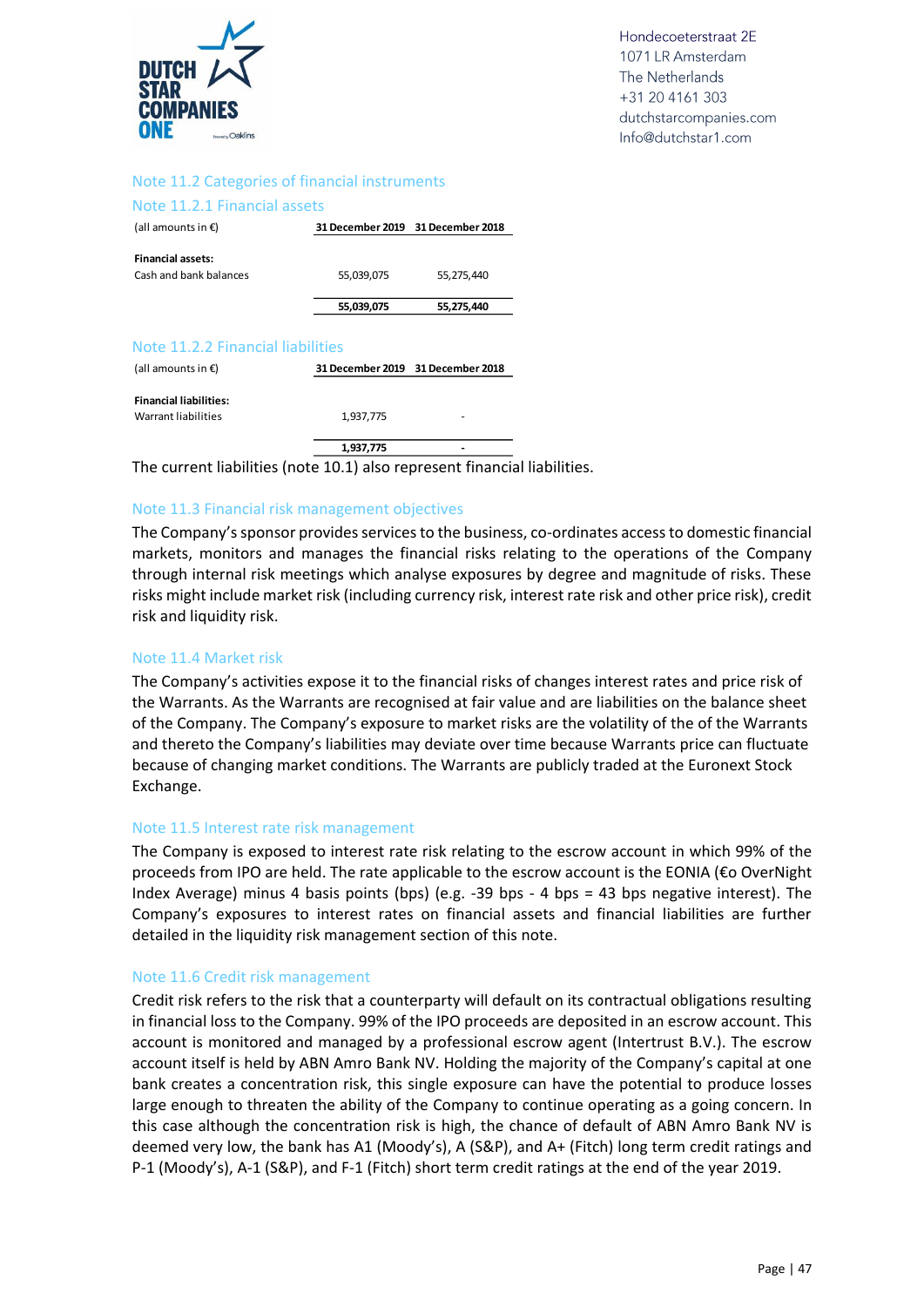

#### Note 11.7 Liquidity risk management

Ultimate responsibility for liquidity risk management rests with the board of directors. All operating costs until the first business acquisition are covered by the Promoters. The Promoters have committed a cash amount of  $\epsilon$  1,750,000 to fund the expenses of the Offering (the Offering Expenses) and the initial working capital of the Company (the Initial Working Capital).

At completion of the Offering an amount equal to  $\epsilon$  81,666.48 is available to the Company by fulfilment of the purchase price for the Special Shares. The remaining part of the amount covered by the Promoters, up to an aggregate amount of  $\epsilon$  1,668,333.52, will be covered by the Promoters through Dutch Star Companies Promoters Holding B.V. on a running basis, as required by the Company.

The Offering Expenses covered by the Promoters will in no event be refunded. The Promoters shall be refunded by the Company (and thus indirectly by all Shareholders) for the Initial Working Capital subject to and upon completion of the Business Combination (see the section Refund to Promoters below). Hence, the Offering Expenses will in any event be fully borne by the Promoters and the Initial Working Capital (as defined below), will be fully borne by the Promoters in the event no successful Business Combination is completed by the Business Completion Deadline up to the committed amount of € 1,750,000 (including the Offering Expenses). In the event of a successful Business Combination the Promoters may be refunded for the costs of the Initial Working Capital incurred by them. It is expected an equal amount will be paid out of the Escrow Account (as defined below).

If the Offering Expenses and the Initial Working Capital in aggregate exceed the amount of  $\epsilon$ 1,750,000 committed by the Promoters, the Company may use an amount of up to 1% of the gross proceeds from Units offered in the Offering (the Escape Hatch Amount) to cover such additional costs (the Escape Hatch). The Company currently does not expect the Escape Hatch to be triggered and the Board will do its utmost to control the relevant costs. In the event the Escape Hatch is triggered prior to the BC-EGM, this will be disclosed in the shareholder circular for the BC-EGM. In the event the Escape Hatch is triggered between the BC-EGM and the Business Combination Completion Date, this will be disclosed in the annual accounts following the Business Combination completion Date.

The sensitivity analyses below have been determined based on the exposure to interest rates for cash and cash equivalents at the end of the reporting period. For floating rate assets, the analysis is prepared assuming the amount of the asset outstanding at the end of the reporting period was outstanding for the whole year. A 50 basis point increase or decrease is used when reporting interest rate risk internally to the Board of the reasonably possible change in interest rates.

If interest rates had been 50 basis points higher/lower and all other variables were held constant, the Company's:

• profit for the period ended 31 December 2019 would decrease/increase by € 266,377 This is mainly attributable to the Company's exposure to interest rates on its variable rate cash and cash equivalents.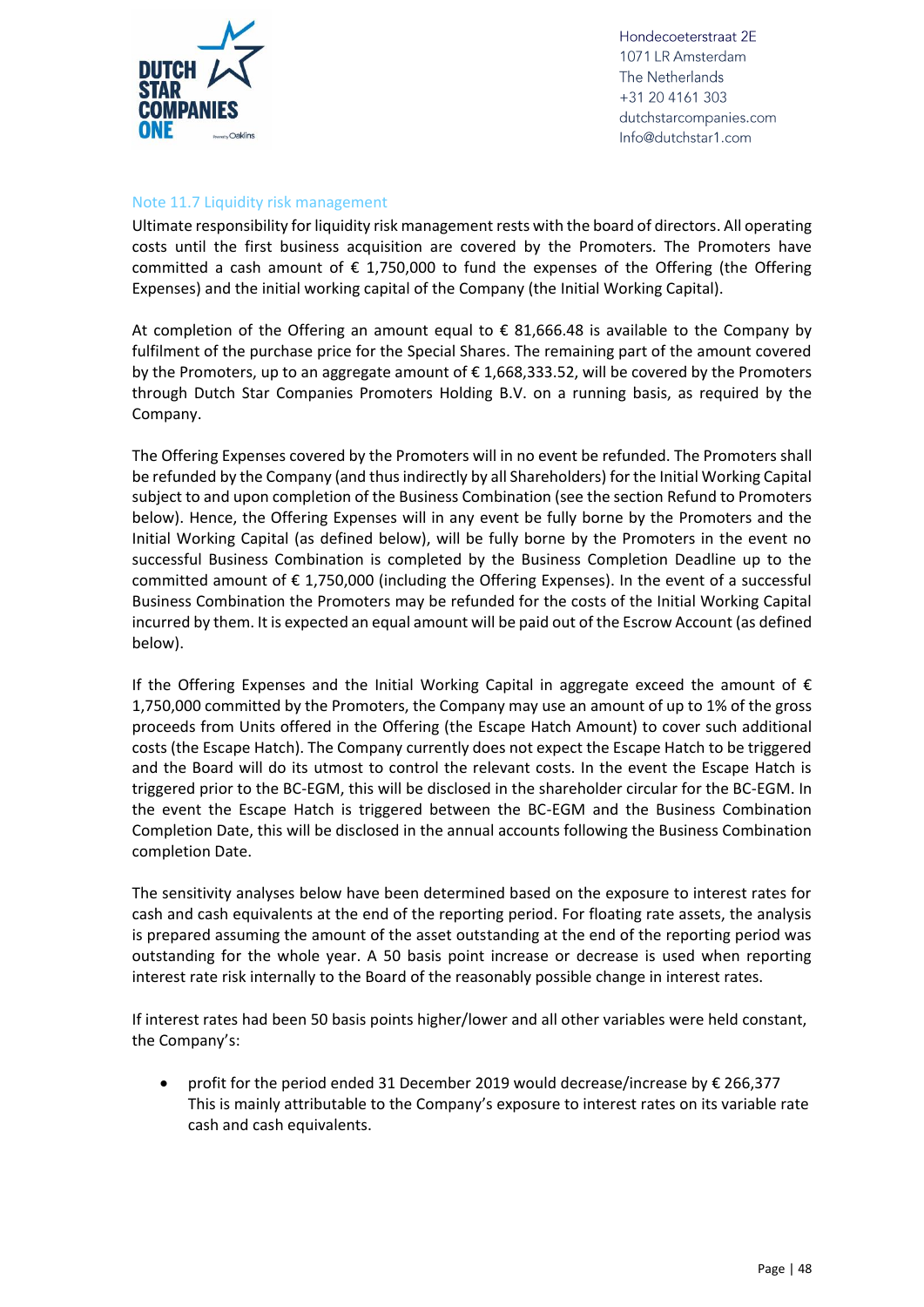

The Company's sensitivity to interest rates has slightly increased during the current year mainly due to the reduction in cash and cash equivalents. The amounts included above for variable interest rate instruments for both non-derivative financial assets and liabilities are subject to change if changes in variable interest rates differ from those estimates of interest rates determined at the end of the reporting period.

#### Note 12 Fair value measurements

This note provides information about how the Company determines fair values of various financial assets and financial liabilities. The Director are convinced that a level 2 fair value measurement is applicable. This means that quoted prices for identical or similar assets or liabilities in markets that are not active, can be used to derive the fair value of a particular instruments. Directors belief that this is currently the case for the Warrants. As level 2 input, management is convinced that the Warrant Price from the Amsterdam Stock Exchange as per 31 December 2019, can be used to meet the criteria of an identical or similar assets or liability in markets that are not active. Directors are also of the opinion that the price is based on an orderly transaction between market participants at the measurement date and under current market conditions. See the overview below:

| (all amounts in $\epsilon$ )                           | Level 1 | Level 2 | Level 3   |                          | Total balance |
|--------------------------------------------------------|---------|---------|-----------|--------------------------|---------------|
| Financial assets at fair value through profit or loss  |         |         |           |                          |               |
| Warrant liabilities                                    |         |         | 1.937.775 |                          | 1,937,775     |
| Total liabilities at fair value through profit or loss | $\sim$  |         | 1,937,775 | $\overline{\phantom{a}}$ | 1,937,775     |

#### Note 13 Current Shareholders and Related party transactions

Promoters, via Dutch Star Companies Promoters Holding B.V. committed a total amount of € 1,750,000. This amount is being used to pay the costs (e.g. bank, legal, advisory and insurance costs) made in respect of this initiative, hence the Company. If the cost exceeds the amount of  $\epsilon$  1,750,000 the Company may use an amount of up to 1% of the gross proceeds from units offered in the Offering (the 'Escape Hatch') to cover additional costs. Current cumulative amount paid is appr. € 730,000.

The Promoters are not entitled to any cash remuneration or compensation prior to completion of a Business Combination as the potential conversion of Special Shares shall be their sole reward in that respect. The Special Shares may be converted into Ordinary Shares. If a Promoter exercises his right to convert Special Shares, each Special Share may be converted into such number of Ordinary Shares in accordance with the principles set out in the Shareholders' Agreement and set out in the prospectus.

The other members of the Board are not entitled to any cash remuneration or compensation prior to completion of a Business Combination as the potential value increase of their Ordinary Shares and conversion of Warrants shall be their sole reward in that respect.

#### Note 14 Key management personnel compensation and director's remuneration

The members of the Board and the Promoters are not entitled to any remuneration or compensation prior to completion of a Business Combination. The remuneration of the members of the Board following a Business Combination, if any, shall be disclosed in the shareholder circular published in connection with the DSCO EGM and is expected to be in line with market practice for small to medium sized companies. The members of the Board have not entered into any type of employment or service agreement with the Company. As such, there are no severance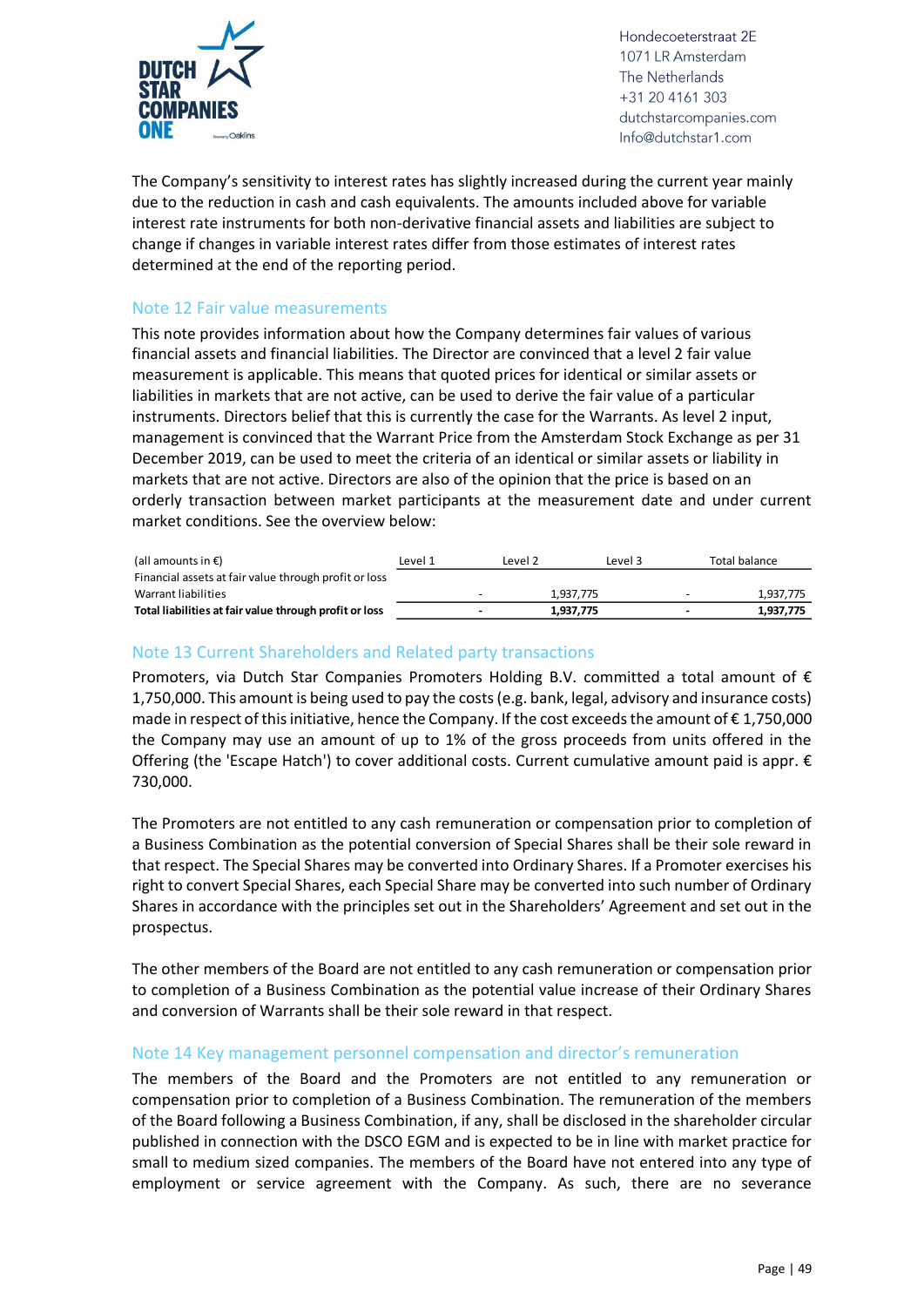

arrangements between the members of the Board and the Company. Since the members of the Board will not be remunerated, there is no remuneration committee.

#### Note 15 External Auditor's remuneration

In 2019 Deloitte Accountants B.V. has been appointed as independent External Auditor of the Company. The auditor's remuneration for the audit of the Company's financial statements amounted to € 33,275 (2018€ 27,500) -and relates solely to Deloitte Accountants B.V.

#### Note 16 Events after the reporting period

On 9 January 2020 DSCO entered into a Business Combination Agreement with CM.com B.V.. CM.com is a global mobile services provider that offers its customers a combination of end-to-end private cloud-based communication and payment services. The platform includes messaging channels, such as SMS, WhatsApp Business, Apple Business Chat and Google RCS. CM.com has accumulated the necessary knowhow and developed a proprietary technology platform over the past 20 years and believes it is now ideally positioned to take advantage of the vast global demand for Conversational Commerce and progress to the next phase of growth by scaling up its operations.

The Business Combination will give CM.com a listing on Euronext Amsterdam and a significant capital injection. DSCO believes that the Business Combination with CM.com is a highly compelling opportunity to fuel CM.com's growth strategy going forward. Forming the Business Combination is an important, strategic opportunity for DSCO shareholders, enabling them to participate in CM.com's attractive business model and ample growth opportunities. The Business Combination is expected to become effective on 21 February 2020, subject to customary approvals having been obtained.

The Business Combination Agreement materialized after the reporting period (the full year 2019) and this subsequent event does not affect the financial statements.

#### Note 17 Approval of financial statements

\_\_\_\_\_\_\_\_\_\_\_\_\_\_\_\_\_\_\_ \_\_\_\_\_\_\_\_\_\_\_\_\_\_\_\_\_\_\_

\_\_\_\_\_\_\_\_\_\_\_\_\_\_\_\_\_\_\_ \_\_\_\_\_\_\_\_\_\_\_\_\_\_\_\_\_\_\_

The financial statements were approved by the board of directors and authorized for issue on 18 February 2019.

On behalf of **Dutch Star Companies ONE N.V.**

Mr. Niek Hoek Mr. Stephan Nanninga

Mr. Aat Schouwenaar Mr. Gerbrand ter Brugge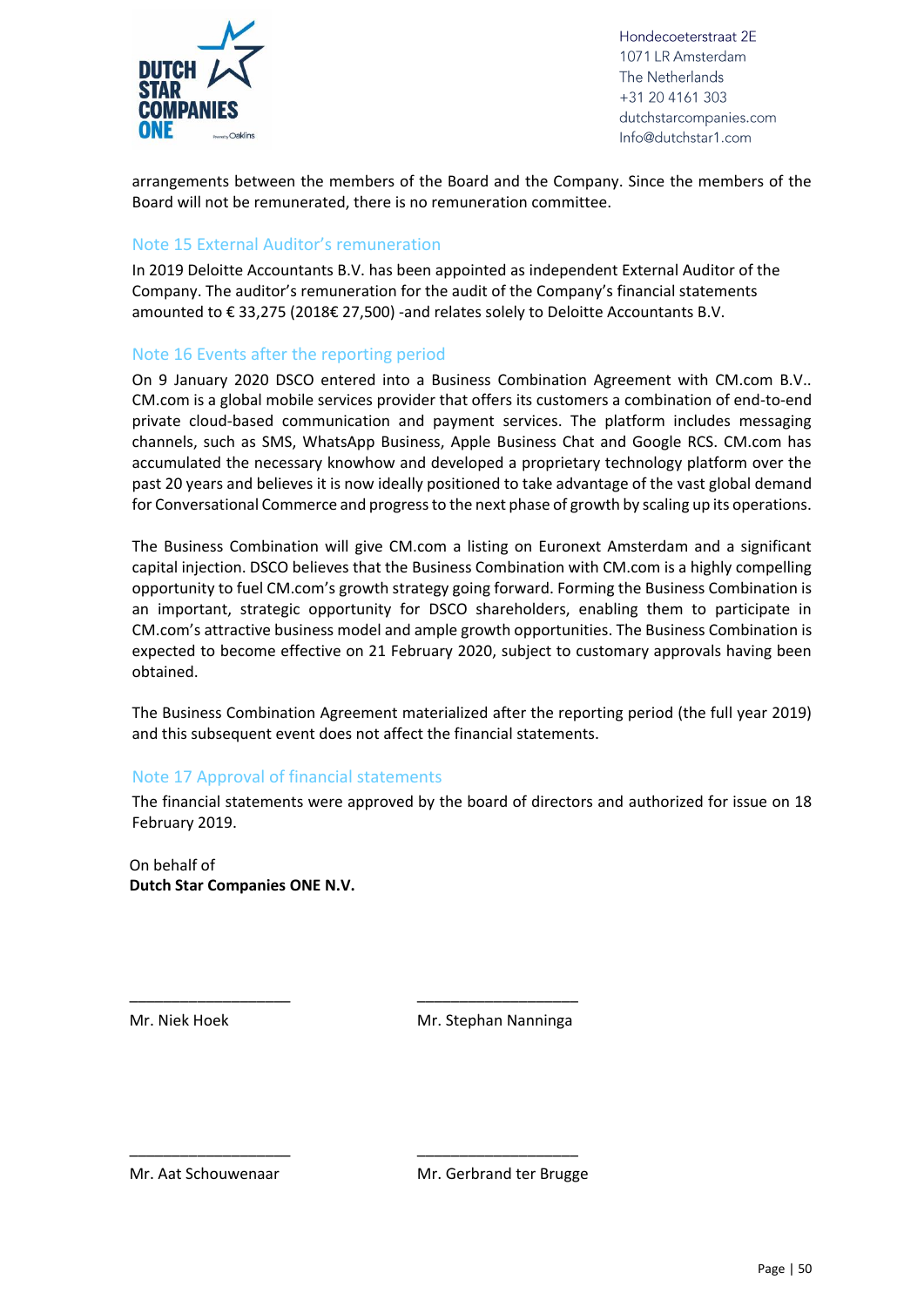

\_\_\_\_\_\_\_\_\_\_\_\_\_\_\_\_\_\_\_ \_\_\_\_\_\_\_\_\_\_\_\_\_\_\_\_\_\_\_

Mr. Joop van Caldenborgh Mr. Pieter Maarten Feenstra

\_\_\_\_\_\_\_\_\_\_\_\_\_\_\_\_\_\_\_ Mr. Rob ten Heggeler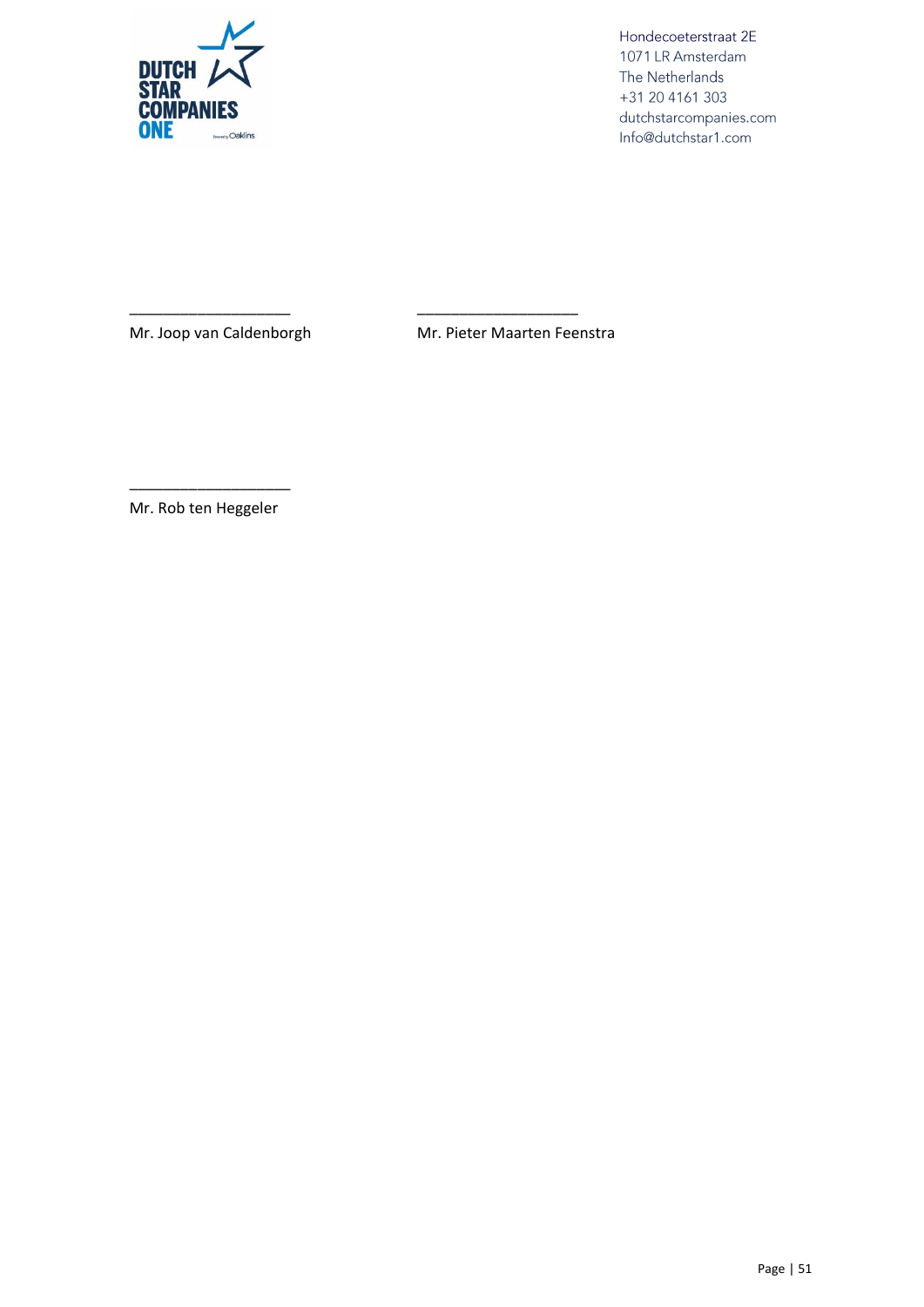

## <span id="page-51-0"></span>**Other Information**

#### <span id="page-51-1"></span>Provisions of Article of Association concerning profit appropriation

The provisions regarding the reservation and distribution of profits are included in Article 29 of the Articles of Association. The following provisions have been mentioned in the aforementioned Article:

- 1. The Board may decide that the profits realized during a financial year and appearing from the adopted annual accounts are fully or partially appropriated to increase and/or form reserves.
- 2. The profits remaining after application of Article 29.1 shall be put at the disposal of the general meeting. The Board shall make a proposal for that purpose. A proposal to pay a dividend shall be dealt with as a separate agenda item at the General Meeting.
- 3. All Shares share equally in all distributions, notwithstanding Article 11.6 and Article 41.4.
- 4. Distributions from the Company's distributable reserves are made pursuant to a resolution of the Board.
- 5. Provided it appears from an interim statement of assets signed by the Board that the requirement mentioned in Article 29.8 concerning the position of the Company's assets has been fulfilled, the Board may make one or more interim distributions to the holders of Shares.
- 6. The Board may decide that a distribution on Shares shall not take place as a cash payment but as a payment in Shares, or decide that holders of Shares shall have the option to receive a distribution as a cash payment and/or as a payment in Ordinary Shares, out of the profit and/or at the expense of reserves, provided that the Board is designated by the General Meeting pursuant to Articles 8.2. The Board shall determine the conditions applicable to the aforementioned choices.
- 7. The Company's policy on reserves and dividends shall be determined and can be amended by the Board. The adoption and thereafter each amendment of the policy on reserves and dividends shall be discussed and accounted for at the General Meeting under a separate agenda item.
- 8. Distributions may be made only insofar as the Company's equity exceeds the amount of the paid in and called up part of the issued capital, increased by the reserves which must be kept by virtue of the law or these Articles of Association.

The Board proposes to add the current results over the period to the accumulated deficits. This proposal has not yet been reflected in the financial statements.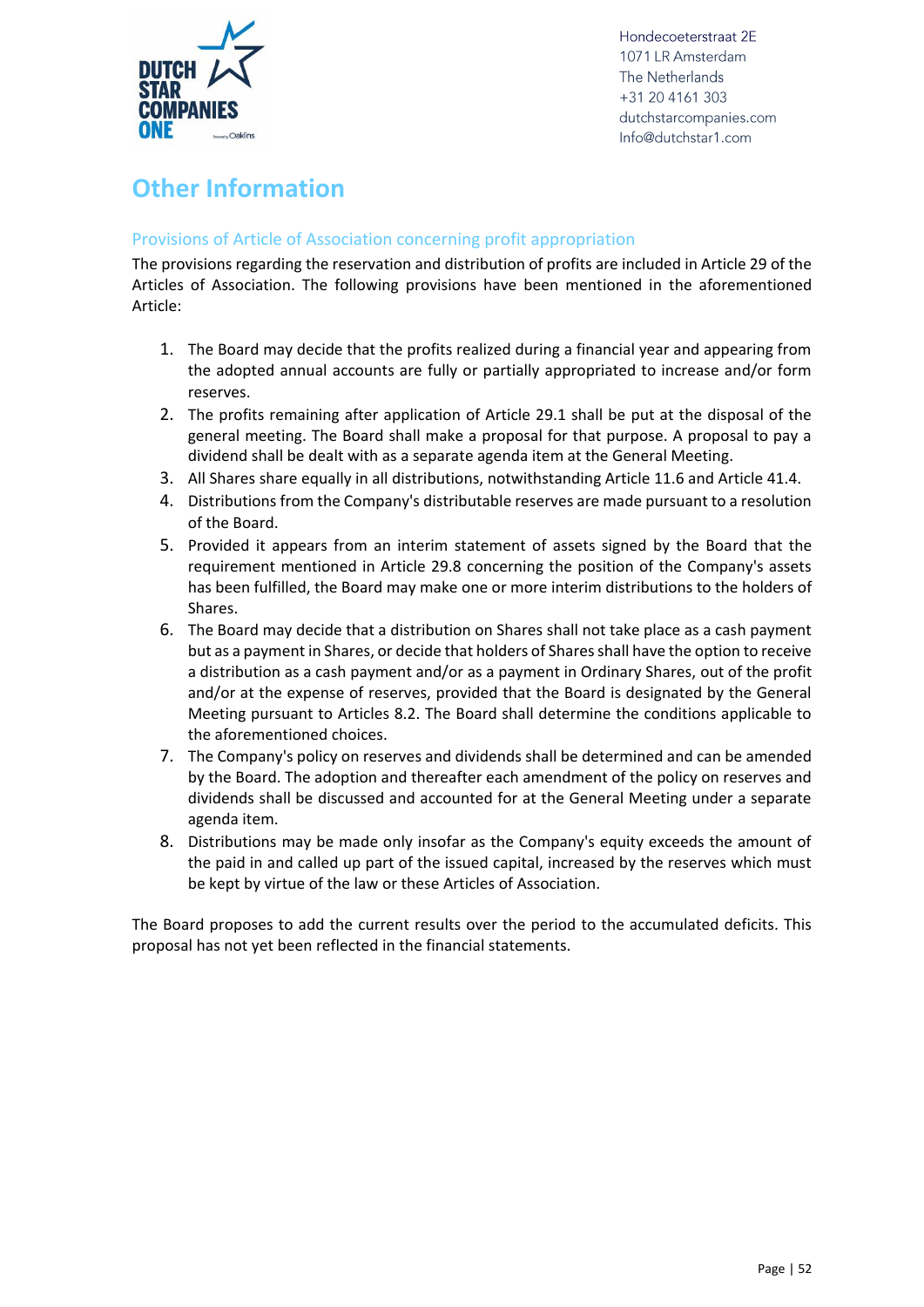

<span id="page-52-0"></span>Independent Auditor's Report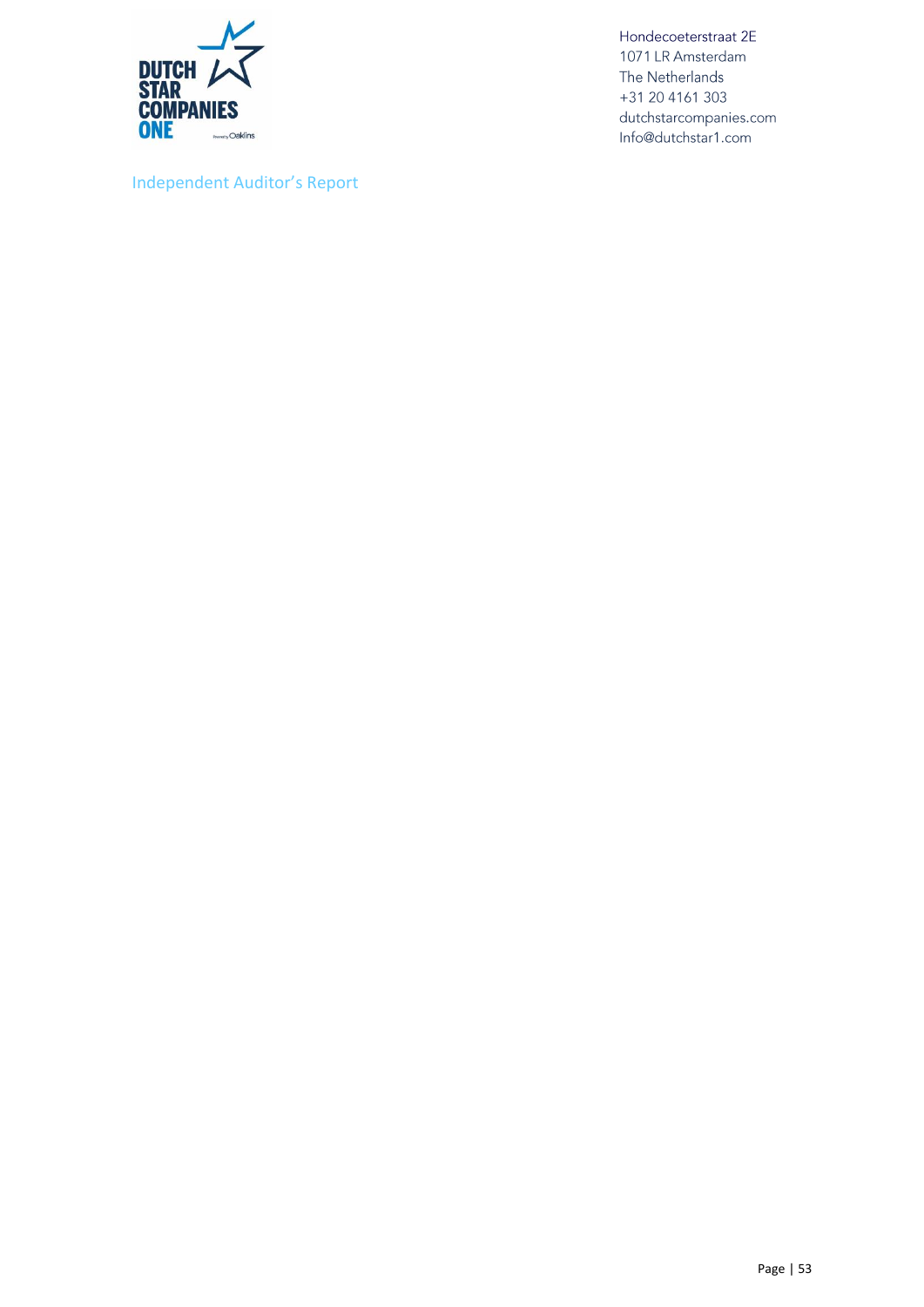Deloitte Accountants B.V. Gustav Mahlerlaan 2970 1081 LA Amsterdam P.O.Box 58110 1040 HC Amsterdam Netherlands

Tel: +31 (0)88 288 2888 Fax: +31 (0)88 288 9737 www.deloitte.nl

#### **Independent auditor's report**

To the shareholders and board of directors of Dutch Star Companies ONE N.V.

#### **REPORT ON THE AUDIT OF THE FINANCIAL STATEMENTS 2019 INCLUDED IN THE ANNUAL REPORT**

#### **Our opinion**

We have audited the accompanying financial statements 2019 of Dutch Star Companies ONE N.V., based in Amsterdam.

In our opinion the accompanying financial statements give a true and fair view of the financial position of Dutch Star Companies ONE N.V. as at 31 December 2019, and of its result and its cash flows for 2019 in accordance with International Financial Reporting Standards as adopted by the European Union (EU-IFRS) and with Part 9 of Book 2 of the Dutch Civil Code.

The financial statements comprise:

- 1. The statement of financial position as at 31 December 2019.
- 2. The following statements for 2019: of profit and loss and other comprehensive income, changes in equity and cash flows.
- 3. The notes comprising a summary of the significant accounting policies and other explanatory information.

#### **Basis for our opinion**

We conducted our audit in accordance with Dutch law, including the Dutch Standards on Auditing. Our responsibilities under those standards are further described in the "Our responsibilities for the audit of the financial statements" section of our report.

We are independent of Dutch Star Companies ONE N.V. in accordance with the EU Regulation on specific requirements regarding statutory audit of public-interest entities, the "Wet toezicht accountantsorganisaties" (Wta, Audit firms supervision act), the "Verordening inzake de onafhankelijkheid van accountants bij assurance-opdrachten" (ViO, Code of Ethics for Professional Accountants, a regulation with respect to independence) and other relevant independence regulations in the Netherlands. Furthermore, we have complied with the "Verordening gedrags- en beroepsregels accountants" (VGBA, Dutch Code of Ethics).

We believe the audit evidence we have obtained is sufficient and appropriate to provide a basis for our opinion.

Deloitte Accountants B.V. is registered with the Trade Register of the Chamber of Commerce and Industry in Rotterdam number 24362853. Deloitte Accountants B.V. is a Netherlands affiliate of Deloitte NSE LLP, a member firm of Deloitte Touche Tohmatsu Limited.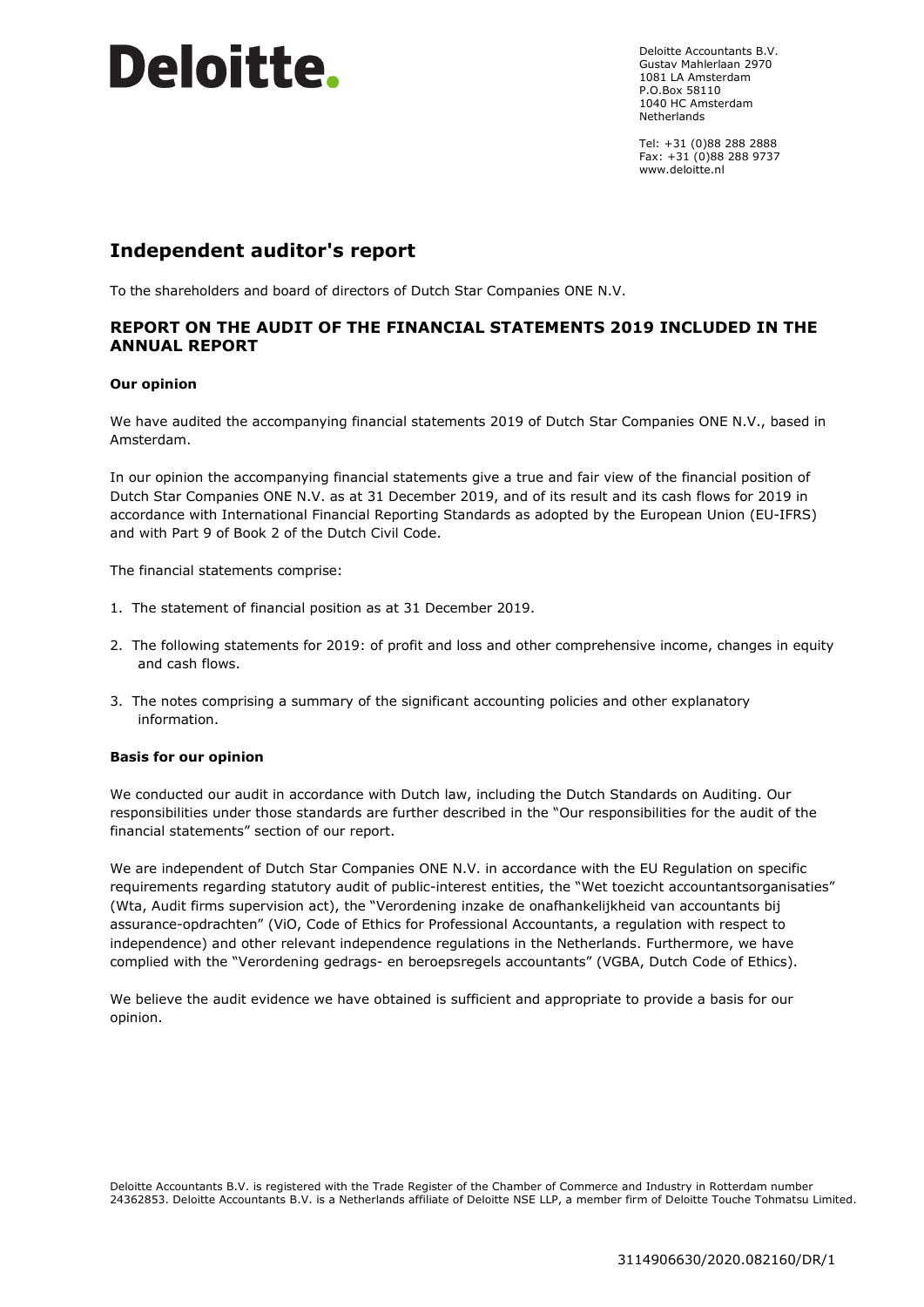#### **Materiality**

Based on our professional judgement we determined the materiality for the financial statements as a whole at EUR 500.000. The materiality is based on 0,9% of total equity. We have also taken into account misstatements and/or possible misstatements that in our opinion are material for the users of the financial statements for qualitative reasons.

We agreed with the board of directors that misstatements in excess of EUR 25.000, which are identified during the audit, would be reported to them, as well as smaller misstatements that in our view must be reported on qualitative grounds.

#### **Key audit matters**

We have not identified key audit matters to include in our report.

#### **EMPHASIS OF MATTER**

We would like to draw your attention to page 50 in the notes to the financial statements, where management describes a non-adjusting subsequent event in connection with a potential share transaction and a business combination. A number of approvals need to be obtained by the target company prior to closing that have not yet been received as of the date of this report. In the event the business combination ("reverse takeover") is consummated as planned, the legal entity will remain, however, amongst others, the management, business activities, number of shares and equity will substantially change. The current shareholders of the company will following the dilution become minority shareholders in the entity post transaction. In the case the transaction is successfully closed, the entity will continue as a going concern. See note 3.2 (page 39) and in Note 8 (page 44) of the financial statements on the implications of the Business Combination Completion Deadline on the going concern of the company. Our opinion is not modified in respect of this matter.

#### **REPORT ON THE OTHER INFORMATION INCLUDED IN THE ANNUAL REPORT**

In addition to the financial statements and our auditor's report thereon, the annual report contain other information that consists of:

- Letter from the Chairman of the Board.
- Directors' Report.
- Non-executives Directors' report.
- Corporate Governance.
- Statement of Directors' responsibilities
- Other information

Based on the following procedures performed, we conclude that the other information:

- Is consistent with the financial statements and does not contain material misstatements.
- Contains the information as required by Part 9 of Book 2 of the Dutch Civil Code.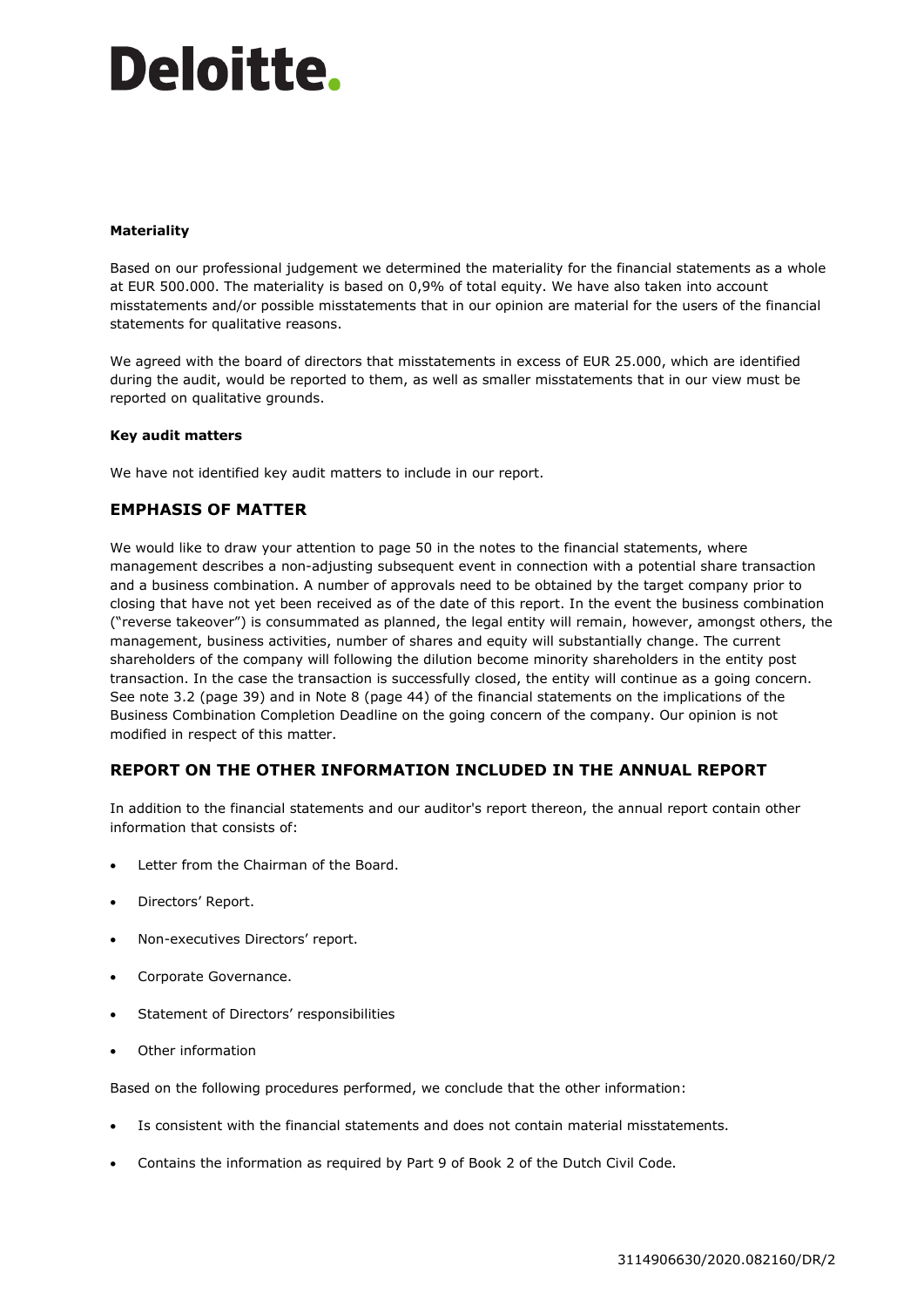We have read the other information. Based on our knowledge and understanding obtained through our audit of the financial statements or otherwise, we have considered whether the other information contains material misstatements.

By performing these procedures, we comply with the requirements of Part 9 of Book 2 of the Dutch Civil Code and the Dutch Standard 720. The scope of the procedures performed is substantially less than the scope of those performed in our audit of the financial statements.

Management is responsible for the preparation of the other information, including the Directors' report, the Non-executive Directors' report, Corporate Governance and the Statement of Directors' responsibilities in accordance with Part 9 of Book 2 of the Dutch Civil Code, and the other information as required by Part 9 of Book 2 of the Dutch Civil Code.

#### **REPORT ON OTHER LEGAL AND REGULATORY REQUIREMENTS**

#### **Engagement**

We were engaged by the board of directors as auditor of Dutch Star Companies One N.V. on November 23, 2017, as of the audit for the year 2018 and have operated as statutory auditor ever since that financial year.

#### **No prohibited non-audit services**

We have not provided prohibited non-audit services as referred to in Article 5(1) of the EU Regulation on specific requirements regarding statutory audit of public-interest entities.

#### **DESCRIPTION OF RESPONSIBILITIES REGARDING THE FINANCIAL STATEMENTS**

#### **Responsibilities of management for the financial statements**

Management is responsible for the preparation and fair presentation of the financial statements in accordance with EU-IFRS and Part 9 of Book 2 of the Dutch Civil Code. Furthermore, management is responsible for such internal control as management determines is necessary to enable the preparation of the financial statements that are free from material misstatement, whether due to fraud or error.

As part of the preparation of the financial statements, management is responsible for assessing the company's ability to continue as a going concern. Based on the financial reporting frameworks mentioned, management should prepare the financial statements using the going concern basis of accounting unless management either intends to liquidate the company or to cease operations, or has no realistic alternative but to do so.

Management should disclose events and circumstances that may cast significant doubt on the company's ability to continue as a going concern in the financial statements.

#### **Our responsibilities for the audit of the financial statements**

Our objective is to plan and perform the audit assignment in a manner that allows us to obtain sufficient and appropriate audit evidence for our opinion.